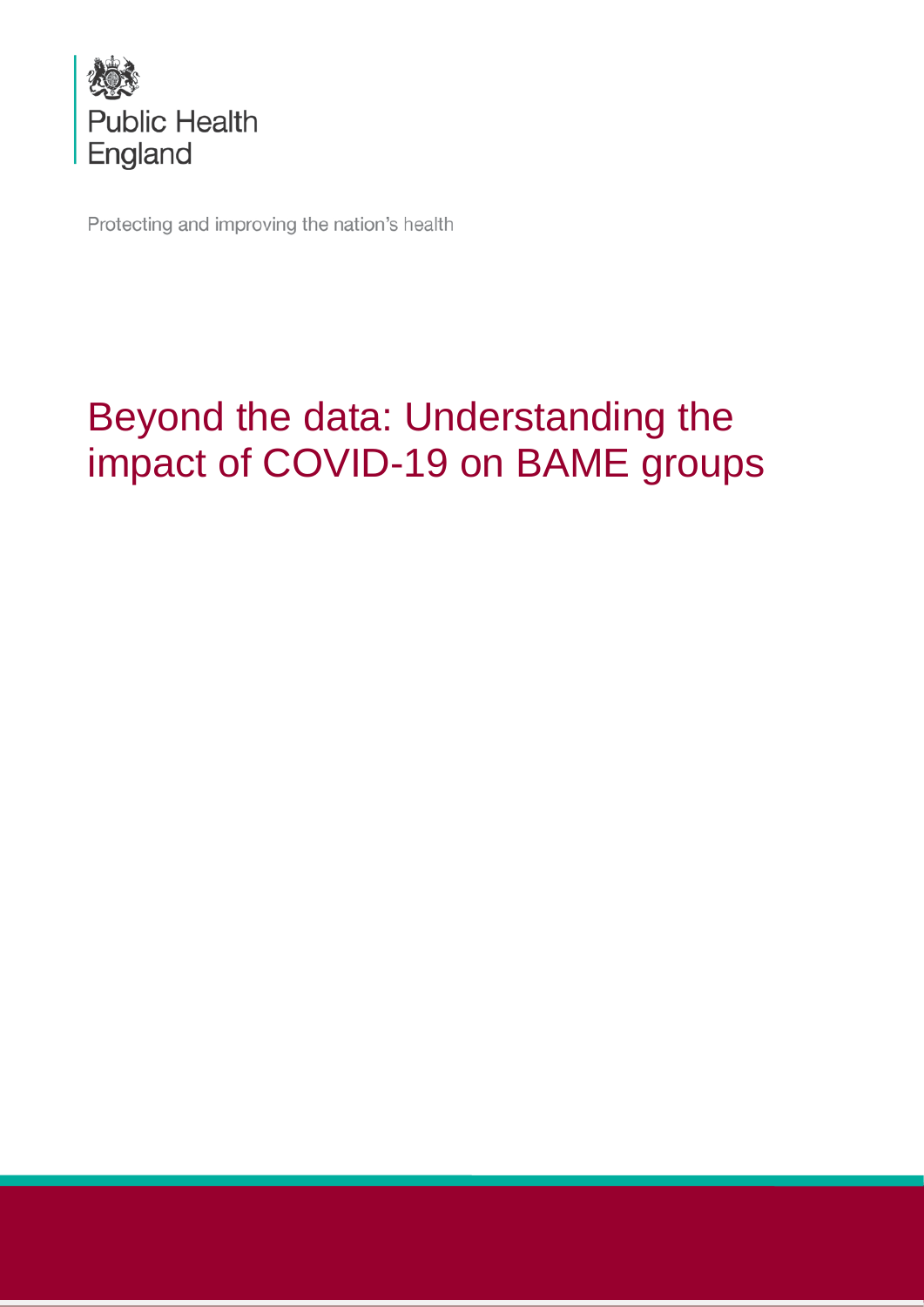# About Public Health England

Public Health England exists to protect and improve the nation's health and wellbeing, and reduce health inequalities. We do this through world-leading science, research, knowledge and intelligence, advocacy, partnerships and the delivery of specialist public health services. We are an executive agency of the Department of Health and Social Care, and a distinct delivery organisation with operational autonomy. We provide government, local government, the NHS, Parliament, industry and the public with evidence-based professional, scientific and delivery expertise and support.

Public Health England Wellington House 133-155 Waterloo Road London SE1 8UG Tel: 020 7654 8000 [www.gov.uk/phe](http://www.gov.uk/phe) Twitter: [@PHE\\_uk](https://twitter.com/PHE_uk)

Facebook: [www.facebook.com/PublicHealthEngland](http://www.facebook.com/PublicHealthEngland)



#### © Crown copyright 2020

You may re-use this information (excluding logos) free of charge in any format or medium, under the terms of the Open Government Licence v3.0. To view this licence, visit [OGL.](https://www.nationalarchives.gov.uk/doc/open-government-licence/version/3/) Where we have identified any third-party copyright information you will need to obtain permission from the copyright holders concerned.

Published June 2020 PHE publications **PHE** supports the UN



gateway number: GW-1307 Sustainable Development Goals

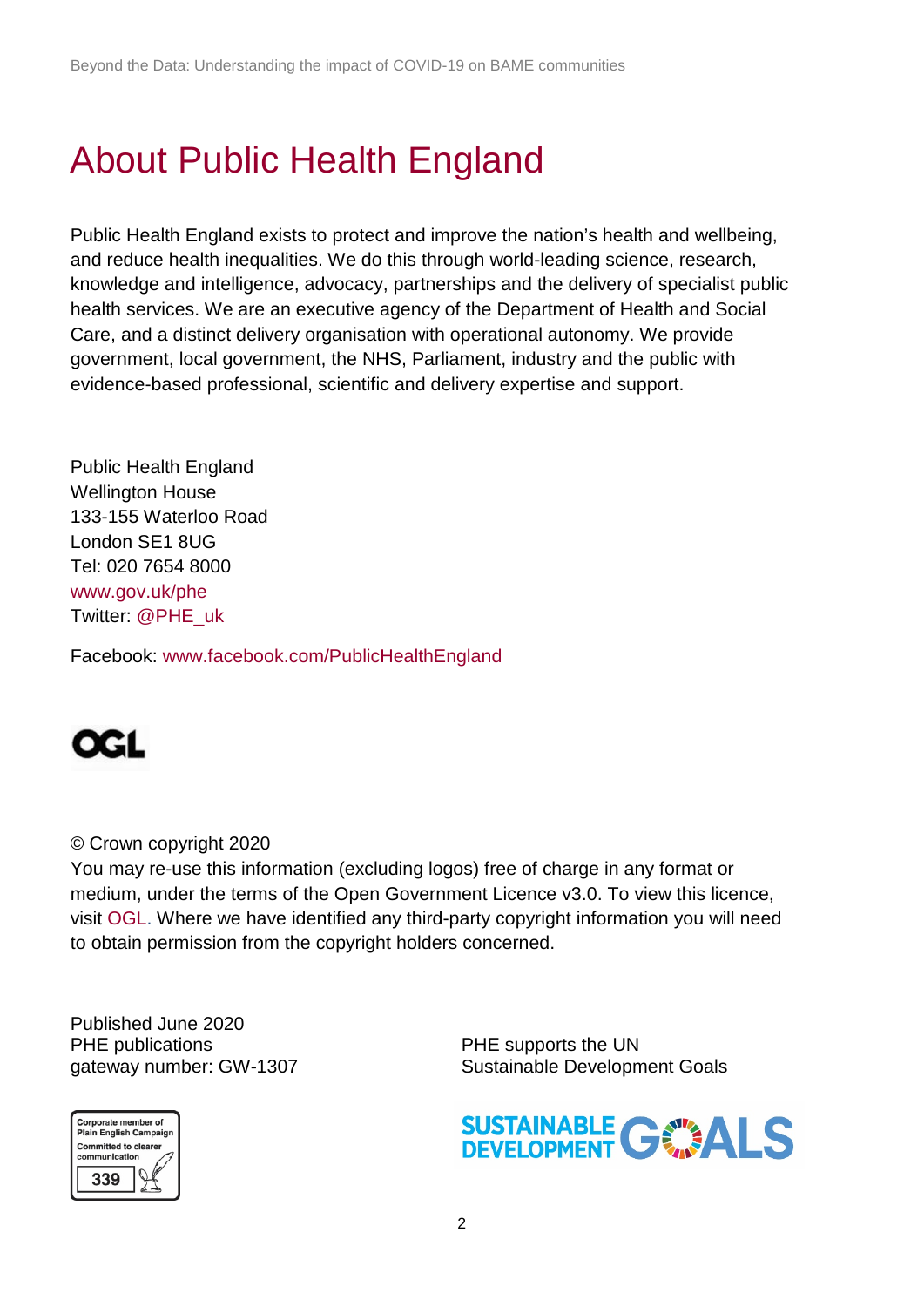# **Contents**

| <b>Executive summary</b>                                          | 4               |
|-------------------------------------------------------------------|-----------------|
| Acknowledgements                                                  | 12 <sup>2</sup> |
| Impact of COVID-19 in BAME populations: a rapid literature review | 13              |
| Looking beyond the data: stakeholder engagement                   | 25              |
| Stakeholders requests for action                                  | 48              |
| <b>Resources</b>                                                  | 52              |
| References                                                        | 59              |
| Appendices                                                        | 62              |
| Glossary                                                          | 68              |
|                                                                   |                 |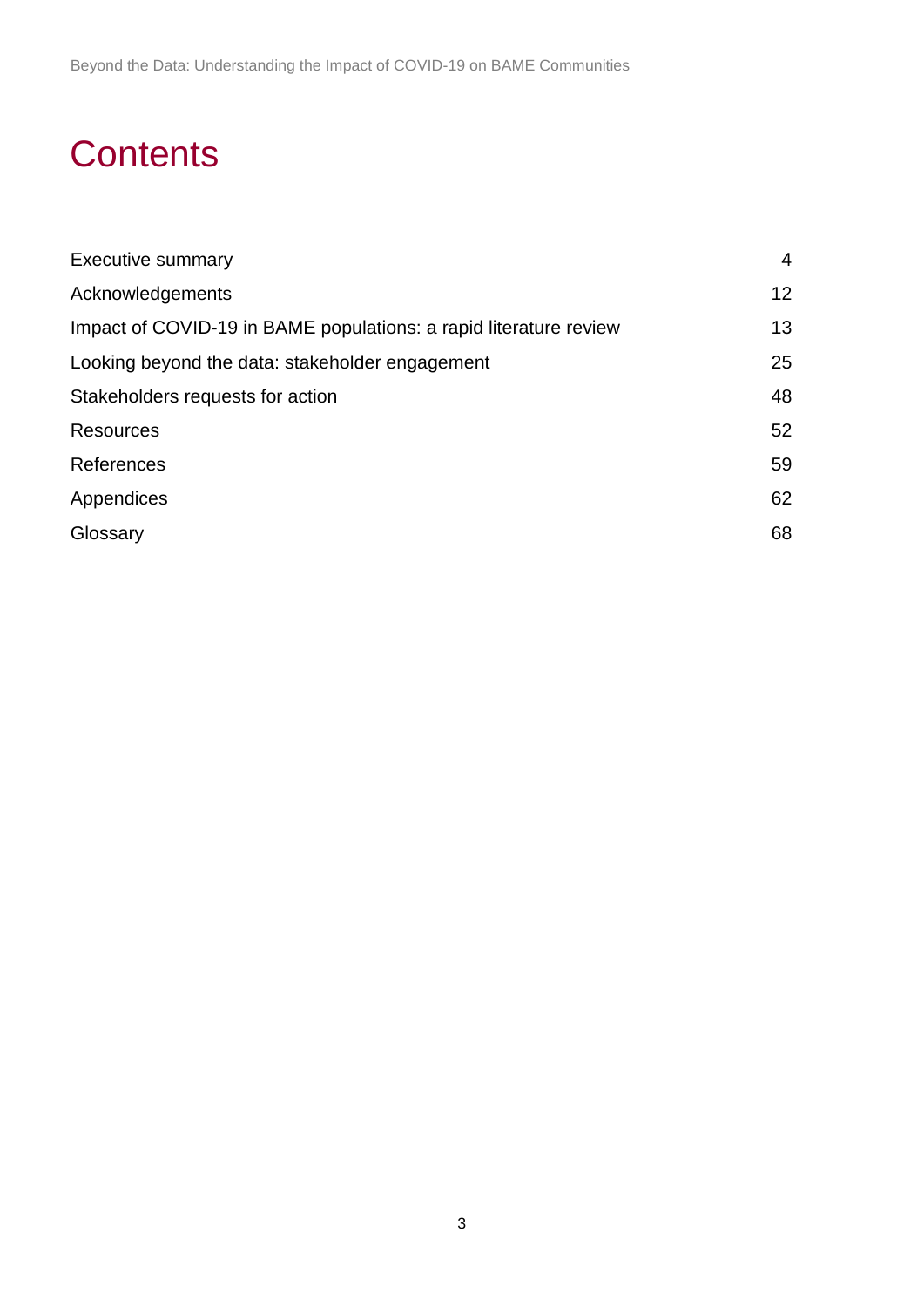# <span id="page-3-0"></span>Executive summary

There is clear evidence that COVID-19 does not affect all population groups equally. Many analyses have shown that older age, ethnicity, male sex and geographical area, for example, are associated with the risk of getting the infection, experiencing more severe symptoms and higher rates of death. This work has been commissioned by the Chief Medical Officer for England to understand the extent that ethnicity impacts upon risk and outcomes.

The PHE review of disparities in the risk and outcomes of COVID-19 shows that there is an association between belonging to some ethnic groups and the likelihood of testing positive and dying with COVID-19. Genetics were not included in the scope of the review.

This review found that the highest age standardised diagnosis rates of COVID-19 per 100,000 population were in people of Black ethnic groups (486 in females and 649 in males) and the lowest were in people of White ethnic groups (220 in females and 224 in males).

An analysis of survival among confirmed COVID-19 cases showed that, after accounting for the effect of sex, age, deprivation and region, people of Bangladeshi ethnicity had around twice the risk of death when compared to people of White British ethnicity. People of Chinese, Indian, Pakistani, Other Asian, Caribbean and Other Black ethnicity had between 10 and 50% higher risk of death when compared to White British.

Death rates from COVID-19 were higher for Black and Asian ethnic groups when compared to White ethnic groups. This is the opposite of what is seen in previous years, when the all-cause mortality rates are lower in Asian and Black ethnic groups.

Comparing to previous years, all-cause mortality was almost 4 times higher than expected among Black males for this period, almost 3 times higher in Asian males and almost 2 times higher in White males. Among females, deaths were almost 3 times higher in this period in Black, Mixed and Other females, and 2.4 times higher in Asian females compared with 1.6 times in White females.

These analyses did not account for the effect of occupation, comorbidities or obesity. These are important factors because they are associated with the risk of acquiring COVID-19, the risk of dying, or both. Other evidence has shown that when comorbidities are included, the difference in risk of death between ethnic groups among hospitalised patients is greatly reduced.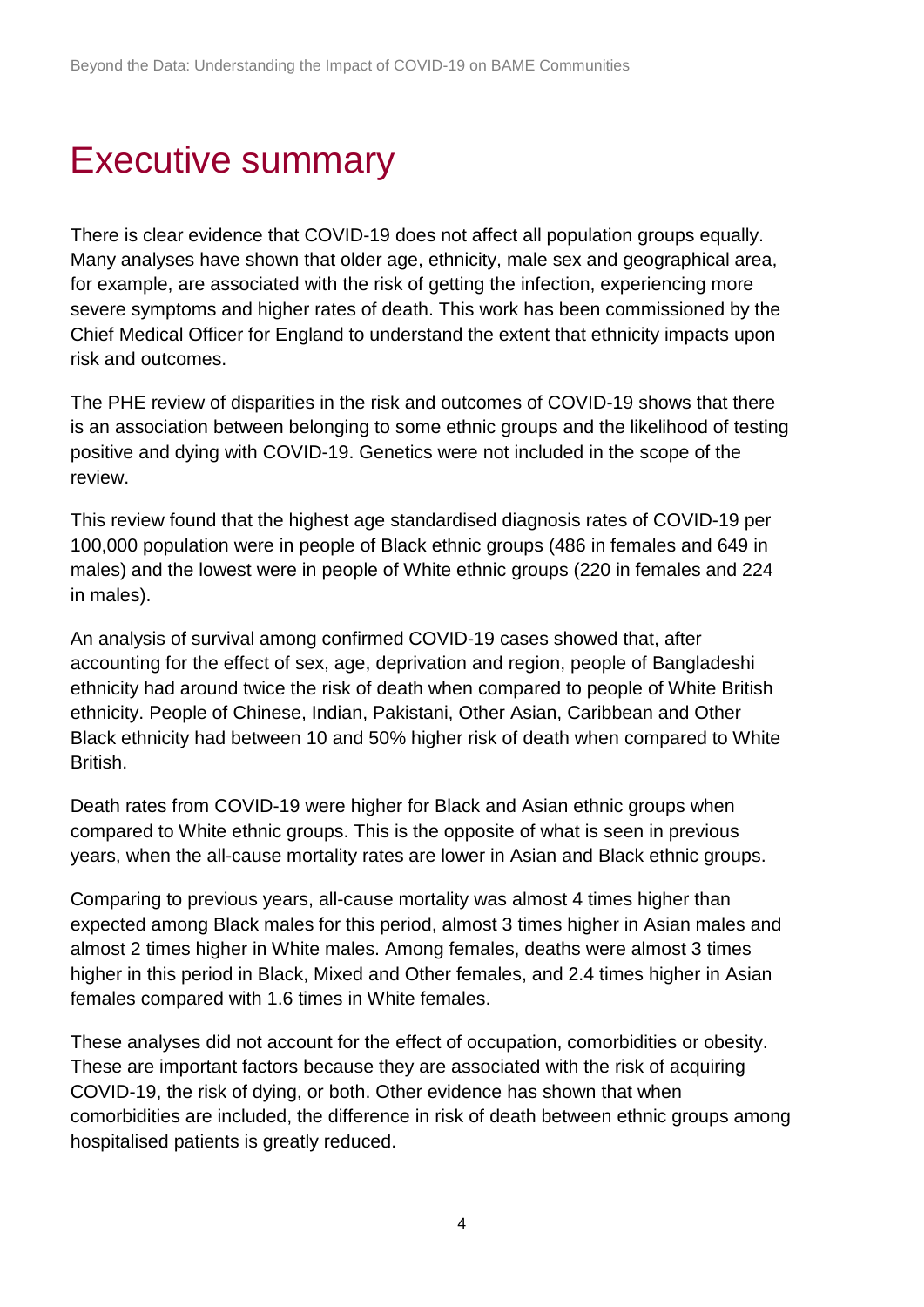This report builds upon the PHE epidemiological review by summarising a rapid literature review and external stakeholder engagement.

## Review of the wider literature

A rapid review of the published literature was undertaken to identify if inequalities exist in how BAME groups are affected by COVID-19 infection when compared to the White British population.

The review also sought to understand the social and structural determinants of health that may impact disparities in COVID-19 incidence, treatment, morbidity, and mortality in BAME groups.

There is some evidence which supports the hypothesis that BAME groups are more likely to test positive for COVID-19 than those identifying as White British but more needs to be done for other minority ethnic groups, there is insufficient evidence to draw conclusions.

The evidence describing risk of severe COVID-19 is mixed. More, high quality research is needed before any conclusions can be reached. The emerging evidence suggests excess mortality due to COVID-19 in BAME populations. Individuals of Black African or Black Caribbean and Asian ethnic groups may have the highest increased risk.

The literature review and stakeholder feedback indicate that risks associated with COVID-19 transmission, morbidity, and mortality can be exacerbated by the housing challenges faced by some members of BAME groups. The most recent research from the UK suggests that both ethnicity and income inequality are independently associated with COVID-19 mortality. Individuals from BAME groups are more likely to work in occupations with a higher risk of COVID-19 exposure. They are more likely to use public transportation to travel to their essential work. Historic racism and poorer experiences of healthcare or at work may mean that individuals in BAME groups are less likely to seek care when needed or as NHS staff are less likely to speak up when they have concerns about Personal Protective Equipment (PPE) or risk.

## Stakeholder engagement

We also carried out engagement with a broad range of stakeholders. In total 17 sessions were hosted involving over 4,000 people with a broad range of interests in BAME issues. These sessions provided further insights into the factors that may be influencing the relationship and impact of COVID-19 on BAME communities and strategies for addressing inequalities. PHEs role was to capture the feedback received and were not responsible for confirming the evidence base behind the points raised.

Stakeholders expressed deep dismay, anger, loss and fear in their communities about the emerging data and realities of BAME groups being harder hit by the COVID-19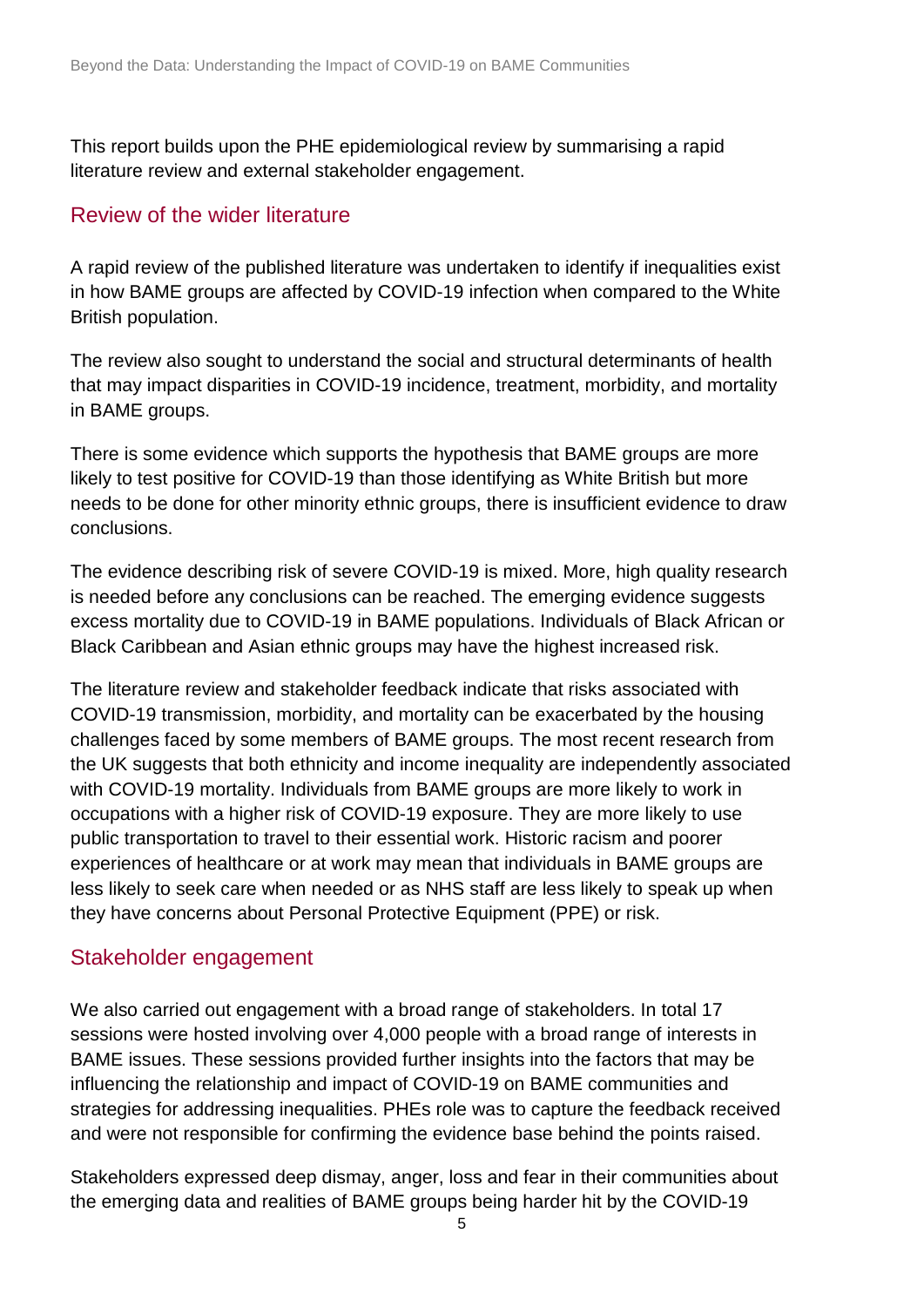pandemic than others, exacerbating existing inequalities. Many had lost colleagues or family members to the disease, and nearly all are experiencing the impact of the disease on their communities with the significant social, physical and mental health impacts and complications.

Stakeholders acknowledged that while actions are already being undertaken, the results of the PHE review and other studies should be used to strengthen and accelerate efforts moving forward. Clear, visible and tangible actions, provided at scale were called for now with a commitment to address the underlying factors. A summary of available resources available to support local action is provided in this report.

The main themes emerging from the stakeholder sessions were as follows.

### Longstanding inequalities exacerbated by COVID-19

It is clear from discussions with stakeholders that COVID-19 in their view did not create health inequalities, but rather the pandemic exposed and exacerbated longstanding inequalities affecting BAME groups in the UK. A wide variety of explanations for these have been examined, ranging from upstream social and economic factors to downstream biological factors (this review did not look at genetic factors). BAME groups tend to have poorer socioeconomic circumstances which [lead to poorer health](https://www.health.org.uk/publications/what-makes-us-healthy)  [outcomes.](https://www.health.org.uk/publications/what-makes-us-healthy) Data from the ONS and the PHE analysis confirmed the strong association between economic disadvantage and COVID-19 diagnoses, incidence and severe disease. Economic disadvantage is also strongly associated with the prevalence of smoking, obesity, diabetes, hypertension and their cardio-metabolic complications, which all increase the risk of disease severity.

Stakeholders felt that the disproportionate impact of COVID-19 on BAME groups presented an opportunity to create fast but sustainable change and mitigate further impact. Change needs to be large scale and transformative. Action is needed to change the structural and societal environments such as the homes, neighbourhoods, work places - not solely focusing on individuals. There is a legal duty and moral responsibility to reduce inequalities.

#### Increased risk of exposure to and acquisition of COVID-19

The results of the PHE data review suggest that people of Black, Asian and other minority ethnic groups may be more exposed to COVID-19, and therefore are more likely to be diagnosed. This could be the result of factors associated with ethnicity such as occupation, population density, use of public transport, household composition and housing conditions, which the currently available data did not allow us to explore in this analysis.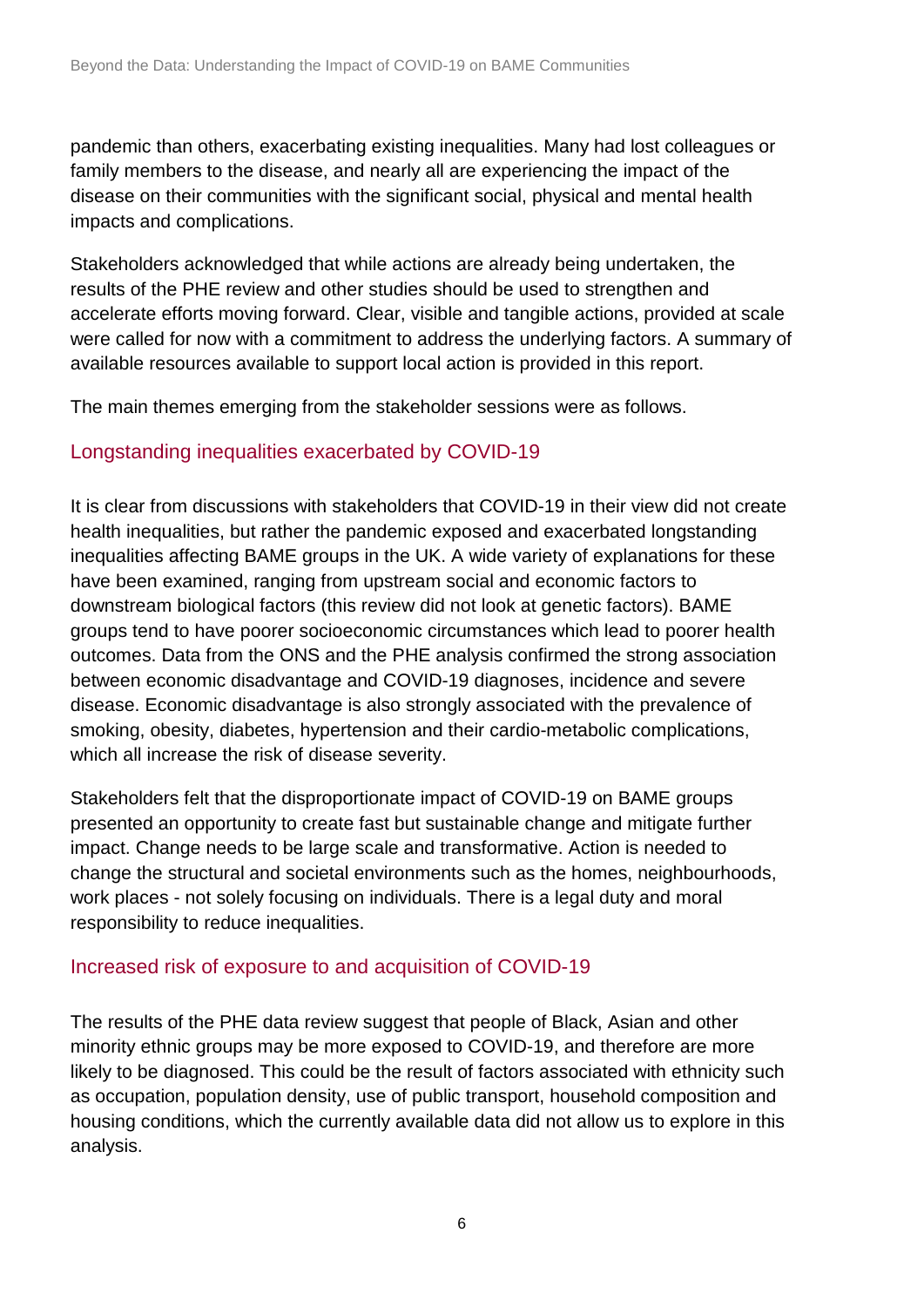Stakeholders highlighted the high proportion of BAME groups that were key workers and in occupations that placed them at risk by increasing the likelihood of social contact and increasing the risk of being exposed to those infected with COVID-19. Key actions recommended by stakeholders included the importance of valuing and respecting the work of key workers; provision of adequate protective equipment; stronger arrangements for workplace wellbeing and risk assessments; targeted education, awareness and support for key workers; occupational risk assessments; and tackling workplace bullying, racism and discrimination to create environments that allow workers to express and address concerns about risk.

#### Increased risk of complications and death from COVID-19

Once infected, many of the pre-existing health conditions that increase the risk of having severe infection (such as having underlying conditions like diabetes and obesity) are more common in BAME groups and many of these conditions are socioeconomically patterned. For many BAME groups, especially in poor areas, there is a higher incidence of chronic diseases and multiple long-term conditions (MLTCs), with these conditions occurring at younger ages.

Stakeholders called for further efforts to strengthen health promotion programmes and improve early diagnosis and clinical management of chronic diseases as a strategy to improve overall health, increase resilience and reduce the risk of adverse COVID-19 associated health outcomes. The role of severe mental illness as a risk factor for COVID-19 disease severity and death was mentioned repeatedly and identified as an area that was at risk of being overlooked in the current response. Key strategies recommended by stakeholders included strengthening targeted programmes for chronic disease prevention; culturally competent and targeted health promotion to prevent chronic diseases and MLTCs; targeting the health check programme to improve identification and management of MLTCs in BAME groups; targeted messaging on smoking, obesity and improving management of common conditions including hypertension and diabetes. Culturally competent strategies to support better symptom recognition (eg hypoxia), early diagnosis and earlier presentation to clinical services for COVID-19 was also seen as critical to reducing complications from COVID-19.

#### Racism, discrimination, stigma, fear and trust

Stakeholders pointed to racism and discrimination experienced by communities and more specifically by BAME key workers as a root cause affecting health, and exposure risk and disease progression risk. Racial discrimination affects people's life chances and the stress associated with being discriminated against based on race/ethnicity affects mental and physical health. Issues of stigma with COVID-19 were identified as negatively impacting health seeking behaviours. Fear of diagnosis and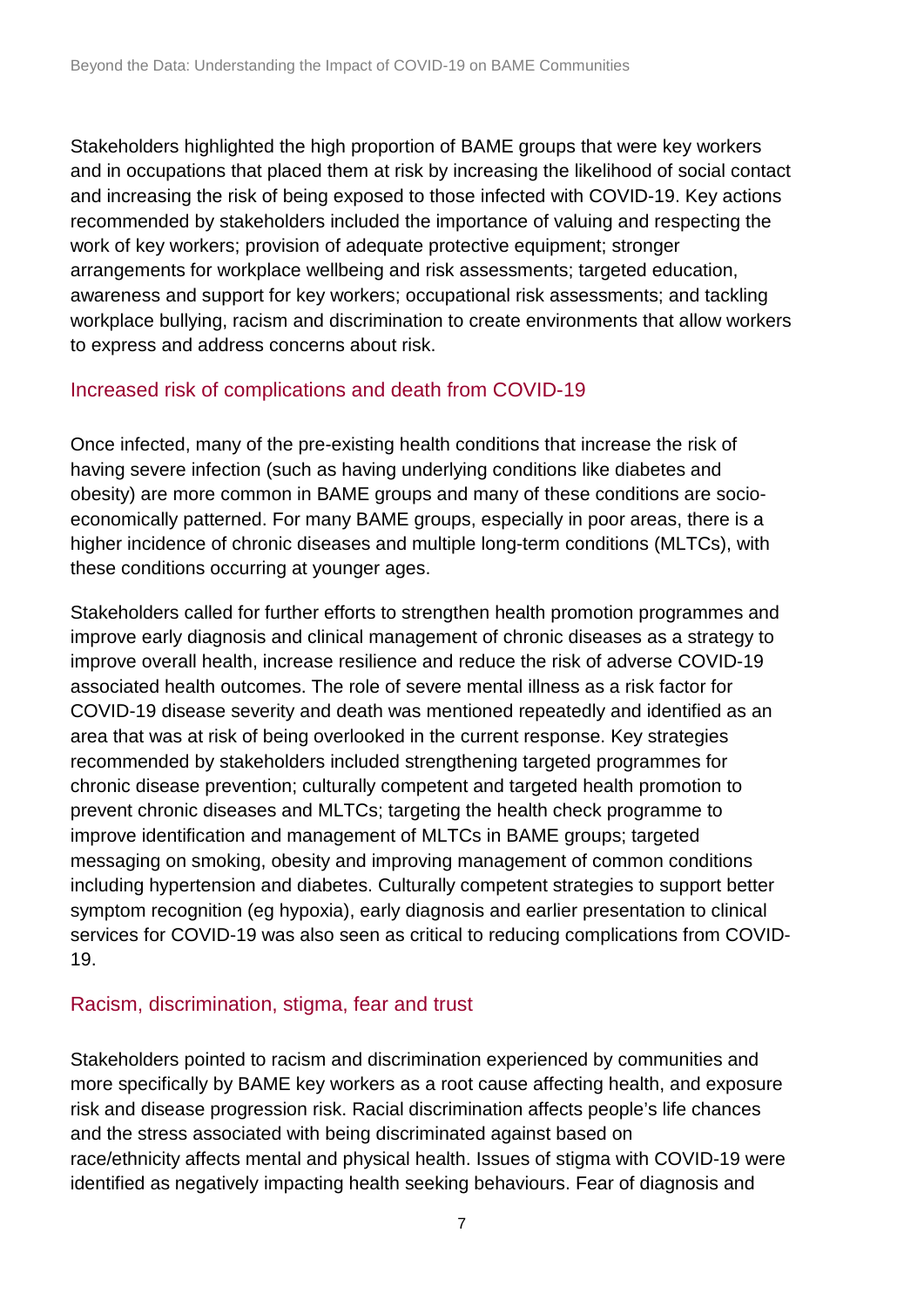death from COVID-19 was identified as negatively impacting how BAME groups took up opportunities to get tested and their likelihood of presenting early for treatment and care. For many BAME groups lack of trust of NHS services and health care treatment resulted in their reluctance to seek care on a timely basis, and late presentation with disease.

Despite these challenges, stakeholders reinforced the importance and need for communities to work with government and anchor institutions to create solutions. Faith communities played a vital role in engaging with communities and were a trusted source of information, leadership and engagement with many BAME groups and needed to be better engaged in future efforts to build community resilience and prepare communities for the immediate and long-term challenges of COVID-19. National and local government officials (including public health teams) have a unique opportunity to provide advocacy for vulnerable groups. Work to tackle racism and discrimination within the health and care system must continue at pace with a clear commitment for increasing diverse leadership at all levels in health and care system, reflecting the communities being served.

Strategies to create healthy and supportive workplaces (within and outside the health service) that have zero tolerance for discrimination and empower BAME staff to raise concerns about occupational risk and safety are essential. So too is work with local communities to rebuild trust and reduce fear of using health services in the aftermath of COVID19. Stakeholders acknowledged that there are lots of examples of work already underway at local, regional and national levels, however COVID-19 presents an opportunity to step-up commitments and accelerate the pace of change. There is a wariness and concern that the opportunity for lasting change will be missed alongside a willingness share good practice and co-produce the change required.

## Moving forward

Stakeholders made numerous recommendations for further research to understand the impact of COVID-19 on BAME groups, the extent to which this is due to increased rates of infection and why, after being infected, such patients appear to have poorer outcomes. Given the limitations of the PHE review, work was especially called for on the socio-economic, occupational, cultural and structural factors (racism, discrimination, stigma) influencing COVID-19 outcomes in BAME groups within and outside the health sector. There was a consistent ask for all research on this issue to be done in partnership with communities, ideally embedding community participatory research principles and integrating mental and physical health. Further consideration needs to be given to factors such as diet, vitamin D and housing. Guidance currently recommends that individuals with limited sunlight exposure take a daily supplement of vitamin D. Learning from the experiences in other countries was thought to be essential in helping to understand why BAME groups in England were disproportionately affected. There is also a need for further research on the economic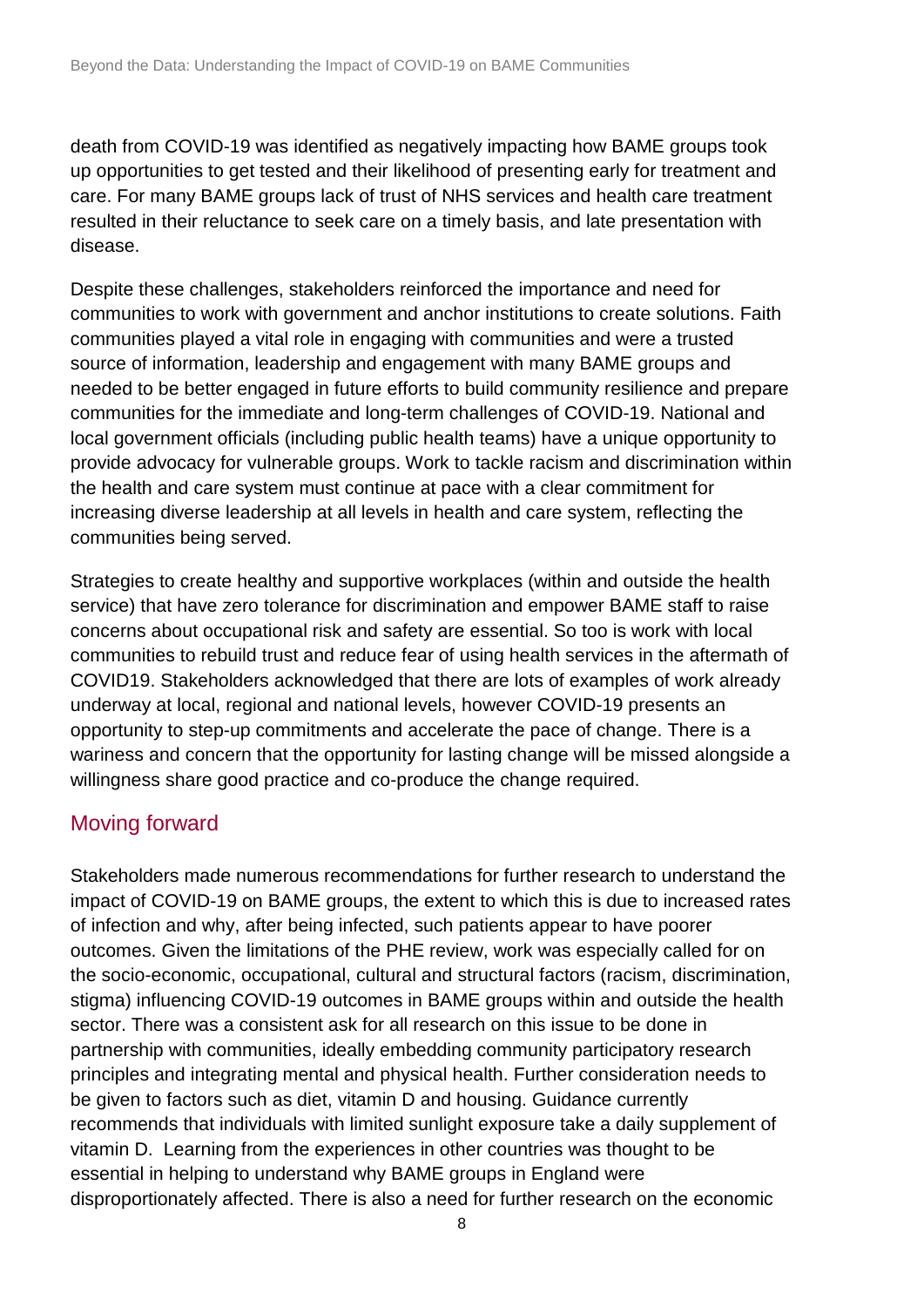impacts of COVID-19 on BAME groups, which will likely be very long term and severe, with lasting health and wellbeing impacts. There was a clear ask for improved data collection on ethnicity, occupation and faith in all routine clinical data and death certification.

The report sets out a number of stakeholder requests for action across the following domains.

**Research and data:** to deepen our understanding of the wider socio-economic determinants, improve data recording of faith and ethnicity and greater use of community participatory research.

**Policy:** ensuring long term sustainable change, establish cross government infrastructure to drive change, address occupational risk and act to mitigate the impact of race crime.

**Communications:** work with community leaders to enhance the depth of reach into BAME communities ensuring guidance and media is culturally appropriate and available in different languages use different approaches to mitigate fears and encourage improved uptake of vital prevention services.

**Anchor institutions:** scale up prevention services in a targeted and timely way, develop strategies to rebuild trust with health and care services, co-produce solutions with BAME groups and faith leaders, provide safeguards to mitigate risks for all frontline workers.

In conclusion, this report provides additional information and insights on the relationship between COVID-19 and BAME communities in England from a rapid review of the published literature and stakeholder engagement exercise. Although our understanding is evolving rapidly, it is difficult at this stage to provide a full explanation of the observed differences. Ethnic inequalities in health and wellbeing in the UK existed before COVID-19 and the pandemic has made these disparities more apparent and undoubtedly exacerbated them.

The unequal impact of COVID-19 on BAME communities may be explained by a number of factors ranging from social and economic inequalities, racism, discrimination and stigma, occupational risk, inequalities in the prevalence of conditions that increase the severity of disease including obesity, diabetes, CVD and asthma. Unpacking the relative contributions made by different factors is challenging as they do not all act independently. The engagement sessions highlighted the BAME groups deep concern and anxiety that if lessons are not learnt from this initial phase of the epidemic, future waves of the disease could again have severe and disproportionate impacts. All were united in the commitment that urgent, collaborative and decisive action is required to avoid a repeat of this in the future.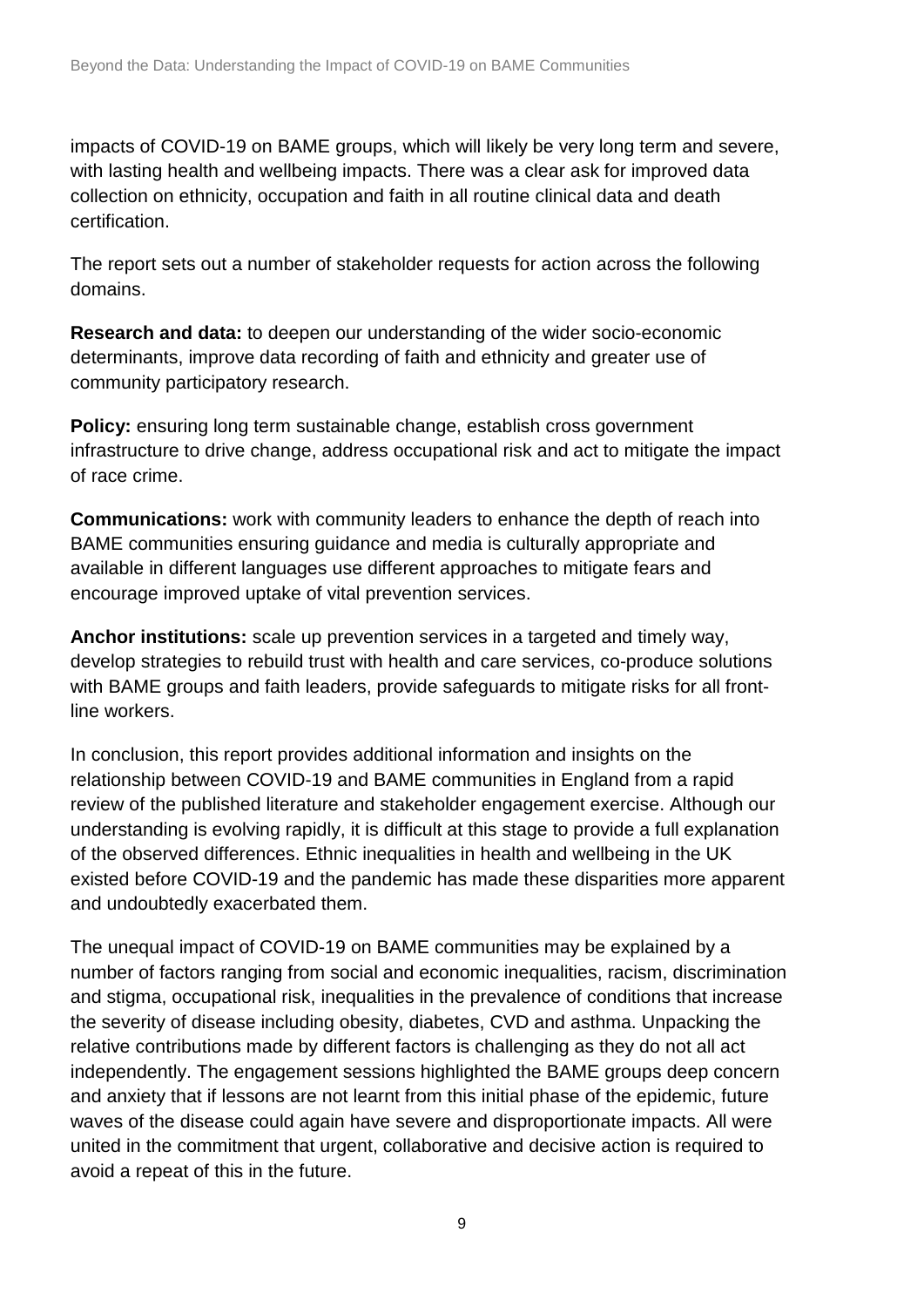# Recommendations

Throughout the stakeholder engagement exercise, it was both clearly and consistently expressed that without explicit consideration of ethnicity, racism and structural disadvantage in our responses to COVID-19 and tackling health inequalities there is a risk of partial understanding of the processes producing poor health outcomes and ineffective intervention. No work was done to review the evidence base behind stakeholders comments.

The following recommendations arise from a range of requests for action from stakeholders and point to the areas where commitment, focus, and delivery at scale could make a significant difference in improving the lives and experiences of BAME communities. This is crucially important as we emerge from the first phase of the COVID-19 pandemic and look toward rebuilding communities, restarting services and local economies, and creating resilient, engaged and cohesive communities capable of withstanding and thriving despite the upcoming challenges.

- 1. Mandate comprehensive and quality **ethnicity data collection and recording** as part of routine NHS and social care data collection systems, including the mandatory collection of ethnicity data at death certification, and ensure that data are readily available to local health and care partners to inform actions to mitigate the impact of COVID-19 on BAME communities.
- 2. Support **community participatory research**, in which researchers and community stakeholders engage as equal partners in all steps of the research process, to understand the social, cultural, structural, economic, religious, and commercial determinants of COVID-19 in BAME communities, and to develop readily implementable and scalable programmes to reduce risk and improve health outcomes.
- 3. Improve **access, experiences and outcomes of NHS, local government and integrated care systems commissioned services** by BAME communities including: regular equity audits; use of health impact assessments; integration of equality into quality systems; good representation of black and minority ethnic communities among staff at all levels; sustained workforce development and employment practices; trust-building dialogue with service users.
- 4. Accelerate the development of **culturally competent occupational risk assessment tools** that can be employed in a variety of occupational settings and used to reduce the risk of employee's exposure to and acquisition of COVID-19, especially for key workers working with a large cross section of the general public or in contact with those infected with COVID-19.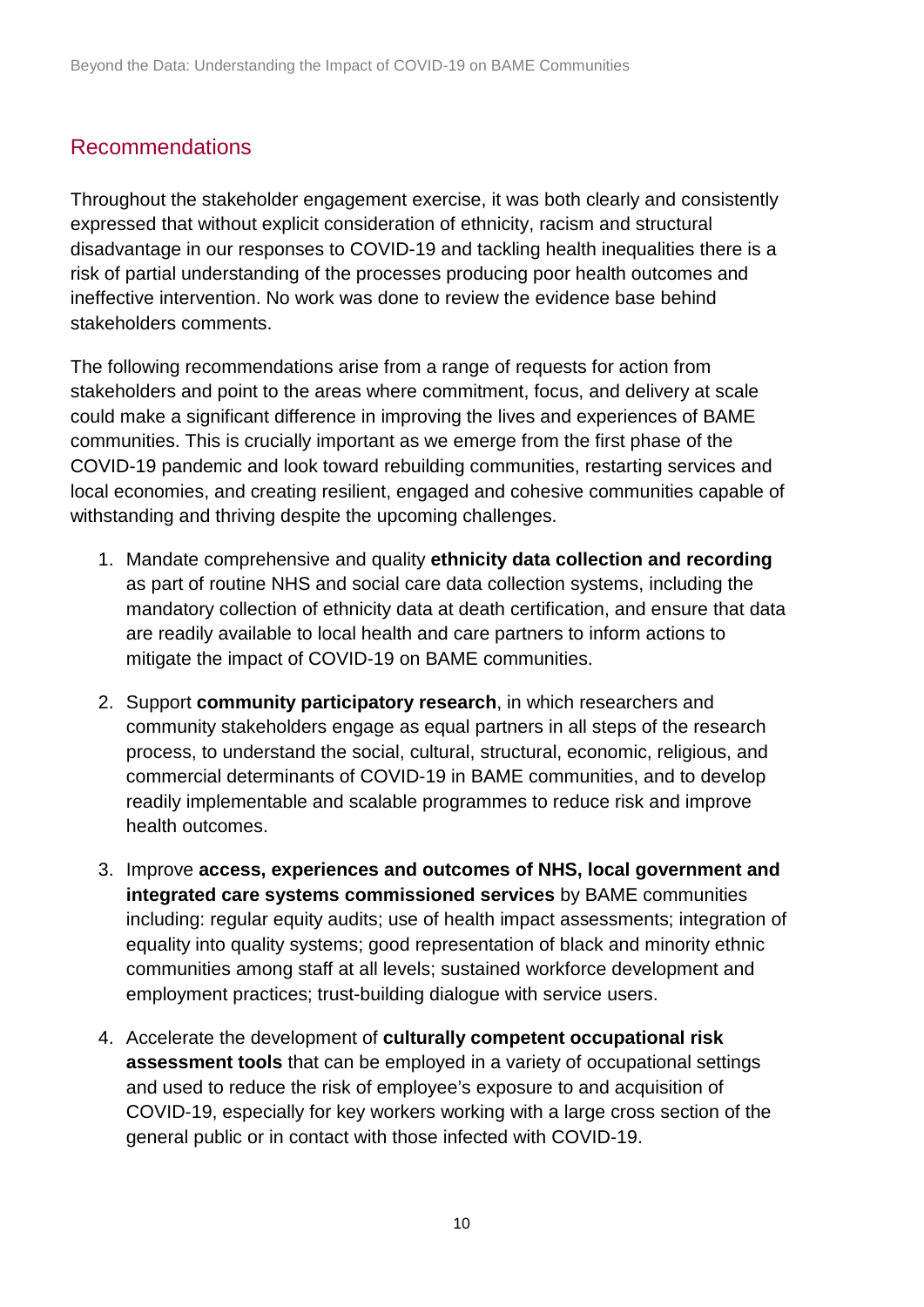- 5. Fund, develop and implement **culturally competent COVID-19 education and prevention campaigns**, working in partnership with local BAME and faith communities to reinforce individual and household risk reduction strategies; rebuild trust with and uptake of routine clinical services; reinforce messages on early identification, testing and diagnosis; and prepare communities to take full advantage of interventions including contact tracing, antibody testing and ultimately vaccine availability.
- 6. Accelerate efforts to **target culturally competent health promotion and disease prevention programmes** for non-communicable diseases promoting healthy weight, physical activity, smoking cessation, mental wellbeing and effective management of chronic conditions including diabetes, hypertension and asthma.
- 7. Ensure that **COVID-19 recovery strategies** actively **reduce inequalities caused by the wider determinants of health** to create long term sustainable change. Fully funded, sustained and meaningful approaches to tackling ethnic inequalities must be prioritised.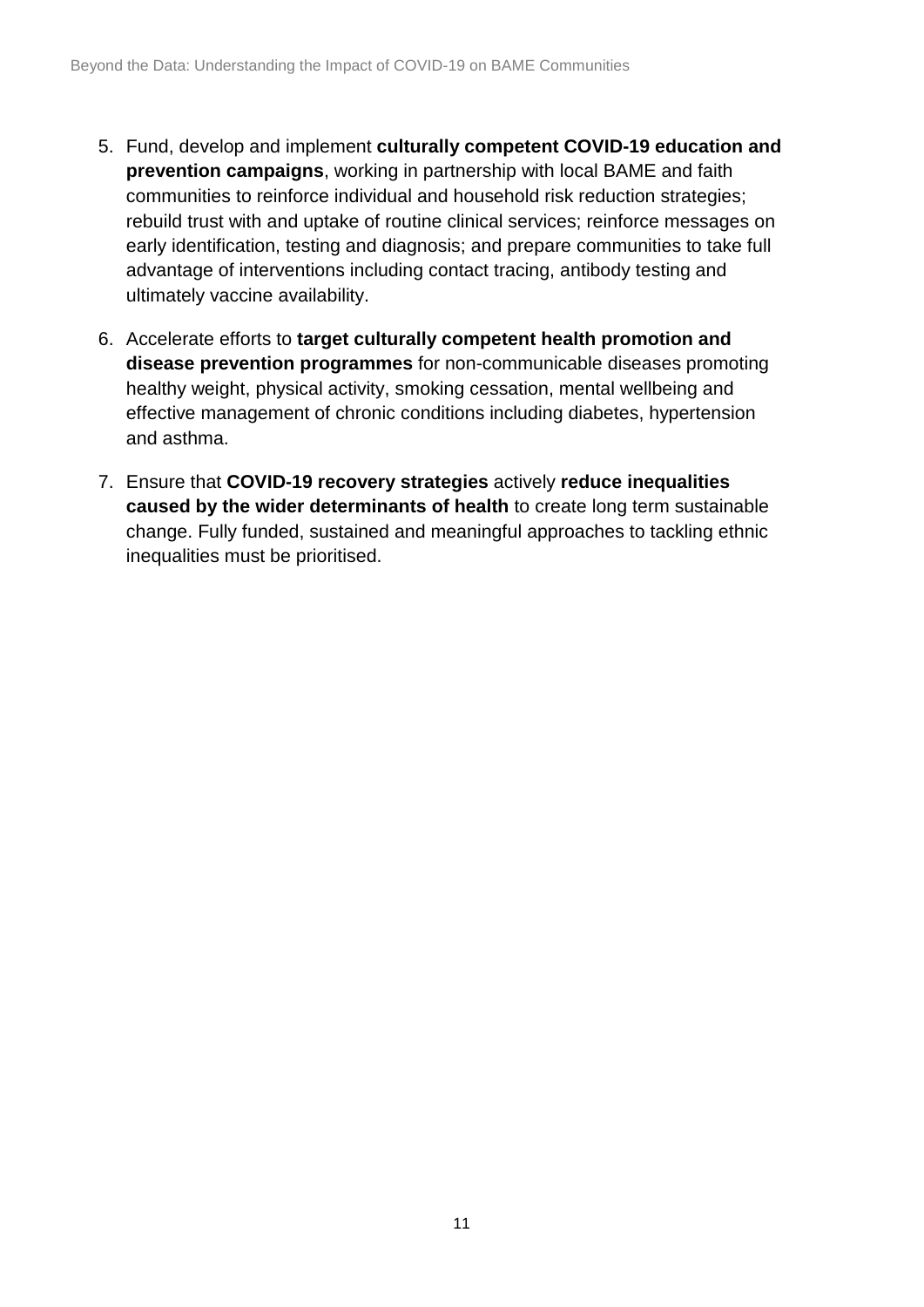# <span id="page-11-0"></span>Acknowledgements

Professor Kevin Fenton Emma Pawson Leah de Souza-Thomas Rooah Omer Lina Toleikyte Loretta Sollars Angela Baker Terry Blair-Stevens Sally O'Brien Hashum Mahmood Cassandra Powers Sheetal Burke Elke Streit Amy Halls Sam Larkin Bethany Walters PHE KLS Rachel X Clark Ines Campos-Matos

We would like to thank all the stakeholders who contributed their time, knowledge and insights to the development of this report.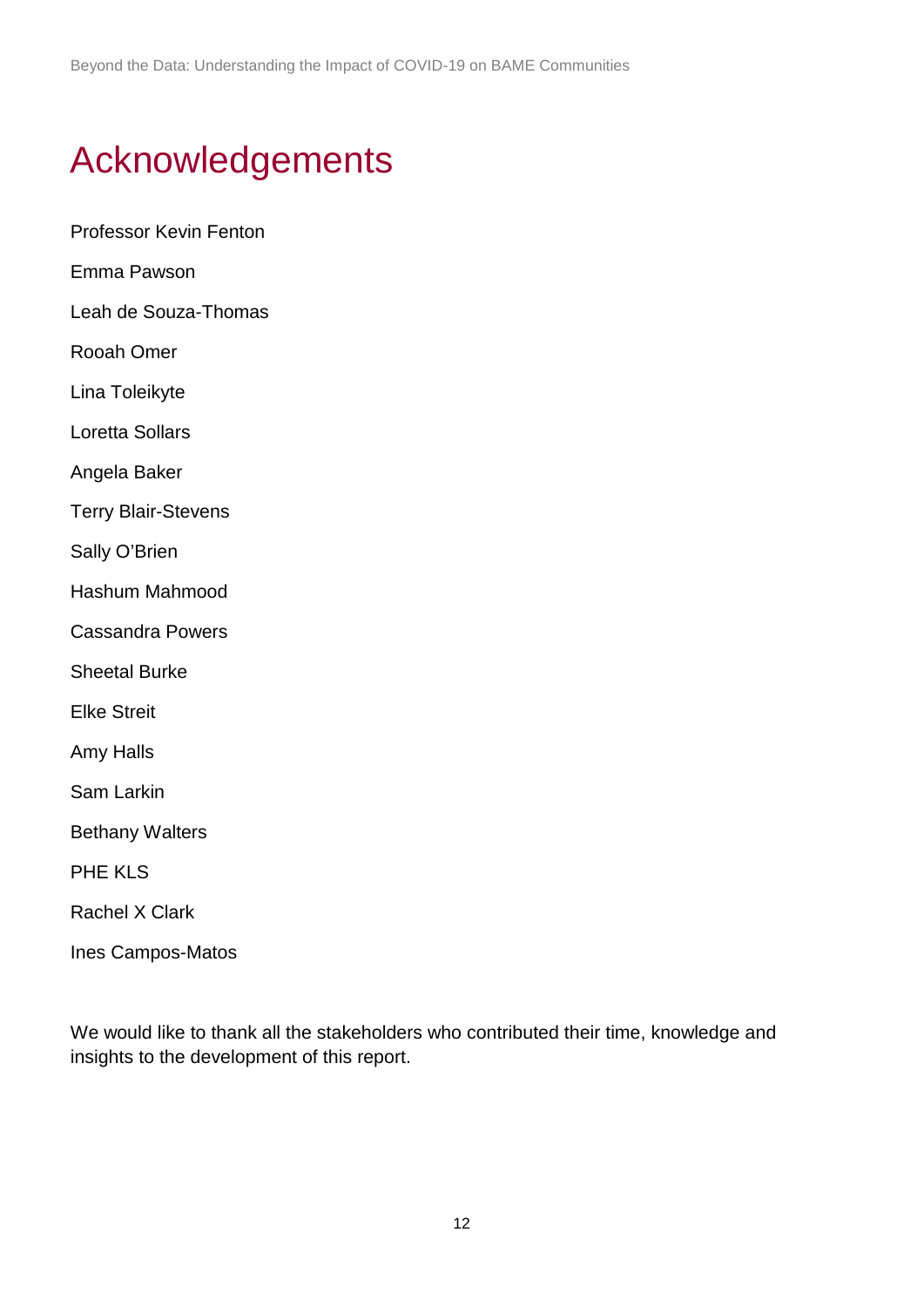# <span id="page-12-0"></span>Impact of COVID-19 in BAME populations: a rapid literature review

## Main messages

There is some evidence which supports the hypothesis that individuals identifying as Black African or Black Caribbean are more likely to test positive for COVID-19 than those identifying as white British. For other minority ethnic groups, there is insufficient evidence to draw conclusions.

The evidence describing risk of severe COVID-19 is very mixed. More, high quality research is needed before any conclusions can be reached.

The emerging evidence suggests excess mortality due to COVID-19 is higher in BAME populations. Individuals of Black African or Black Caribbean ethnicity may be of highest increased risk.

The risks associated with COVID-19 transmission, morbidity, and mortality can be exacerbated by the housing challenges faced by some members of BAME groups.

The most recent research from the UK suggests that both ethnicity and income inequality are independently associated with COVID-19 mortality.

Individuals from BAME groups are more likely to work in occupations with a higher risk of COVID-19 exposure. They are more likely to use public transportation to travel to their essential work.

Historic negative experiences of healthcare or at work may mean that individuals in BAME groups are less likely to seek care when needed or as NHS staff less likely to speak up when they have concerns about PPE or testing.

## **Background**

Health disparities are differences in health across the population, some of which may be unfair and avoidable. There is emerging evidence from the United Kingdom and other countries that some population groups have an increased risk of adverse outcomes from COVID-19 including some ethnic groups, males, those with certain pre-existing conditions such as obesity, those in deprived communities, older people, some occupations, people living in care homes, and other vulnerable groups. This may exacerbate existing health inequalities in the population.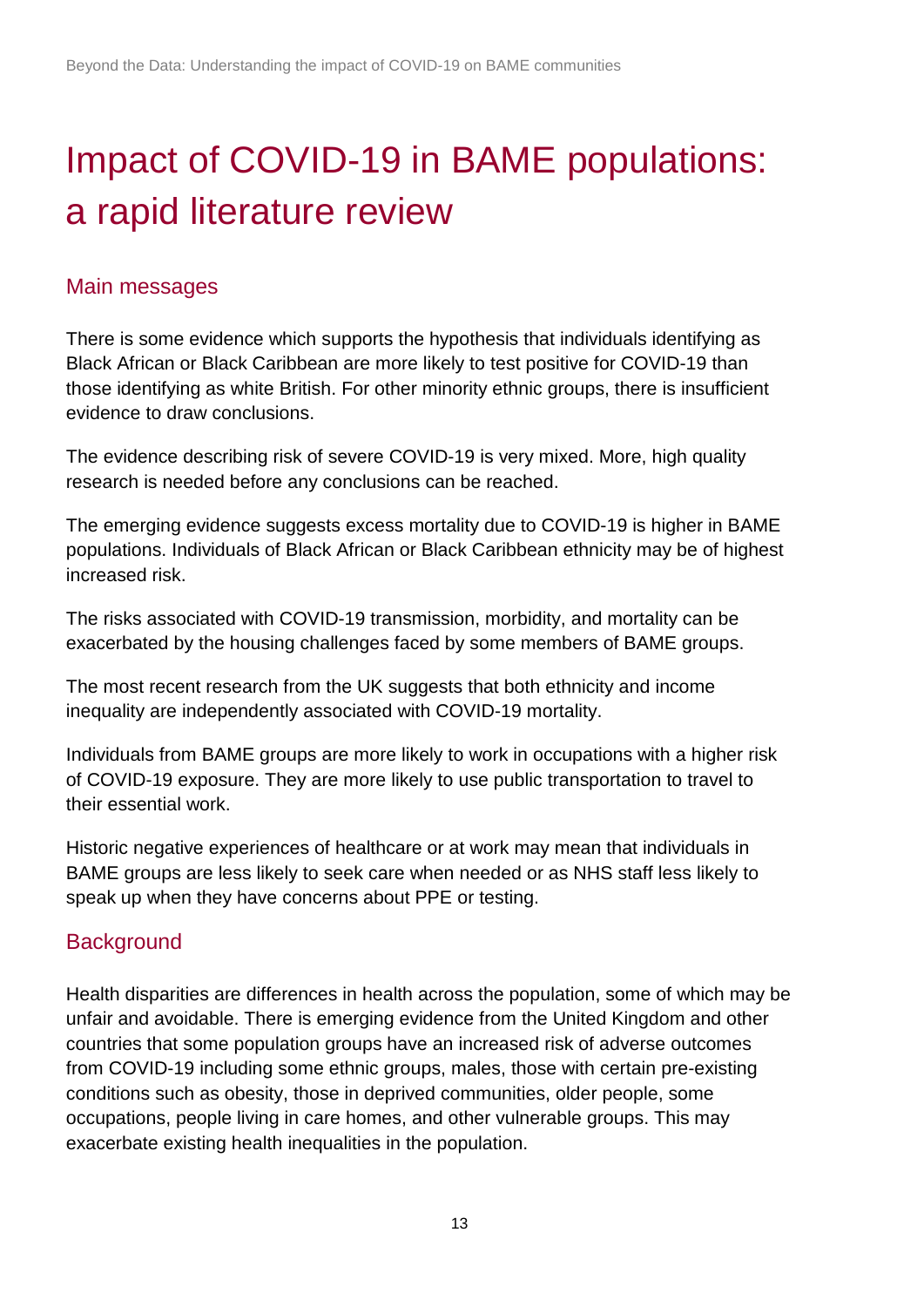To support the review, PHE has undertaken a rapid literature review on disparities in the risk and outcomes of COVID-19 using available data sources.

Alongside this the National Institute for Health Research (NIHR) and UK Research and Innovation (UKRI) launched a rolling call for rapid research proposals that address emerging priorities and have potential to deliver public health impacts within 12 months.

There is emerging evidence of an association between those in an BAME group and increased risk of severe COVID-19 disease and mortality. Evidence is also emerging of an association between cardiovascular disease, diabetes, and severe obesity and increased risks of severe COVID-19 disease. These long term conditions are also found with increased prevalence among many UK BAME populations (2, 3). London and Birmingham, 'hot spots' for the COVID-19 epidemic in England, also have some of the highest BAME populations; London is home to 60% of black residents of England and Wales and 50% of the Bangladeshi population (4).

These underlying individual and population level associations confound the risk of COVID-19 disease severity and mortality. The existing literature was examined to determine if excess risk remained for individuals from BAME groups from COVID-19 after adjusting for social and structural determinants of health.

The purpose of this review was to identify if inequalities exist in how BAME populations are affected by COVID-19 infection when compared to the white British population. The review also seeks to understand the social and structural determinants of health that may impact disparities in COVID-19 incidence, treatment, morbidity, and mortality in BAME groups.

## Methods (set out in detail in appendix 1)

The review questions were:

- 1. Are individuals in BAME groups more likely to be tested for and/or subsequently diagnosed with COVID-19 infection?
- 2. Are individuals in BAME groups more likely to develop severe clinical presentations of COVID-19 infection?
- 3. Is infection with COVID-19 more likely to lead to mortality within BAME groups?
- 4. What are the social and structural determinants of health that may impact disparities in COVID-19 incidence, treatment, morbidity, and mortality in BAME groups?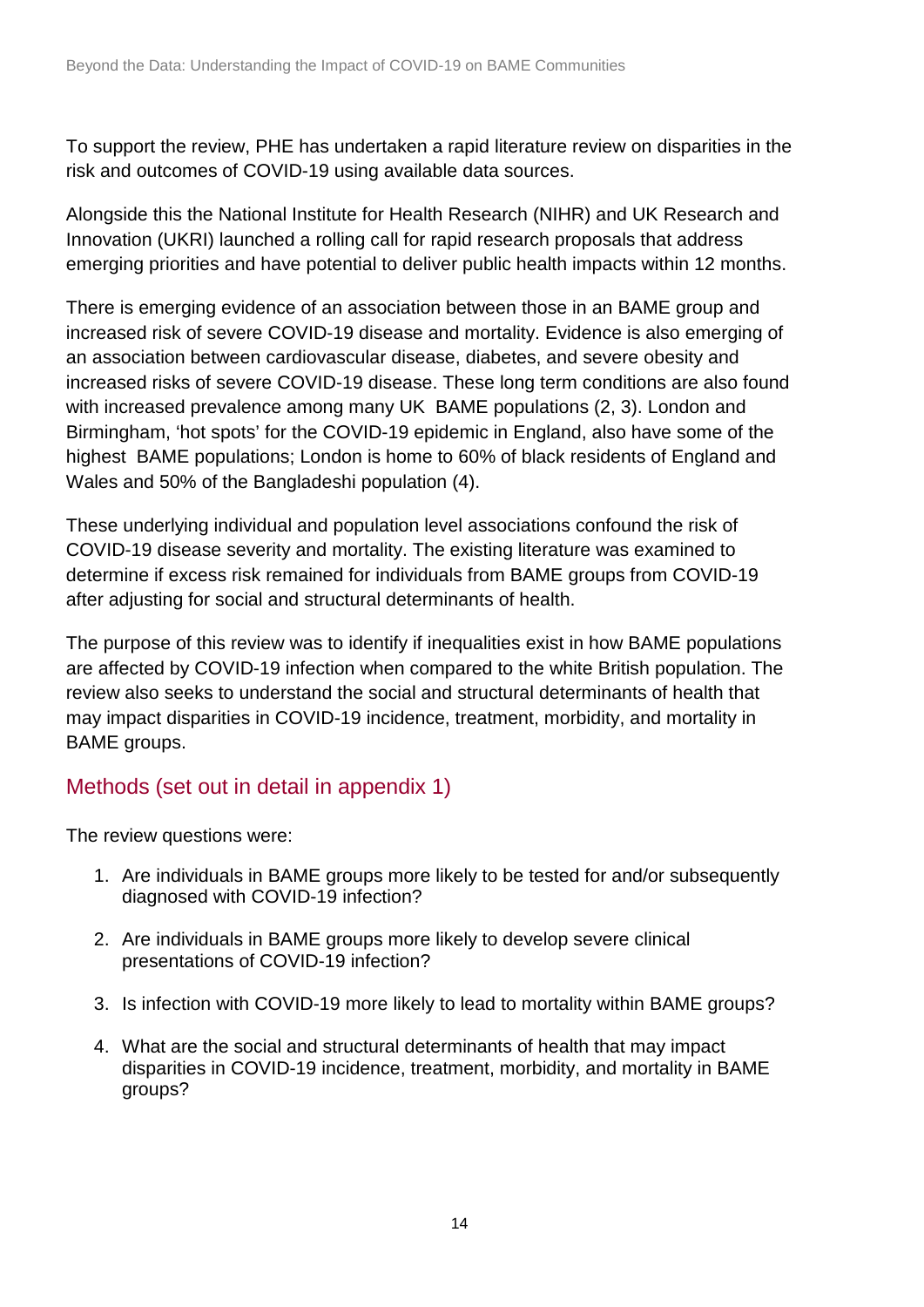#### **Notes**

Ethnicity can be defined as shared culture and traditions that are distinctive, maintained between generations, and lead to a sense of identity and groupness. Minority ethnic groups are populations that differ in ethnicity from the dominant or majority ethnicity in a country. In the 2011 census, 7.9 million people identified themselves as being in a BAME groups equivalent to 14% of the UK population (1).

A scoping search was completed on 14/05/2020 to identify any existing reviews (systematic or rapid) related to the defined research questions. A number of COVID-19 review repositories and prospective review registers were searched and a summary paper was produced. Four completed, potentially relevant rapid reviews were identified, that broadly examined the impact of COVID-19 in BAME groups(4-7). One additional review was identified in the primary literature search described below (8).

Of the reviews identified, McQuillan et al (6) answered the key questions defined in the research protocol. An updated literature search, using the search terminology detailed in McQuillan et al, was undertaken specifically focused on papers published (or available as pre-print) between 25 April and 19 May 2020. See appendix 1 for details of the full methodology used. A full protocol is available on request. In summary, this was screening published evidence, extracting data, critically appraising studies and synthesising key points for inclusion. The narrative synthesis includes evidence from the primary literature as well as the four rapid reviews identified in the scoping search.

#### **Evidence**

The search returned 527 records; an additional 21 papers were sent to the team by public health colleagues, primarily potentially relevant papers awaiting publication. After removal of duplicates, 544 records were screened by title and abstract and 120 full texts. A PRISMA diagram is provided in appendix 2.

Thirty-one papers were identified for inclusion. Twenty studies looked at UK data with eight pulling from the large, Biobank Cohort study (9-16). While this cohort study has the benefit of including a large number of UK residents, over 500,000 participants, and has collected a significant amount of data about each individual to allow for adjustment of numerous confounders, the voluntary nature of enrolment in the cohort leads to a concern around selection bias and worries about the generalisability of the findings. Additionally, most of the information collected about socio-economic status and underlying health conditions were collected at the time of enrolment (between 2006- 2010); these may have changed significantly in the following decade.

Four UK studies describe the COVID-19 epidemic at individual NHS trusts: two papers report findings from trusts in the West Midlands and two from trusts in London (17-20). These papers are valuable in describing the outbreaks in 'hotspots' affecting members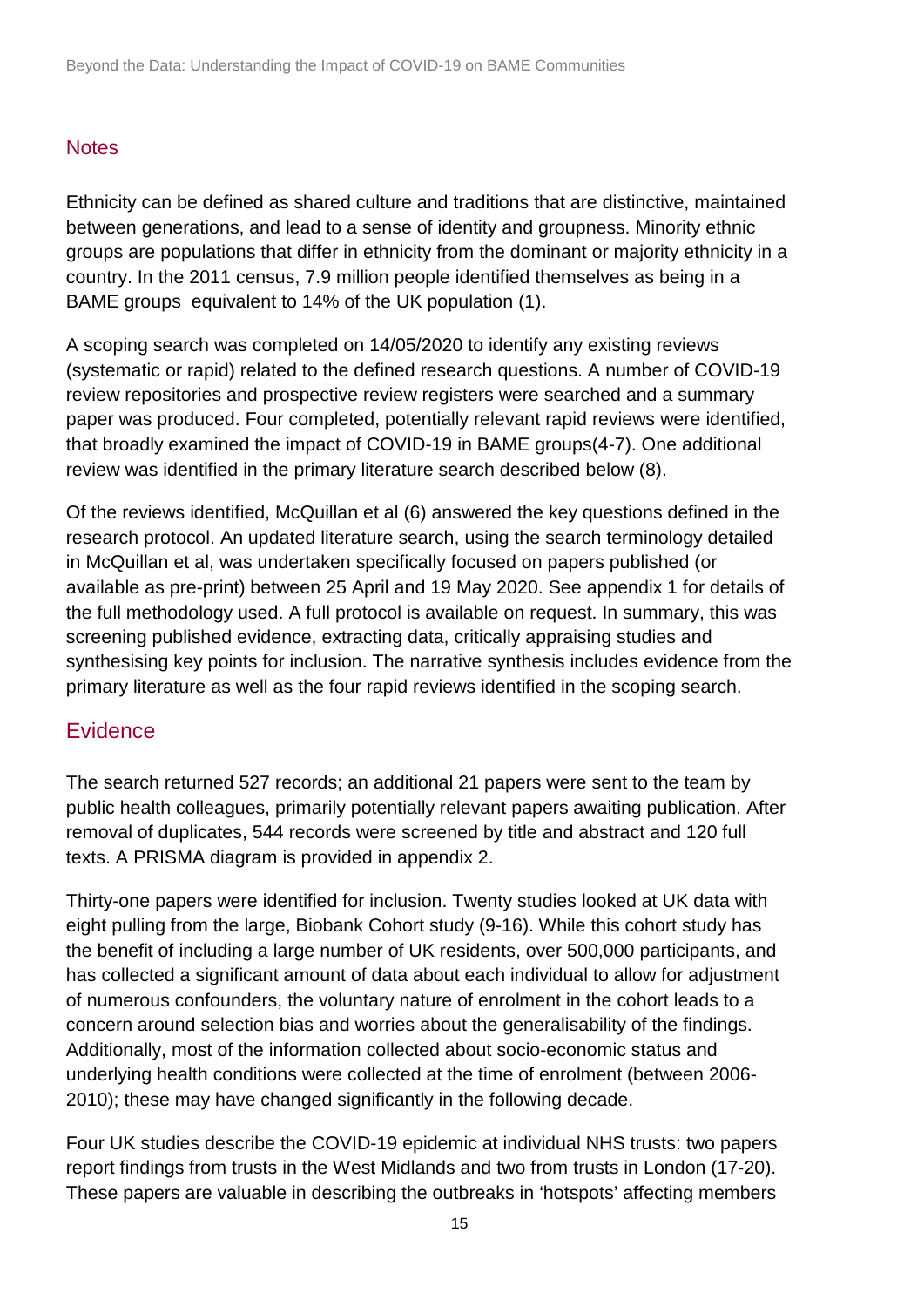of the BAME community but may not be generalisable to other populations across England.

Eleven studies describe data from the United States (21-30). Due to the differing ethnic profile of the United States, the historical differences in the impacts of racism and slavery, and the radically different healthcare systems between the US and the UK, it is difficult to generalise the effects of social and structural impacts on health. The data, however, were included given the scarcity of data examining the impact of COVID-19 in BAME groups, nationally and internationally. Country of data origin will always be highlighted.

All the studies included in the review were observational and have a number of limitations such as lack of randomisation and heterogeneity of participants. Several included ecological studies which present additional limitations, including the inability to control for individual level confounding. In addition, all studies were conducted during a global pandemic, which could have resulted in possible incompleteness of data. Inconsistency of testing across settings and countries is another limitation.

## Summary of rapid reviews

The rapid review of the literature conducted by McQuillan et al examined 54 papers and found the overall quality of the data to be very low (6). They found no data on testing rates in BAME populations. There was little data on severity of Covid-19 in black, Asian, and minority ethnic groups in the UK beyond demonstrating that BAME populations have higher rates of cardiovascular and diabetes, both of which lead to an increased risk of complications and mortality from Covid-19. Two very low-quality US studies found that BAME groups were more likely to make up the ICU population after the pandemic started (not all results were statistically significant) and that hospitalised patients were more likely to be from an BAME group than the underlying population would suggest. Evidence on mortality came from very low-quality papers. When looking at actual vs. expected hospital deaths, for all ethnic groups other than white British and white Irish, the number of deaths exceeded what would be expected for that age group. The mixed and Indian ethnic groups were more than twice as likely to die; Pakistani, Bangladeshi and black Caribbean nearly three times as likely to die, black African more than four times as likely and other ethnic group nearly eight times as likely to die from Covid-19 related complications. The review identified housing, occupational risk (health and social care and other "essential work"), and the low socioeconomic status as social and structural risks that could potentially impact BAME groups and lead to an increased risk of Covid-19 transmission, morbidity, and mortality.

Raznaq et al conducted a review for the Centre for Evidence based Medicine. The rapid review examined 46 papers and found that CVD had the highest prevalence among diseases that put patients at highest risk for complications with Covid-19. They also found that the most deprived were nearly twice as likely to be admitted to ICU than the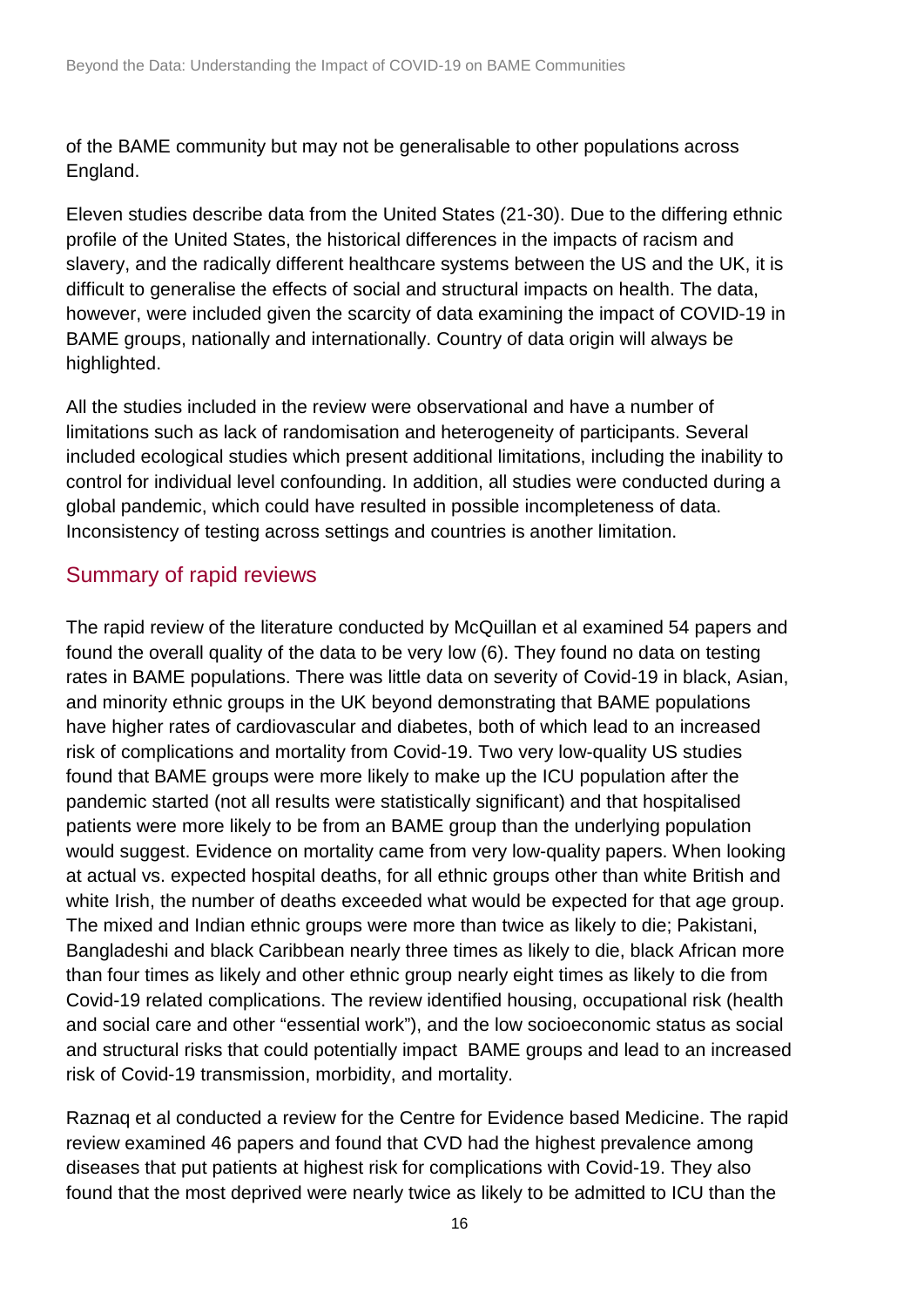least deprived (this follows the pattern for other viral pneumonias) and proportionally more black patients required advanced respiratory support in ICU than during other viral pneumonias. The review also found higher excess deaths due to Covid-19 in BAME populations: 1.5 times higher in Indian populations, 2.8 times higher in Pakistani populations, 3 times higher in Bangladeshi populations, 4.3 times higher in black African populations, 2.5 times higher in black Caribbean populations, and 7.3 times higher in black other populations.

This review will build on the limited evidence from the McQuillen et al rapid synthesis.

### Evidence on testing and test positivity for COVID-19 in BAME populations

Several studies reported that individuals in BAME groups, particularly those identifying as Black African and Black Caribbean, were more likely to test positive for COVID-19 (10, 12, 15, 27, 29, 31); however, only one study presented data on the proportion of participants, by ethnicity, that were tested for COVID-19 regardless of result (12). Both black and Asian participants of this Biobank study had a higher proportion of COVID-19 tests than expected when compared to white British participants (All tests: white 88.6%, Asian, 3.73%, black 4.8%; All participants: white 94.1%, Asian 2.4%, black 1.8%). Statistical significance was not reported.

Following the move into the second pandemic phase, 'Delay,' COVID-19 testing in England was prioritised for individuals admitted to hospital with respiratory symptoms, health and social care workers, and other key workers (32). The ethnicity of those tested has not been reported but the literature is clear that BAME groups are overrepresented across a number of key-worker populations, which may have led to increased testing in these groups. The health and social care workforce is particularly well represented by BAME groups: Indians account for 14% of doctors and Black Africans make up 7% of the nursing workforce (4).

The likelihood of a positive test in certain BAME groups appears to be raised even after adjusting for confounding. These results, however, all come from studies with high risk of bias and should be interpreted with caution. Two Biobank studies report statistically significant increased relative risk of a positive COVID-19 test result for black participants when compared to white participants: aRR 2.66 (95% CI 2.03, 3.88) (15); aRR 2.07 (95% CI 1.16, 3.71) (10). Prats-Uribe et al also reported an increased relative risk of COVID-19 positivity for individuals in the 'other ethnic groups' category (aRR 1.67; 95% CI 1.04, 2.68) and those identifying as Asian (aRR 2.09; 95% CI 1.53, 2.84) (15).

The national Royal College General Practitioners surveillance programme found that those of a black ethnicity had 4.75 times the odds of a positive COVID-19 test than those of a white ethnicity (31). It should be noted, however, that the sample of BAME individuals in the RCGP database is small and ethnicity is missing for 27% of entries.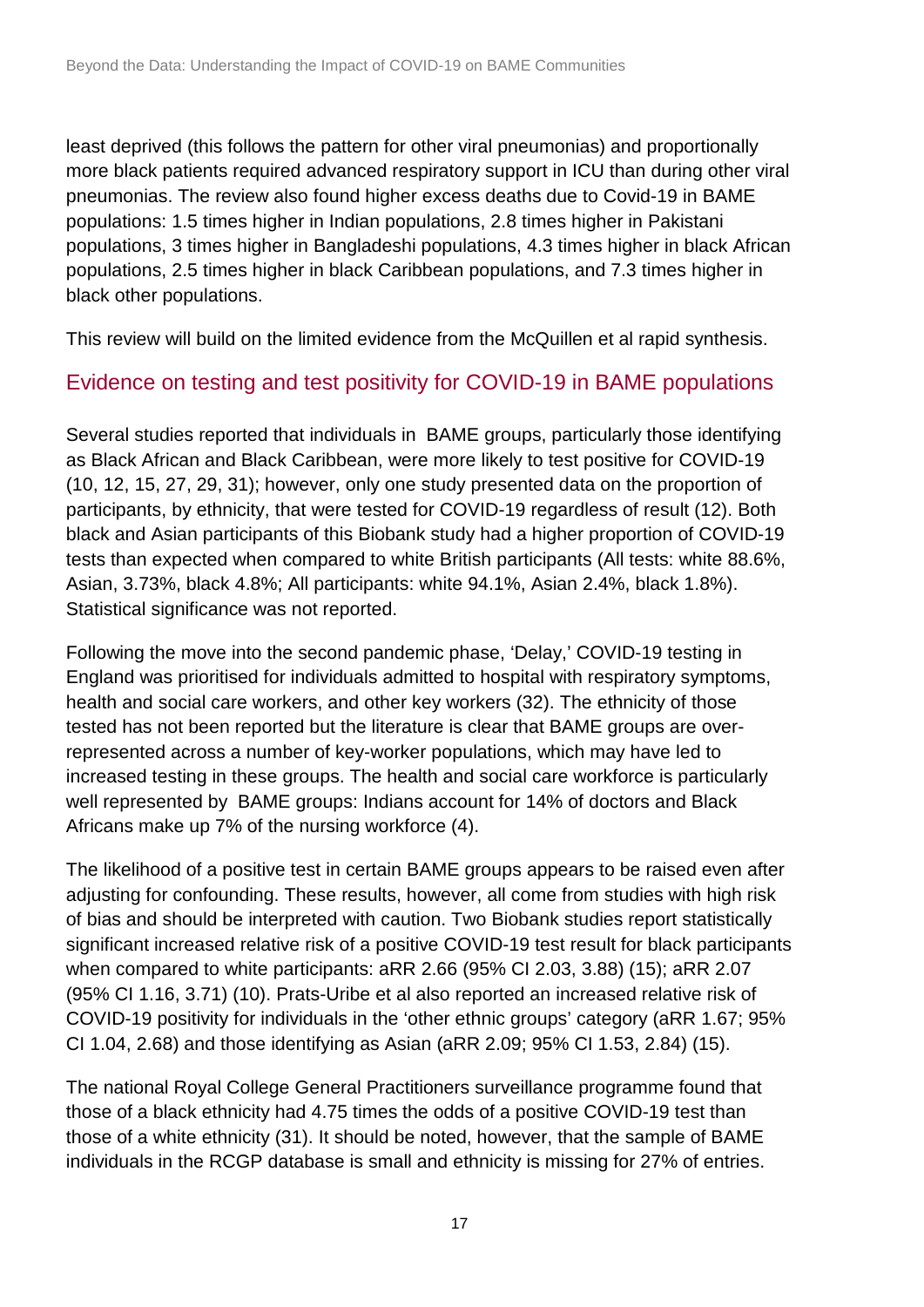Internationally, two large cohort studies in the US and one US ecological study support the findings that individuals of a black ethnicity are at increased odds of a positive COVID-19 test (27-29).

### Key findings

The current evidence around the likelihood of individuals in BAME populations being tested for COVID-19 at a higher or lower rate than those identifying as white British is very limited and conclusions cannot be drawn from the literature.

Low-level evidence from the studies included in the literature review supports the hypothesis that individuals identifying as Black African or Black Caribbean are more likely to test positive for COVID-19 than those identifying as white British. For other minority ethnic groups, there is insufficient evidence to draw conclusions.

## Evidence on severe clinical presentations of COVID-19 in BAME populations

The picture is very mixed when examining the evidence around severe clinical presentations of COVID-19 across ethnic groups. In one UK Biobank study, researchers found that participants from black ethnic groups had three times the odds of hospitalisation and participants from Asian ethnic groups had twice the odds of hospitalisation when compared to participants from white ethnic groups (14) to note participants in the study were volunteers which may impact on results. In another UK Biobank study, however, the same groups were found to have similar odds of hospitalisation (12). One additional UK Biobank study, looked at risk of "severe COVID-19 " and found that participants from black ethnic groups had over a three-fold increased risk and participants from Asian ethnic groups had a two-fold increased risk compared to participants from white ethnic groups (p<0.001) (11).

Studies focussing on NHS Foundation trusts had similarly mixed results: one Birmingham trust found those of South Asian descent more likely to have higher disease severity on admission to hospital and more likely to need ICU support (p<0.001) (19). Three other NHS Foundation trusts found no significant differences between any BAME groups when compared to the white British population on ICU admission (17, 18, 20). These studies had small sample sizes and high risk of bias but little additional UK data are available.

Other evidence reviews highlight the ICNARC ICU audit, which compared confirmed COVID-19 ICU patients with viral pneumonia patients from 2017-2019 (5, 7). The ICNARC ICU audit notes that 34% of critically ill COVID-19 patients were from an BAME groups background compared to 12% of admitted to ICU for viral pneumonia in previous years.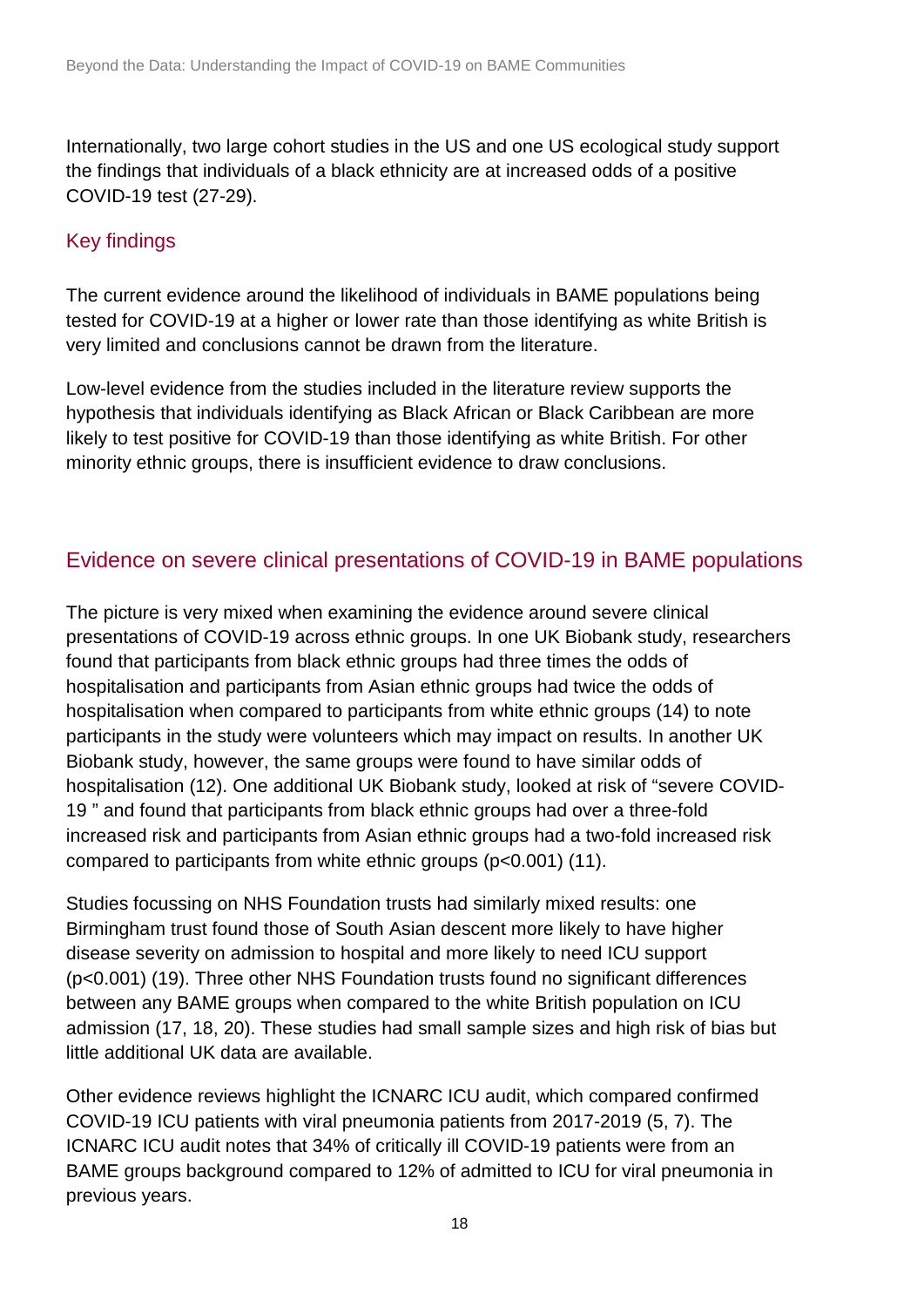### Co-morbid conditions

Certain co-morbidities have been linked in the literature to higher risks of severe clinical outcomes and/or mortality due to COVID-19. The key risk factors for poor outcomes is pre-existing cardiovascular disease (CVD); others include diabetes and hypertension (4, 8). A meta-analysis performed by Janowski et al found that multiple co-morbidities appear to confer cumulative risk (8). Rates of CVD and diabetes are particularly high in some BAME communities. Death rates from CVD are 50% higher than average among individuals of South Asian descent (2). Individuals of South Asian descent are four times more likely to have type 2 diabetes; individuals with a Black African or Black Caribbean ethnicity are three times more likely to develop type 2 diabetes than those of white British ethnicity (3, 33, 34).

#### Key finding

The evidence describing risk of severe COVID-19 among BAME populations is unclear; more, high quality research is needed before any conclusions can be reached.

# Evidence on excess mortality due to COVID19 in BAME populations

The evidence emerging from the United Kingdom suggest excess mortality due to COVID-19 in BAME populations. Studies conducted at single hospital trusts found significantly greater odds of mortality for individuals of South Asian ethnicity (17, 19) sample size for these were over 2000. A national ICU retrospective audit found that BAME patients were more likely to die after being admitted to ICU with confirmed COVID-19 than those of white ethnicity (p=0.0001) (6).

Two groups used hospital mortality data to generate standardised mortality ratios (SMRs) by ethnicity (35, 36). Williamson et al used anonymised primary care data to further refine the SMR. They found that individuals recorded as black ethnicity or Asian ethnicity were at higher risk of COVID-19 related mortality, even after controlling for age, co-morbidity, and deprivation (black ethnicity: aHR 1.71, 95% CI 1.44, 2.02; Asian ethnicity aHR 1.62, 95% CI 1.43, 1.82; mixed ethnicity aHR 1.64, 95% CI 1.19, 2.26) (36).

The Institute for Fiscal Studies found in their analysis of the available hospital deaths data that there is a "higher per-capita mortality for all BAME groups than can be explained by age and geography alone" (4). Black Africans have 3.7 times the number of deaths than those of the white British ethnicity, Pakistanis have 2.9 times the deaths, and Black Caribbean's have 1.8 times the deaths. White Irish have fewer deaths due to COVID-19 than the white British do.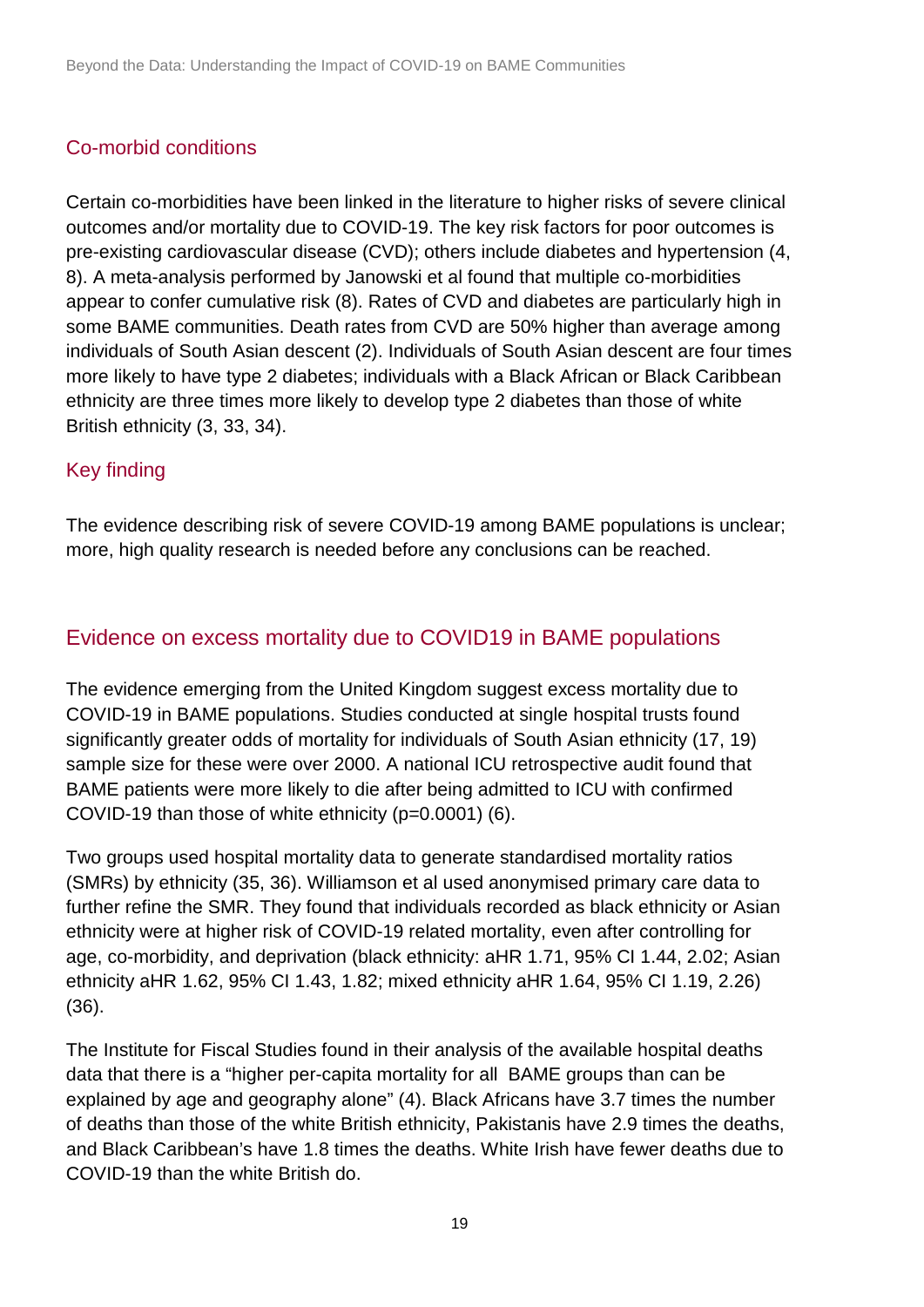The Office for National Statistics has examined data and reported that those of Black African or Black Caribbean ethnicity are 1.9 times more likely to die due to COVID-19; males of Bangladeshi and Pakistani ethnicity are 1.8 times more likely to die, and females of Bangladeshi and Pakistani ethnicity are 1.6 times more likely to die. All excess deaths are compared to those of a white British ethnicity (37). Those of a Chinese or mixed ethnicity have a similar risk of death to white British. Mortality data has primarily relied on hospital reported deaths; not including care home deaths could artificially inflate BAME deaths as more white British older adults reside in nursing and residential homes (4). The analysis presented by the ONS, however, includes deaths outside of hospital and adjusts for potential confounding through linkage to the 2011 census data.

Only one study reports mortality in healthcare workers in the UK by ethnicity (38). This study used data gathered from social media, news reports, and other publicly available "In memoriam" websites to gather outcome data, meaning it is high risk of bias. They found a higher proportion of BAME groups fatalities than expected considering the proportion of the NHS workforce that is from an BAME population. Of the deaths in healthcare workers reported, 63% were in BAME groups: 36% were of Asian ethnicity (compared to 10% of NHS workforce) and 27% were of black ethnicity (compared to 6% of the NHS workforce). Further analysis is urgently needed to understand the morbidity and mortality of health and social care workers due to COVID-19, with a particular focus on BAME groups.

The international literature is mixed. The data from the United States is primarily from ecological studies, which have a high risk of bias due to residual confounding. These studies show that the risk of death is higher for African-Americans (black ethnicity) when compared to the white population (5, 25, 26, 30). There is, however, substantial variation across and within states and some cohort studies found no significant difference between risk of mortality for those of a black ethnicity and those of a nonblack ethnicity (24, 28).

## Key finding

The available evidence suggests excess mortality due to COVID-19 in BAME populations in England. Individuals of Black African or Black Caribbean ethnicity may be of highest increased risk.

# Evidence around the social and structural determinants of health in relation to COVID-19 and BAME groups

The social and structural determinants of health are defined as the wider influences to an individual's health; these can be visualised as the outer layer of Dahlgren and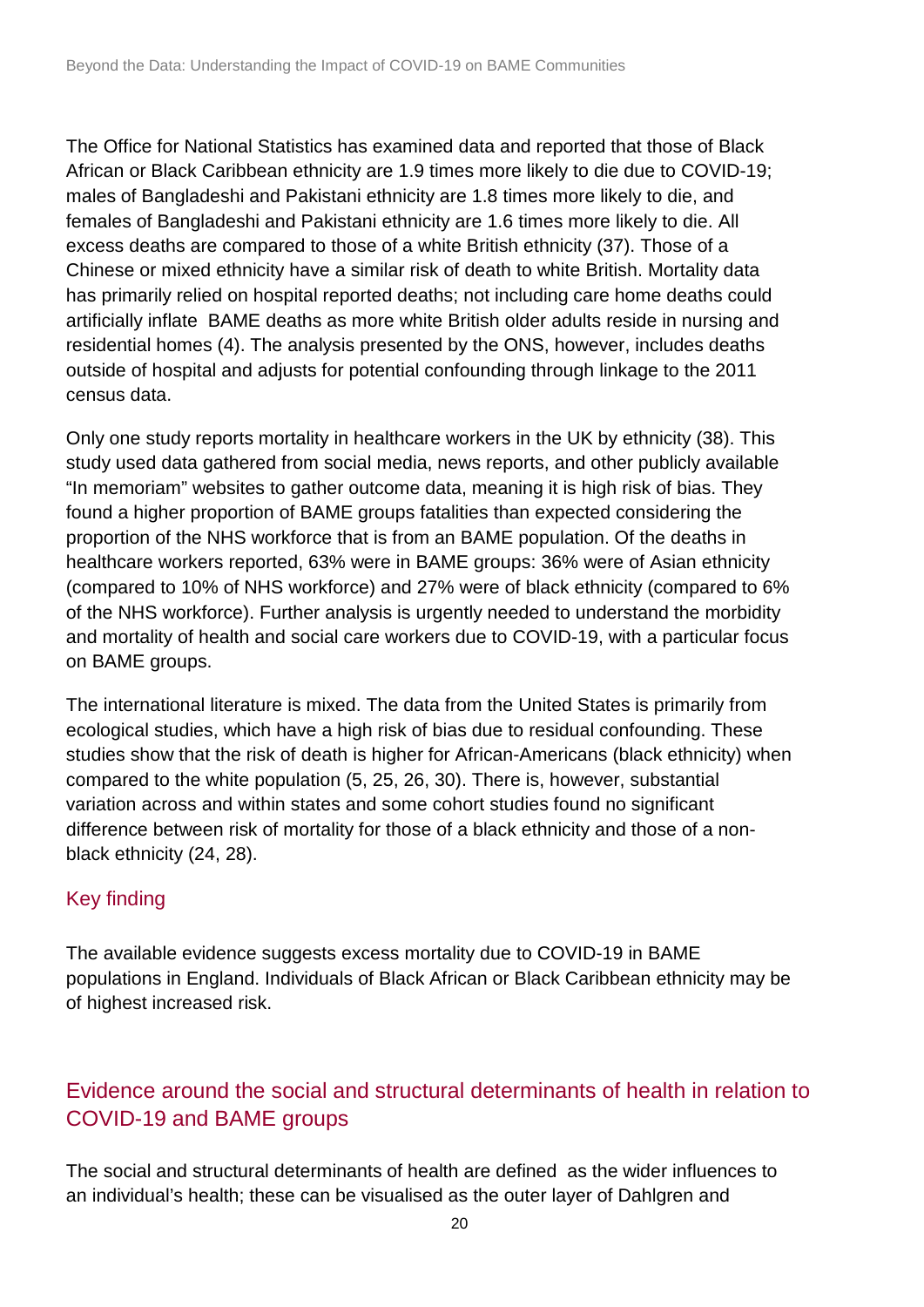Whitehead's policy rainbow (39). The social and economic circumstances described can affect health throughout the life course and those that are most deprived have the highest risk of serious illness and premature death (39, 40). Disparities in health behaviours increase over time: those that are richer have even better health and those that are poorer lag further behind. It is important to find public health interventions that do not widen these health inequalities (41). More research is required to fully understand of the correlation between COVID-19 risks and outcomes, ethnicity and wider determinants of health.

There is substantial evidence on health inequalities that is relevant to COVID-19 Inequalities in health status and disease risk are associated with minority ethnic status; those in minority ethnic groups have poorer health outcomes compared to the majority of the population (42). Differences in cultural factors may play a role in disease risk, but it is more likely that the decreases in life expectancy and health outcomes are due to social, economic, and structural determinants of health (43).

## **Housing**

The risks associated with COVID-19 transmission, morbidity, and mortality can be exacerbated by the housing challenges faced by some members of BAME groups.

While there is no direct evidence which directly correlates housing to COVID-19 outcomes there are studies which can be considered.

Overcrowding can lead to increased COVID-19 transmission as individuals within the household are unable to effectively self-isolate (20) This is a much larger problem in BAME households than in white British households, even after controlling for region (4). In London, 30% of Bangladeshi households, 16% of Black African households, and 18% of Pakistani households have more residents than rooms compared with only 2% of white British households (4). Soltan et al found that overcrowding was associated with increased rates of mortality in their hospital based cohort (20).

BAME households are more likely to be intergenerational: grandparents living alongside grandchildren. While this can have significant community and social benefits, there is a concern that socially active young people may be more likely to spread the virus associated with COVID-19 disease to the oldest population most at risk. Bangladeshi, Indian, and Chinese households are particularly likely to have people over the age of 65 living with children under the age of 16; 30% of BAME groups live with a child under the age of 16 compared with only 11% of the white British population (7).

Black, Asian, and other minority ethnic populations are also much less likely to be owner-occupiers of their current residence compared to the white British majority. This can lead to housing insecurity (7).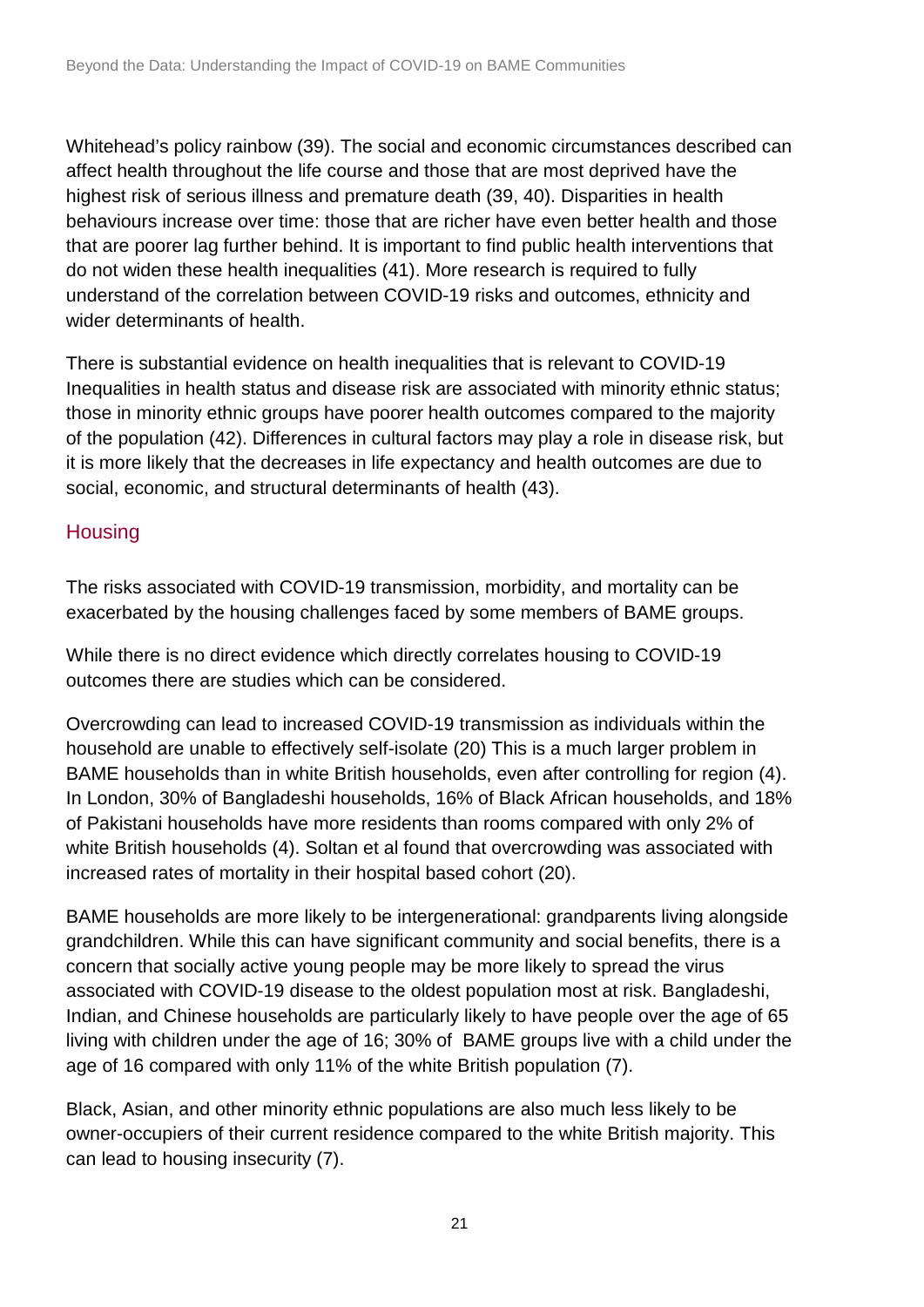#### Financial vulnerabilities

Socioeconomic status has been linked to incidence and severity of viral pneumonia in recent years (5). This social gradient continues to be seen with COVID-19 disease: individuals in the most deprived quintiles are nearly twice as likely to be admitted to ICU as the least deprived. The most recent research from the UK suggests that both ethnicity and income inequality are independently associated with COVID-19 mortality (44).

The economic impact of the COVID-19 'shut-down' may be felt differently across different ethnic groups in England. Platt et al found that Pakistani and Bangladeshi households were most likely to have men working in a 'shut-down' sector (restaurant work, taxi driving) as well as having a partner not currently in the labour market; this could lead to high levels of financial insecurity in this group (4). They also identified that the proportion of Black African and Black Caribbean households with dependent children and lone parents is high when compared to other groups; this may lead to difficulty arranging childcare in order to become economically active. Local and national policy initiatives will need to be sensitive to BAME communities to ensure existing health and economic inequalities are not widened due to the extraordinary measures taken during the pandemic.

#### Occupational risk

Individuals from BAME groups are more likely to work in occupations with a higher risk of COVID-19 exposure, this includes the health and social care workforce, as well as cleaners, public transport workers, and retail workers (6). The health and care workforce in England are significantly over-represented by people from BAME groups: 40% of doctors, 20% of nurses, and 17% of social care workforce are from of BAME groups. In London, nearly 50% of the NHS and CCG staff come from a BAME group (44.9%) (5). Often, BAME workers are in lower paid roles within the NHS, which mean that these roles cannot be done remotely (5, 6); this leads to greater exposure with other members of the community.

It has also been noted by several research groups that individuals in BAME groups are more likely to use public transportation to travel to their essential work, leading to additional routes of exposure (5, 6, 22).

#### **Experiences**

Individuals that identify as being part of an BAME group may feel marginalised, have experienced racism, or have had previous experiences with a culturally insensitive health service that could create barriers to engagement. Research has shown that individuals from BAME backgrounds often have poorer access to healthcare services as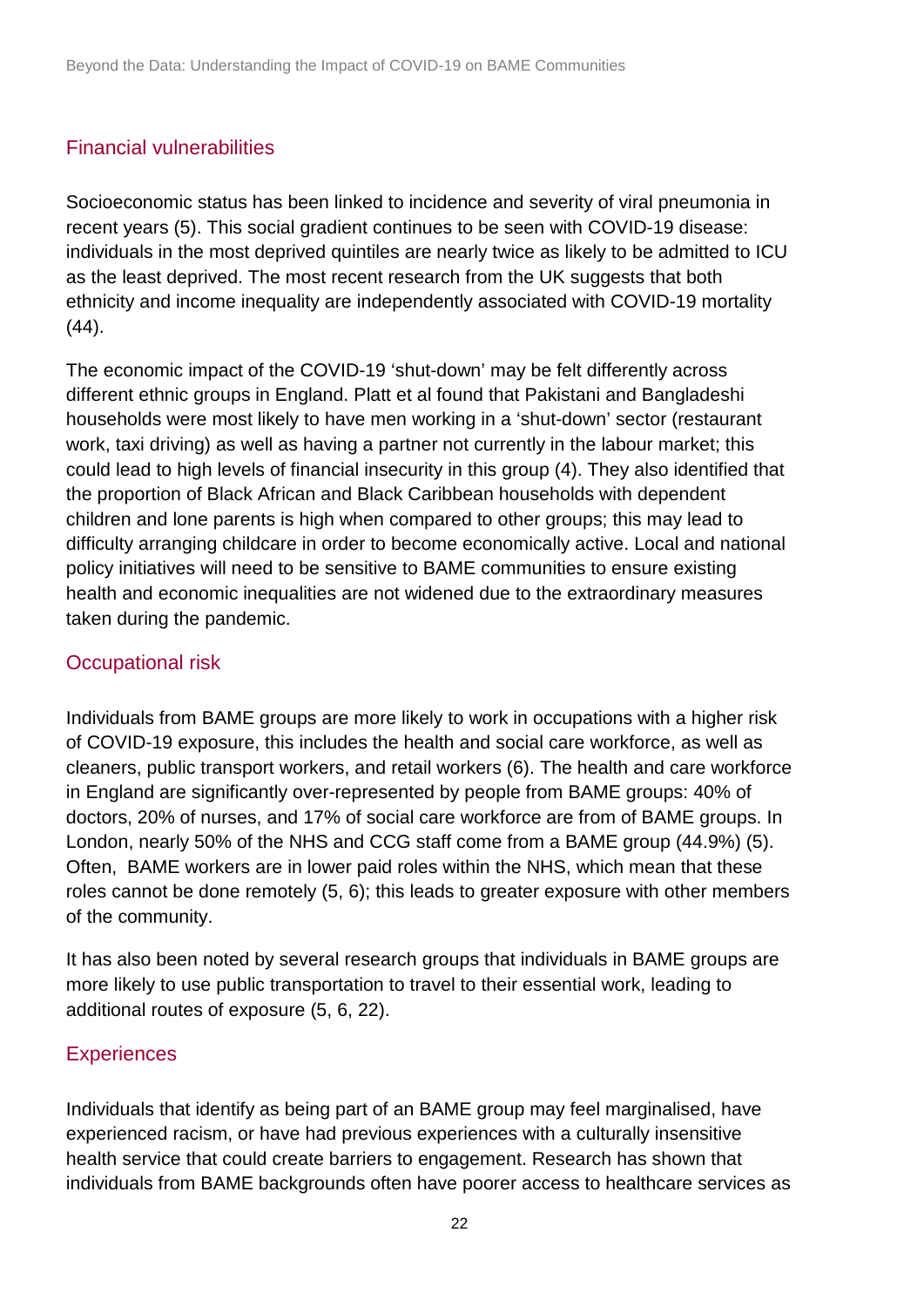well as poor past experiences of care and treatment (45). This may mean they are less likely to seek care when needed or as NHS staff less likely to speak up when they have concerns about PPE or testing (5).

#### Key findings: drawn from direct and indirect evidence

The risks associated with COVID-19 transmission, morbidity, and mortality can be exacerbated by the housing challenges faced by some members of BAME community. Overcrowding can lead to increased COVID-19 transmission as individuals in the household are unable to effectively self-isolate. BAME households are more likely to be intergenerational, leading to risk of transmission between young children and older adults.

The most recent research from the UK suggests that both ethnicity and income inequality are independently associated with COVID-19 mortality.

Individuals from BAME groups are more likely to work in occupations with a higher risk of COVID-19 exposure. They are more likely to use public transportation to travel to their essential work.

Historic racism and poorer experiences of healthcare or at work may mean that BAME individuals are less likely to seek care when needed or as NHS staff less likely to speak up when they have concerns about PPE or testing.

#### Limitations

The rapid review of primary studies is limited to evidence drawn from COVID-19. This evidence base has been generated during extremely difficult global pandemic circumstances that may have affected the completeness of the data sources. Furthermore, none of the data presented, including the previously conducted reviews, were of high quality. It is important to continue to monitor this rapidly expanding evidence base and update the literature review regularly.

#### **Conclusions**

The emerging evidence base suggests that individuals in black, Asian, and minority ethnic groups are at increased risk of mortality due to COVID-19. Those of Black African and Black Caribbean descent appear to be at greatest increased risk.

Health inequalities known to affect the BAME communities in England may be increasing the risk of transmission (overcrowded housing, reliance on transport, living in population centres) and the risk of mortality (high underlying risk of co-morbidities: CVD, diabetes, obesity). Furthermore, the measures to control the spread of the COVID-19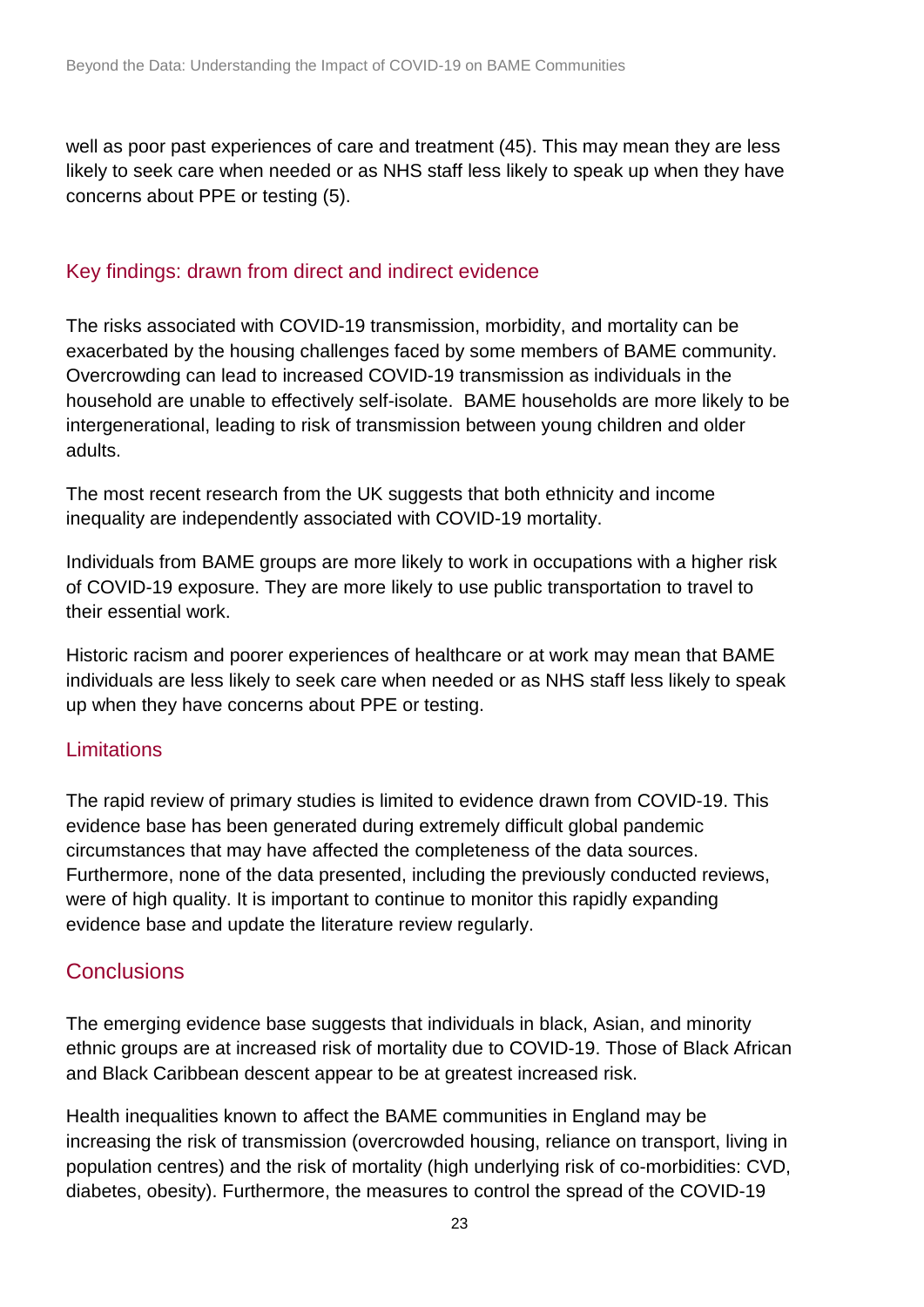across the country may have led to further economic or housing instability. Local and national policy initiatives will need to be sensitive to BAME communities to ensure existing health and economic inequalities are not widened due to the extraordinary measures taken during the pandemic.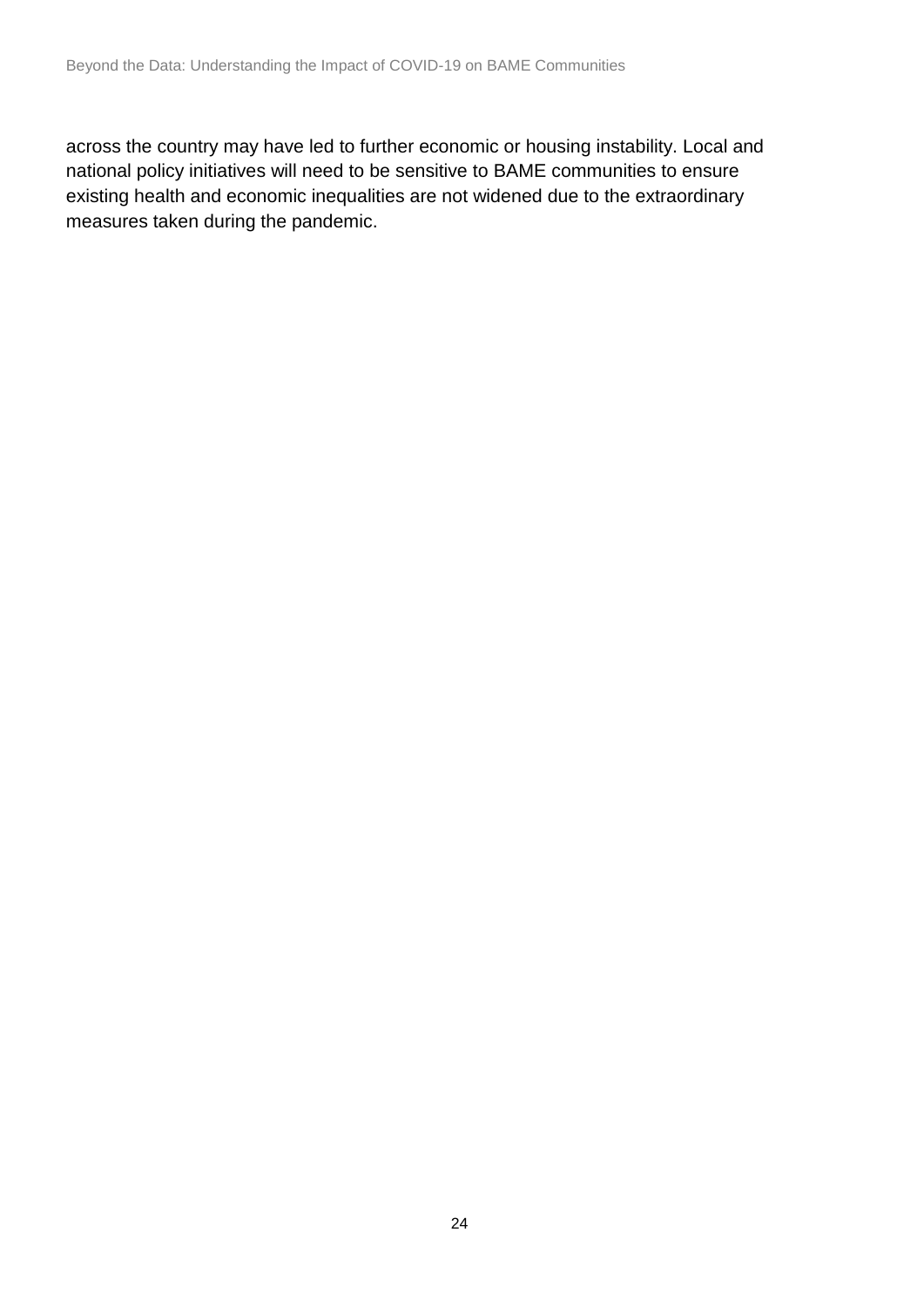# <span id="page-24-0"></span>Looking beyond the data: stakeholder engagement

## Main messages

In total, 17 sessions were hosted involving over 4,000 people with a broad range of interests in BAME group issues. These sessions provided further insights into the factors that may be influencing the relationship and impact of COVID-19 on BAME communities and strategies for addressing inequalities.

Stakeholders expressed deep dismay, anger, loss and fear in their communities about the emerging data and realities of BAME groups being harder hit by the COVID-19 pandemic than others, exacerbating existing inequalities.

In their view, COVID-19 did not create health inequalities, but rather the pandemic exposed and exacerbated longstanding inequalities affecting BAME communities in the UK.

Stakeholders acknowledged that while actions are already being undertaken, the results of the PHE review and other studies should be used to strengthen and accelerate efforts moving forward. Clear, visible and tangible actions, provided at scale were called for now with a commitment to address the underlying factors.

Stakeholders highlighted the high proportion of BAME communities that were key workers and in occupations that placed them at risk by increasing the likelihood of social contact and increasing the risk of being exposed to those infected with COVID-19.

Stakeholders called for further efforts to strengthen health promotion programmes and improve early diagnosis and clinical management of chronic diseases as a strategy to improve overall health, increase resilience and reduce the risk of adverse COVID-19 associated health outcomes.

Stakeholders pointed to racism and discrimination experienced by communities and more specifically by BAME key workers as a root cause affecting health, and exposure risk and disease progression risk.

Faith communities played a vital role in engaging with communities and were a trusted source of information, leadership and engagement and needed to be better engaged in future efforts to build community resilience and prepare communities for the immediate and long-term challenges of COVID-19.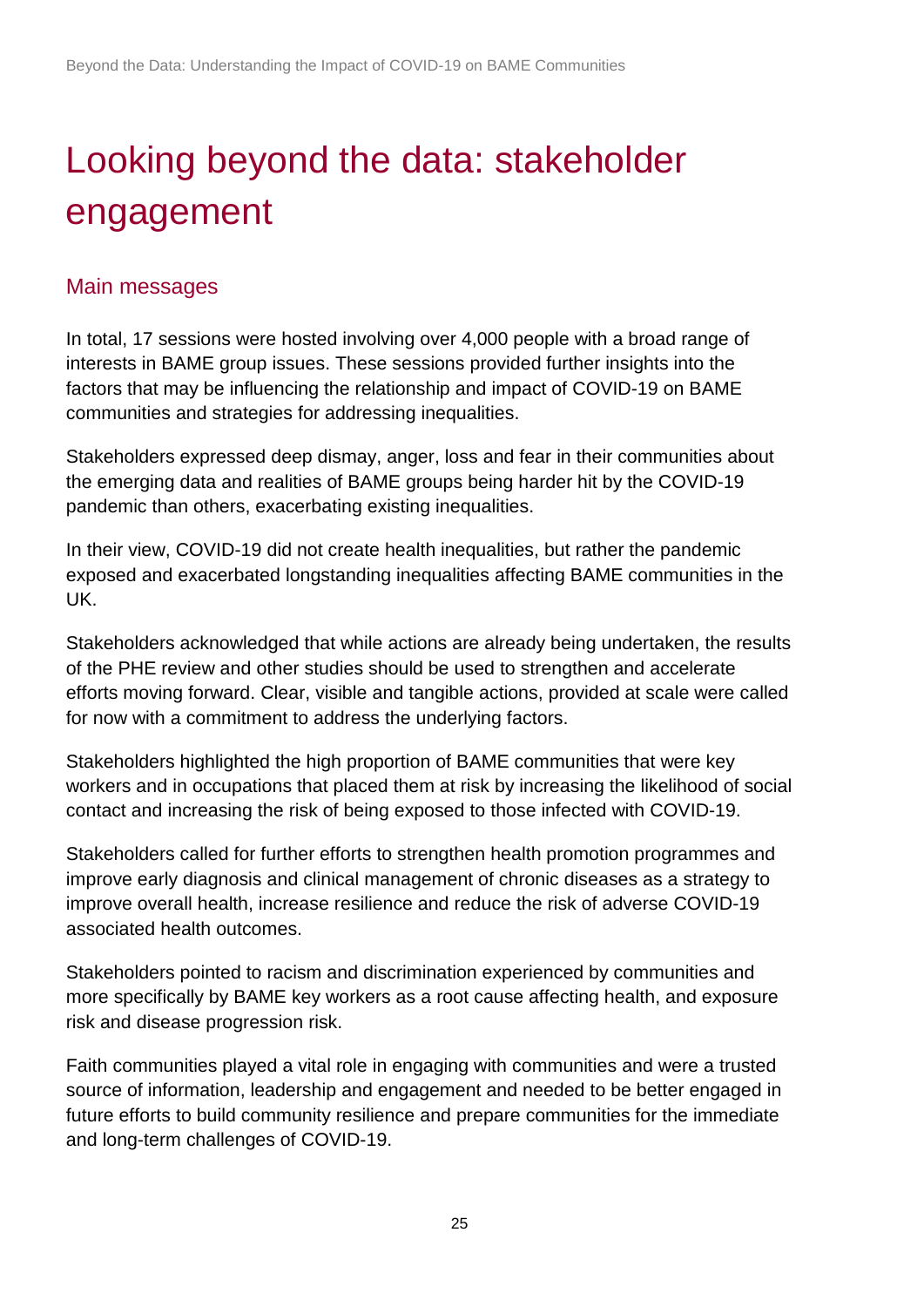Strategies to create healthy and supportive workplaces (within and outside the health service) that have zero tolerance for discrimination and empower BAME staff to raise concerns about occupational risk and safety are essential. So too is work with local communities to rebuild trust and reduce the fear of using health services in the aftermath of COVID19.

#### Introduction

The stakeholder engagement/ listening sessions had three objectives: (1) To provide clarity on the terms of reference for PHE's research review of COVID-19 and BAME communities; (2) To engage a broad cross-section of external partners on current concerns, activities, and priorities for work regarding the impact of COVID-19 on BAME communities' (3) To identify opportunities for individual and collective action, recognising that interventions to address these disparities must be multi-level, sustained, participatory and ideally place-based.

In this component of the work, data was gathered from a series of 17 stakeholder engagement events involving representatives from a wide and diverse range of constituencies. The events took place over a four week period (between 30 April 2020 and 27 May 2020) with participants from national, regional and local bodies including the Royal Colleges; the devolved nations; cross-government departments; local government leaders, chief executives of local government, directors of public health, faith groups, migrant health leaders, community and voluntary sector leaders and representatives, researchers and academics, pharmacist organisations, business leaders, political leaders and health and wellbeing board chairs. Many the events were co-chaired by senior leaders in the field. In total more than 4,000 individuals were involved in a stakeholder engagement events.

All engagement events took place online either by Skype, Zoom or Microsoft Teams. Key issues raised by participants were recorded and summarised for each session. PHE also received written feedback from other stakeholders, from which key themes were extracted and considered in the content of this report. Due to data protection we are not able to include a list of all the individuals who participated in the discussions. The stakeholder engagement events provided rich qualitative and contextual insight into a range of issues on COVID-19 and BAME groups. All acquired data were analysed using an iterative approach which incorporated deductive and inductive methods in identifying themes

Stakeholders expressed deep dismay, anger, loss and fear in their communities about the emerging data and realities of BAME communities being harder hit by the COVID-19 pandemic than others, exacerbating existing inequalities. Many had lost colleagues or family members to the disease, and nearly all are experiencing the impact of the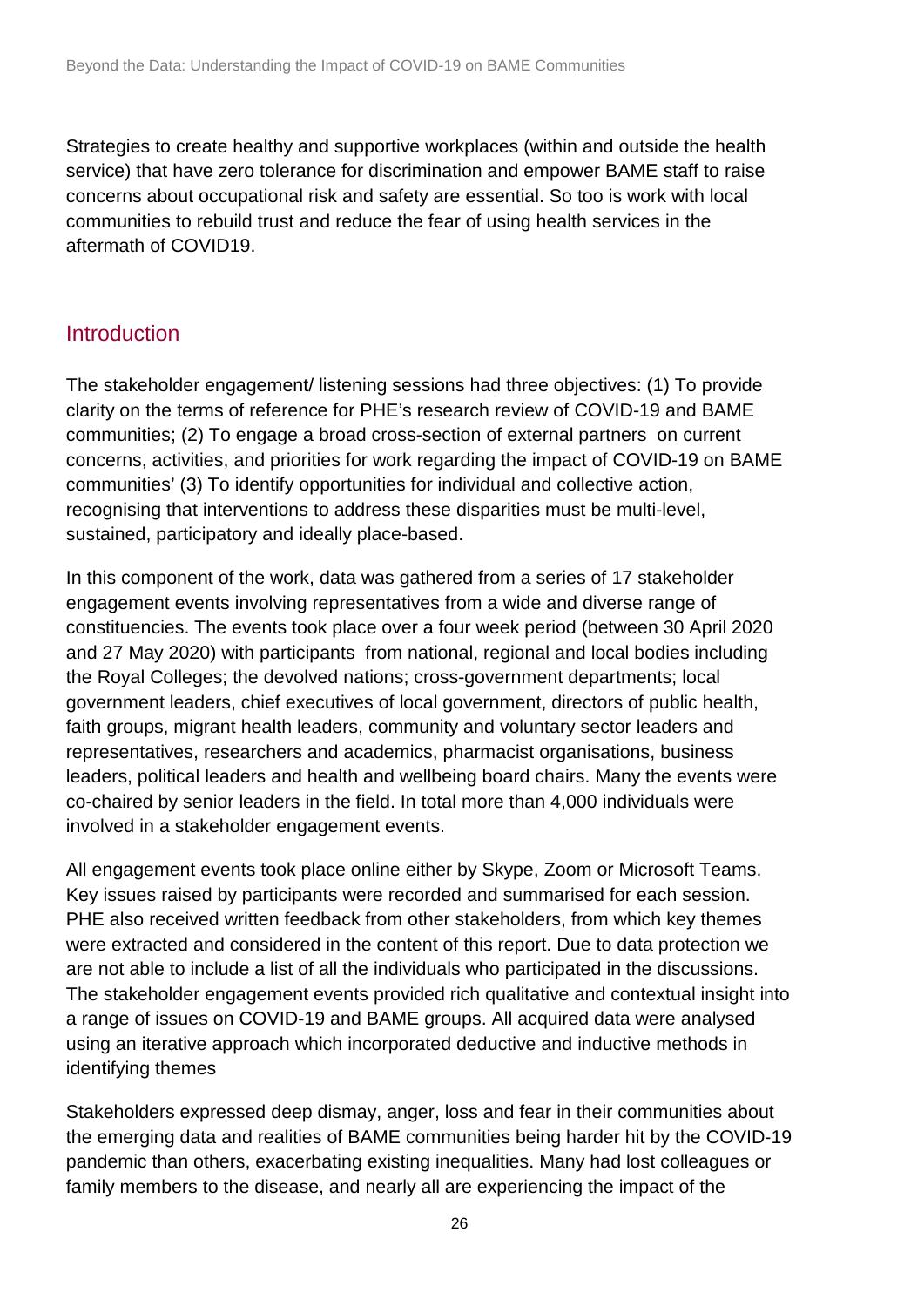disease on their communities with the significant social, physical and mental health impacts and complications. The engagement sessions highlighted the deep concern and anxiety that if lessons are not learnt from this initial phase of the epidemic, future waves of the disease could again have severe and disproportionate impacts. All were united in the commitment that urgent clear action was taken to avoid a repeat of this in the future.

In general, the feedback from communities centred around four major areas: The impact of longstanding social and economic inequalities on BAME groups vulnerability to COVID-19; factors increasing the risk of exposure to and acquisition of COVID-19; factors increasing the risk of severe disease and death from COVID-19; the impact of racism, discrimination, stigma, fear and trust; and solutions for moving forward. These are described in more detail in the following section.

The information set out below represents feedback received from external stakeholders and are not the views of PHE.

# Impact of longstanding social and economic inequalities

Stakeholders clearly articulated an understanding that COVID-19 did not create health inequalities, but rather the pandemic exposed and exacerbated longstanding inequalities affecting BAME groups in the UK. A wide variety of explanations for these were discussed by participants, ranging from upstream social and economic factors to downstream biological factors (the PHE review did not look at genetic factors). BAME groups tend to have poorer socioeconomic circumstances which [lead to poorer health](https://www.health.org.uk/publications/what-makes-us-healthy)  [outcomes.](https://www.health.org.uk/publications/what-makes-us-healthy) Participants highlighted data that they had seen from the ONS which confirmed the strong association between economic disadvantage and COVID-19 incidence and severe disease. Economic disadvantage is also strongly associated with risk factors for disease severity including smoking, obesity, asthma, diabetes, hypertension and cardio-metabolic complications.

Stakeholders felt that the severe and disproportionate impact of COVID-19 on BAME communities presented an opportunity to create fast but sustainable change and mitigate further impact. Change needs to be large scale and transformative. They noted that action is needed at multiple levels - everyone has an important role to play. They also felt that action is needed to change the structural and societal environments such as the homes, neighbourhoods, workplaces - not focusing on individuals. They also highlighted a legal duty and moral responsibility to reduce inequalities.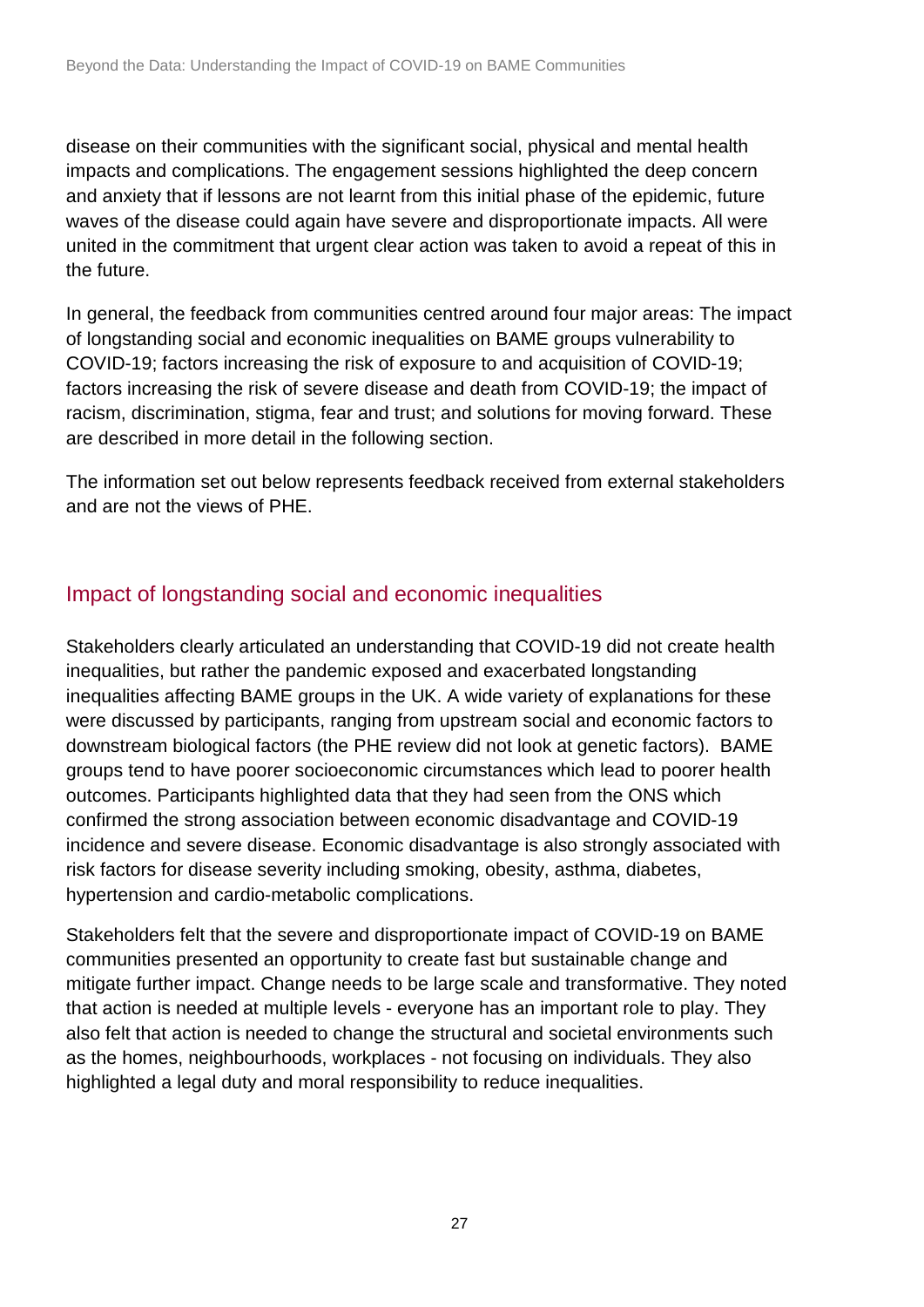#### The need for taking a systems level approach

Stakeholders felt more could have been done to anticipate the unequal effect of COVID-19 on BAME communities and that many lessons from previous incidents were not drawn upon to prevent the excess mortality rates in BAME communities. Had this been done, this could have helped to prevent some of the disproportionate impact on BAME communities and loved ones.

There was recognition that socio-economic factors are often linked together and can combine to reinforce disadvantage in communities and across generations. This multiple disadvantage is often concentrated in specific geographical areas, particularly in inner city areas across the whole country. These in turn could increase risk of exposure to COVID-19 as well as risk of severe disease.

Participants felt that any conversation about a health issue must start from the wider societal challenges that we face; economic challenges, structural racism, quality of housing, among others. Many recognise that there are long-standing structural issues that need to be addressed at a systems level but hope that COVID-19 represents a tipping point for change.

"We have deprivation that is not new. This is an ongoing issue within communities. From our organisational point of view, we are looking at what's the action that the system has taken to address some of these challenges and which ones of them have been effective in trying to lift people out of these situations. Because I think there's an opportunity to not get complacent and to think about how we can reshape a new normal. And I just wonder how we can capture some of that learning going forward."

Further, there is also a wider anxiety that the organisations that support BAME groups and other communities may not exist due to the economic impact of the COVID-19.

"The prediction is that 40% of SME community and voluntary sector will cease to exist in three months from now. Including those run by ethnic minorities supporting individuals with overlapping intersectionality eg BAME, woman, single parent, mental illness, not employed – these small organisations will cease to exist…my concern is that trust is diminished yet again for these communities but how do we sustain and strengthen a sector that doesn't exist?"

#### Local government

Stakeholders recognised the critical role that local government played in ensuring services were available for the most vulnerable in society. However, there was deep concern for many that decades of cuts in local authority funding had diminished the ability of local authorities to truly address many of the wider social and structural issues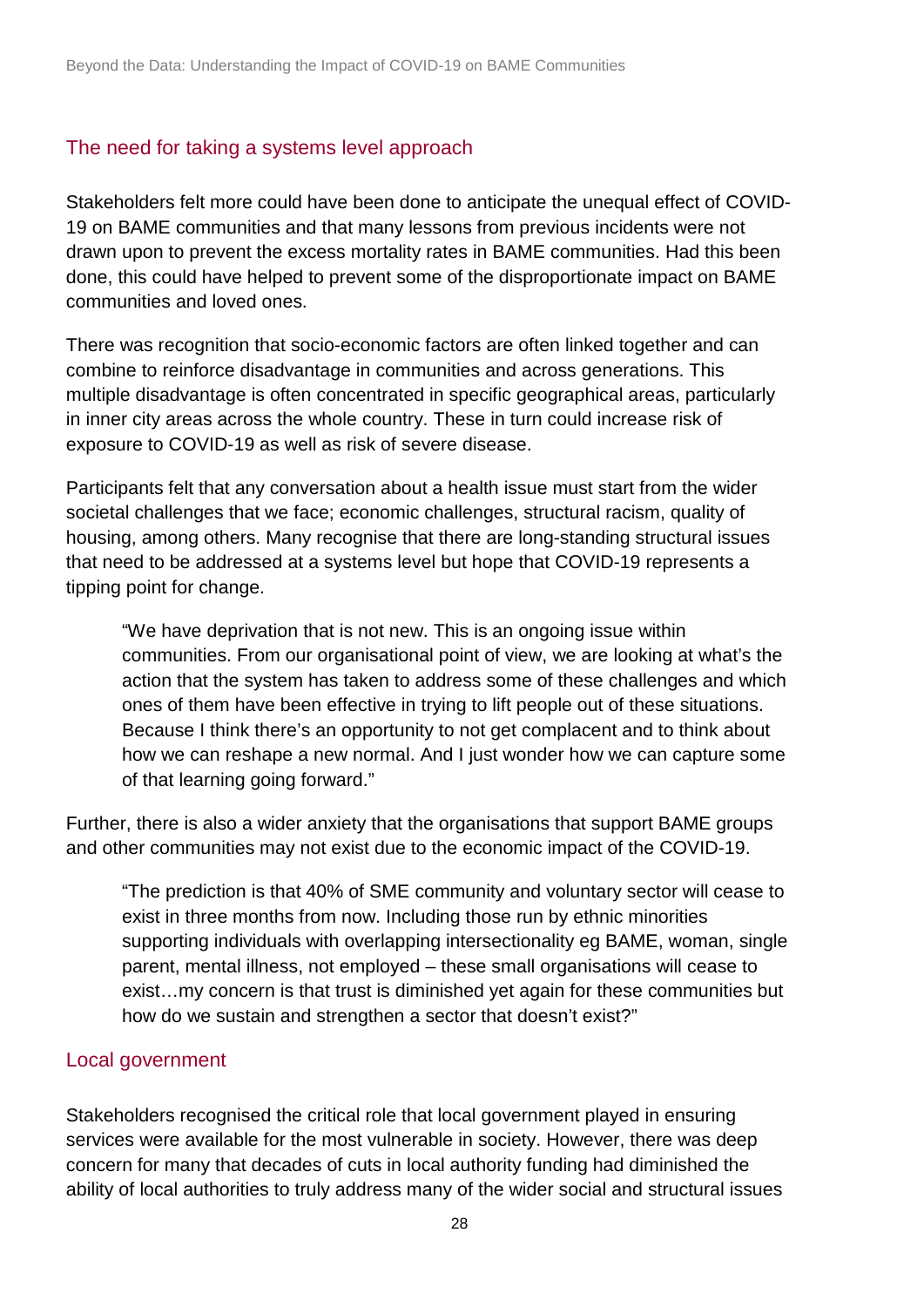that may have placed BAME communities at risk. This includes the ability of a local authority to reduce poverty, social exclusion, and improving living and housing conditions for some of the most marginalised in our society including the homeless, migrants, gypsies and travellers. Similarly, stakeholders felt that the reductions in public health funding and capacity within local government reduced the ability to deliver targeted prevention programmes at scale in many local areas, critical in reducing COVID-19 risk and severity.

"More needs to be done to recognise that adverse health impacts of this pandemic extend beyond the illness itself. It should include the health impacts from lockdown measures and increased economic vulnerability that disproportionately affect ethnic minority groups too."

Despite these challenges, local government played a significant role in the first phase of the pandemic by engaging local communities, developing culturally appropriate outreach and programmes, working with local faith institutions and leaders, supporting and shielding vulnerable persons, and providing food, financial and social support to those who had been severely affected and isolated.

"Our partnership have come together to support communities in ways that have never been done before – we are committed to building on this and ensuring we use this pandemic as a transformation opportunity – some good can come from this!"

There was a lot of innovation in how local government responded to the crisis that respondents felt should be taken forward. It was felt critical that resources were provided for local government to meet the growing and pervasive needs that will emerge post-COVID.

#### Income and poverty

Stakeholders expressed concerned about the role of economic deprivation and the risk of acquiring COVID-19 and having more severe disease. Their knowledge of the emerging data indicated that those who were more economically disadvantaged were more likely to be in occupations that involved greater exposure to risk or were less able to take up protective measures including isolation at home. Many of the BAME community make up a large percentage of frontline and key worker roles. COVID-19 is hitting deprived communities hardest.

Income inequality and poverty was also identified as a major concern for communities, reducing their capacity to be able to withstand the economic challenges resulting from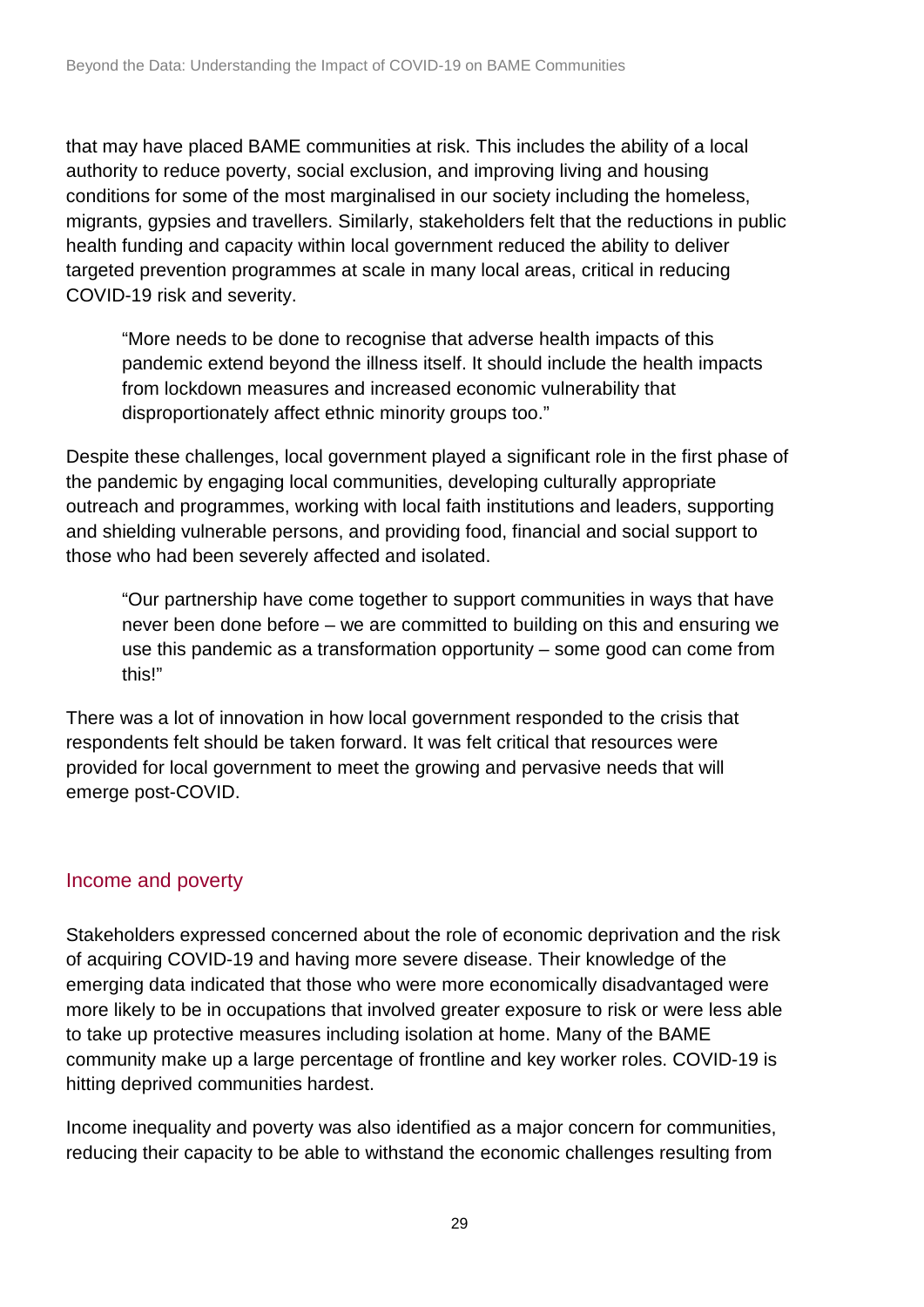the COVID-19 pandemic. A number of stakeholders felt that more needed to be done to protect the economic stability of these communities.

"A lot of people think this is just a ethnicity issue, but it's not: it's everybody's business"

### Housing, social and living conditions

Stakeholders repeatedly raised a number of social factors related to housing, accommodation, and living conditions that may have increased the risk of exposure to COVID-19. Poor housing conditions had a significant detrimental impact on health, with poor housing increasing the risk of cardiovascular disease, respiratory disease, depression and anxiety, as well as lack of sleep and restricted physical activity. All of these were mentioned as risk factors for worse outcomes with COVID-19 once infected.

Participants raised concerns that BAME communities were more likely to live in more densely populated urban areas where the virus has spread fastest, and are more likely to be key workers, especially in London. Some minority ethnic groups are more likely to live in over-crowded accommodation increasing risk of transmission within households.

"Multiple generations living in one household mean elderly and vulnerable individuals may struggle, or be unable, to physically distance themselves in a safe manner. However, older people might have more support for essential activities".

## Legal and moral duty to act to prevent long term harm

Stakeholders feel that there is legal and moral duty to act, and that more must be done to comply and protect those most at risk. Stakeholders raised concerns that the longterm impacts of COVID-19 would likely significantly affect BAME communities particularly those living in areas of high deprivation.

"We already had people who had existing problems, but we know that because of the post-COVID economic issues that there are going to be disproportionate effects on those people who are from lower socio-economic backgrounds and there is a predominance of people from black and Asian and minority ethnic groups in those lower socio-economic status backgrounds. So, this is like a triple whammy, adding the traumatic effects of COVID itself and then the economic effects."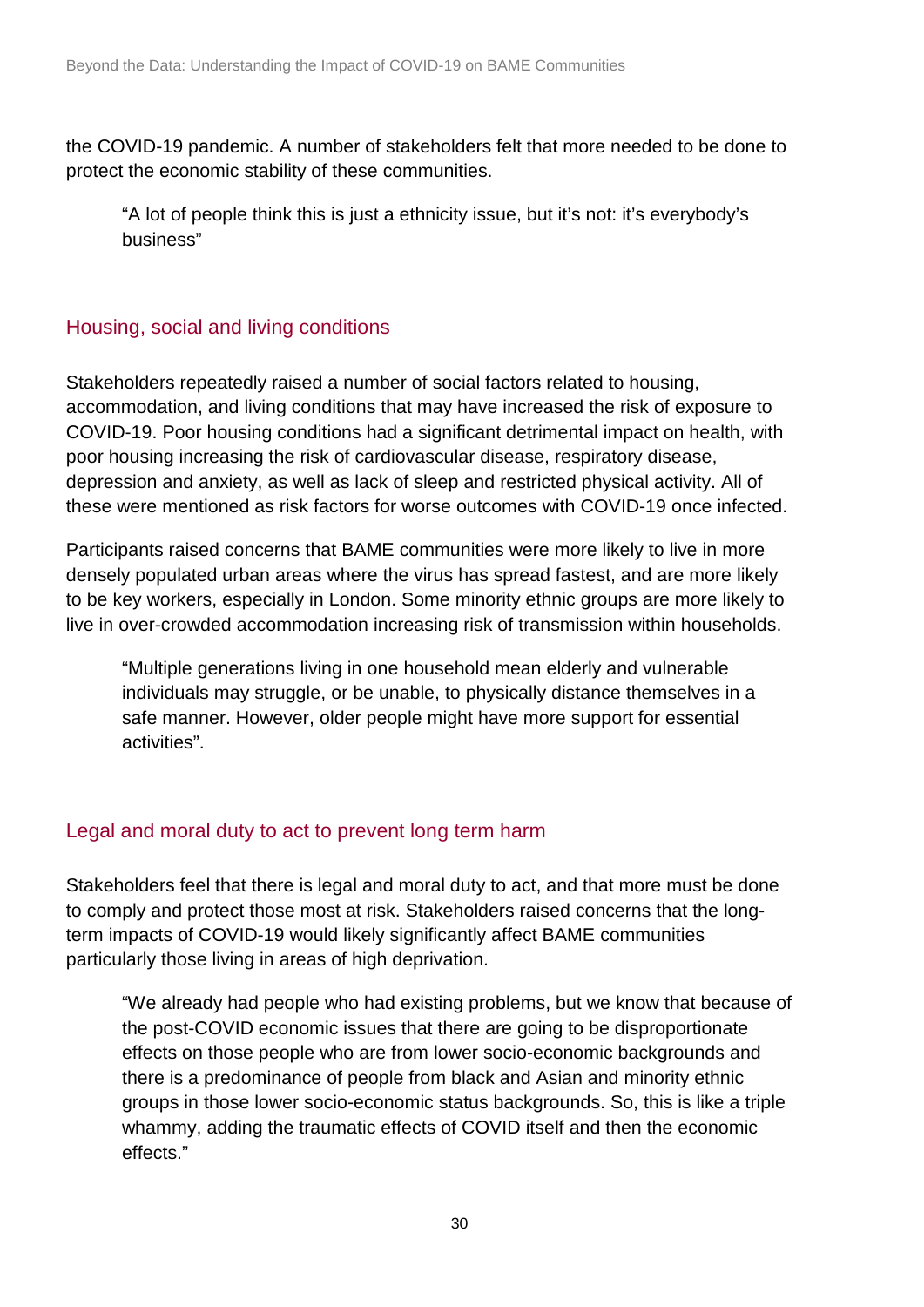#### Voluntary and community sector organisations (VCS)

Stakeholders uniformly felt that voluntary sector organisations play such an essential role in engaging and supporting local BAME groups and ultimately help build community resilience to COVID-19 and other threats. Even before COVID-19, reductions in funding to this sector had resulted in a gradual and significant loss in the number, range and diversity of VCS organisations working in many localities. Stakeholders believed that this prevented or limited the extensive community mobilisation, preparedness and resilience building that could have helped limit the impact of COVID-19 on local communities and supported efforts by local and national government.

"Volunteers have and are the backbone of our community – providing medicine, care and support to the most vulnerable – it's heart breaking to see so many forced to close or unable to support more because of a lack of resources"

As we move beyond the peak of the first phase, VCS organisations and the role they play in supporting communities was seen as critical for the months ahead when we will need to work with communities to observe COVID-19 prevention strategies including testing, contact tracing and ultimately preparation for a vaccine. Their role in communicating culturally sensitive and language appropriate messaging, as trusted allies, and as a bridge to statutory services was felt as essential for BAME communities.

#### Vulnerable groups and populations

Stakeholders consistently identified vulnerable groups, including the homeless, migrants, gypsies and traveller communities as being at increased risk throughout the COVID-19 outbreak and even more so in its aftermath. There were concerns about the ability of national and local government messages and programmes on COVID-19, for example regarding prevention, testing and contact tracing, to reach the most vulnerable and excluded within our society, especially when those groups may be wary or fearful of engaging with statutory services.

"The announcement that people who cannot work from home should return to work has disproportionately affected BAME workers who are more likely to work in these roles, such as construction, process plants and cleaning. People were also advised that they should avoid public transport and commute by car, bicycle or walk wherever possible to minimise social contact. However, they are significantly more likely to be reliant on public transport than White people. More must be done to recognise, safeguard and protect our vital front-line workers –we must take greater care of those who take care of us and our loved ones"

Stakeholders recognised the good work that had been done locally to address some of these issues, for example providing temporary accommodation for the homeless, and that the lessons learnt should be built upon. Stakeholders felt that it would be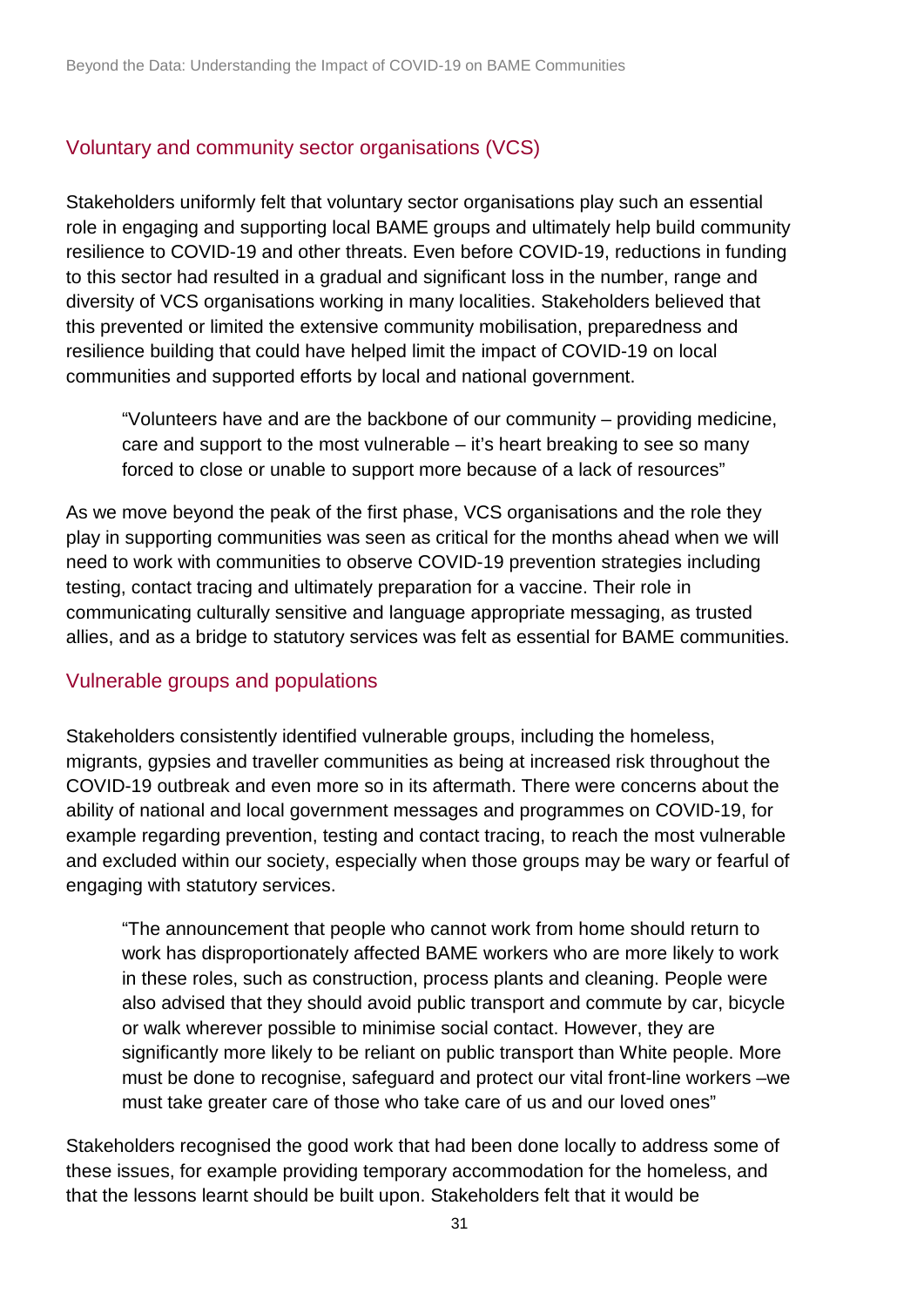unacceptable to return to the status quo pre-COVID-19 and that every effort should be taken to avoid to the systematic disadvantage, social and economic exclusion and discrimination that these communities experienced. Key to this will be ensuring that all national, regional and local recovery plans actively account for and commit to building upon, the positive gains made in engaging and providing comprehensive services for these groups.

"As the UK faces an historic economic recession as a consequence of COVID-19, ongoing financial and other additional support needs to be targeted at those who are living in poverty or insecure employment. Adequate financial support will also help ensure that people who should be shielding or isolating for their own and others' health are not forced to work by economic necessity"

#### Faith community

Stakeholders emphasised the central role that faith plays in BAME communities. COVID -19 had significantly affected not only communities' ability to recognise their religious practices but also to grieve for loved ones.

"We cannot separate faith from people's lived experiences – faith is part of the solution"

Faith leaders have shown great leadership throughout the pandemic response – engaging and educating local communities, providing support services, helping the most vulnerable, tackling myths and misinformation, supporting families and communities through trauma and bereavement, and helping to support some of the most vulnerable in our midst.

"Communication of risk to communities is crucial and faith groups can be a key pillar to support dissemination of information "

It was felt by some that their unique contributions were not valued enough in the initial response to the pandemic and that moving forward opportunities to strengthen and support the role of faith communities in local responses should be reinforced. They also provide a way to support messages about infection control in faith settings.

"The system does not engage with faith, and we know faith is a key part of BAME communities"

This is especially important as we move into the recovery phase of COVID-19 and will be imperative to help build community resilience. Stakeholders felt very strongly that faith leaders can have a key role to play in rebuilding trust with health, care and other statutory services. They can also help with engaging hard to reach communities, and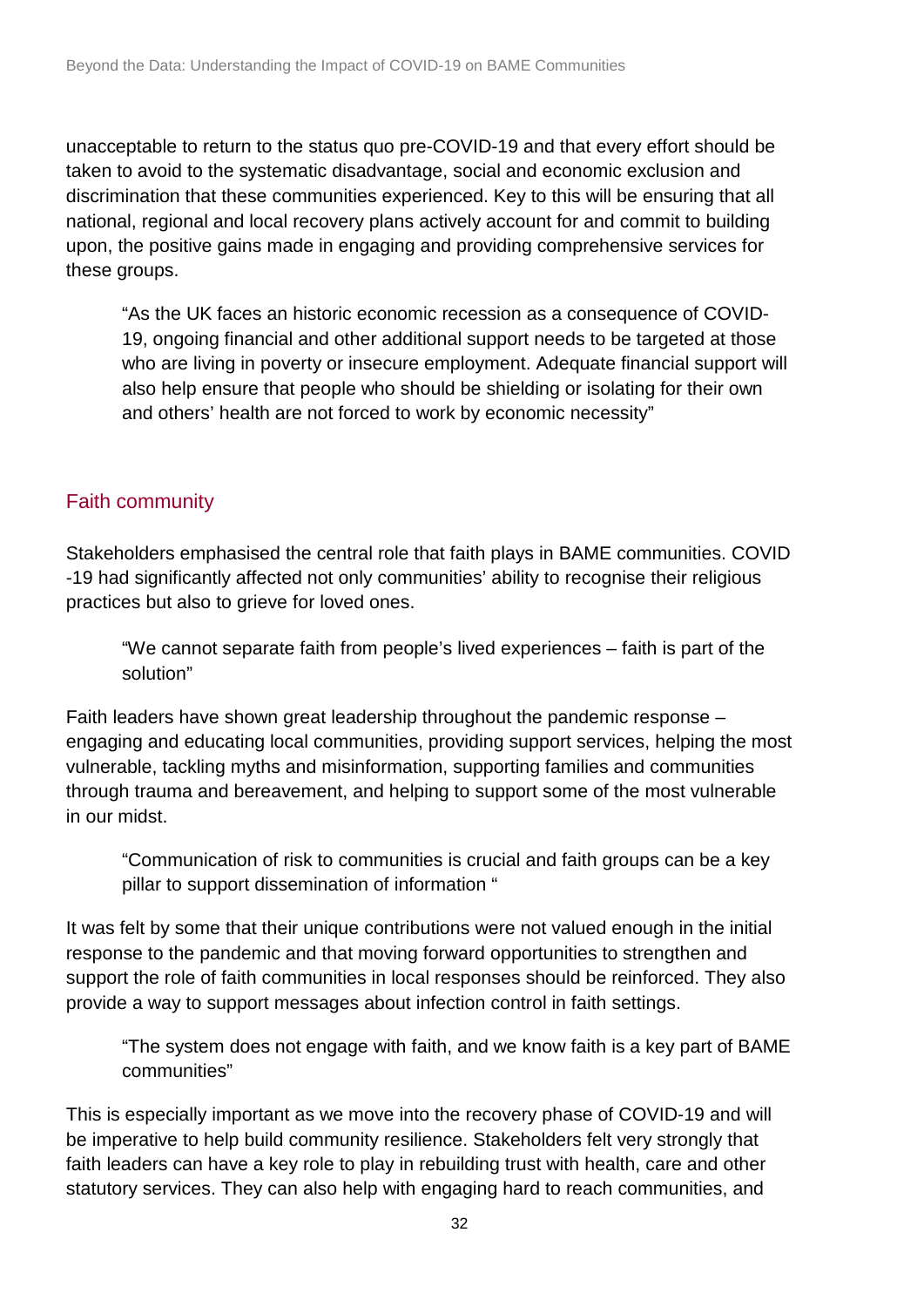working with government to ensure that guidance and messaging is culturally appropriate.

"We've seen so many faith-based organisations at the forefront of community efforts providing mental health and spiritual support, practical support by organising delivery of food medicine, essential supplies to elderly, vulnerable and isolated households – they provide a vital component of many communities"

# Increased risk of exposure to and acquisition of COVID-19

Stakeholders highlighted the high proportion of BAME communities that were key workers and occupations that placed them at risk by increasing the likelihood of social contact and being exposed to those infected with COVID-19.

Key actions recommended by stakeholders included the importance of valuing, supporting and protecting key workers; provision of adequate personal protective equipment (PPE); stronger arrangements for workplace wellbeing and risk assessments; targeted education, awareness and support for key workers; occupational risk assessments; and tackling workplace bullying, racism and discrimination to create environments that allow workers to express and address concerns about risk.

#### Protection of BAME staff working in frontline roles in health and social care

Concerns were raised by stakeholders about the increased risk of exposure to COVID-19 among BAME staff in NHS and social care settings, and the high mortality rate they have reported to observe. Outside the health and care sector, many people from ethnic/ racial minorities hold essential jobs in retail, public transport and other sectors putting them on the front line and at risk of exposure to COVID-19. Stakeholders felt that too little has been done to protect these staff, some were unaware of the work that the NHS has been doing and others felt this was too little too late. Some reported that they had personally experienced or received reports from colleagues about racism, bullying and harassment at work. This meant that they were reluctant to speak up about issues (such as PPE shortages), which placed them at higher risk.

Others believe that BAME front line workers were sometimes given substandard quality or inadequate PPE given the nature of their roles and the risk of exposure. Numerous examples were given of staff not able to access appropriate PPE to protect themselves adequately in line with national guidance and being afraid to speak up about this.

"Requests for risk assessments or additional PPE by BAME workers are more likely to be refused, or whether those requests are less likely to be made because of fear of adverse treatment"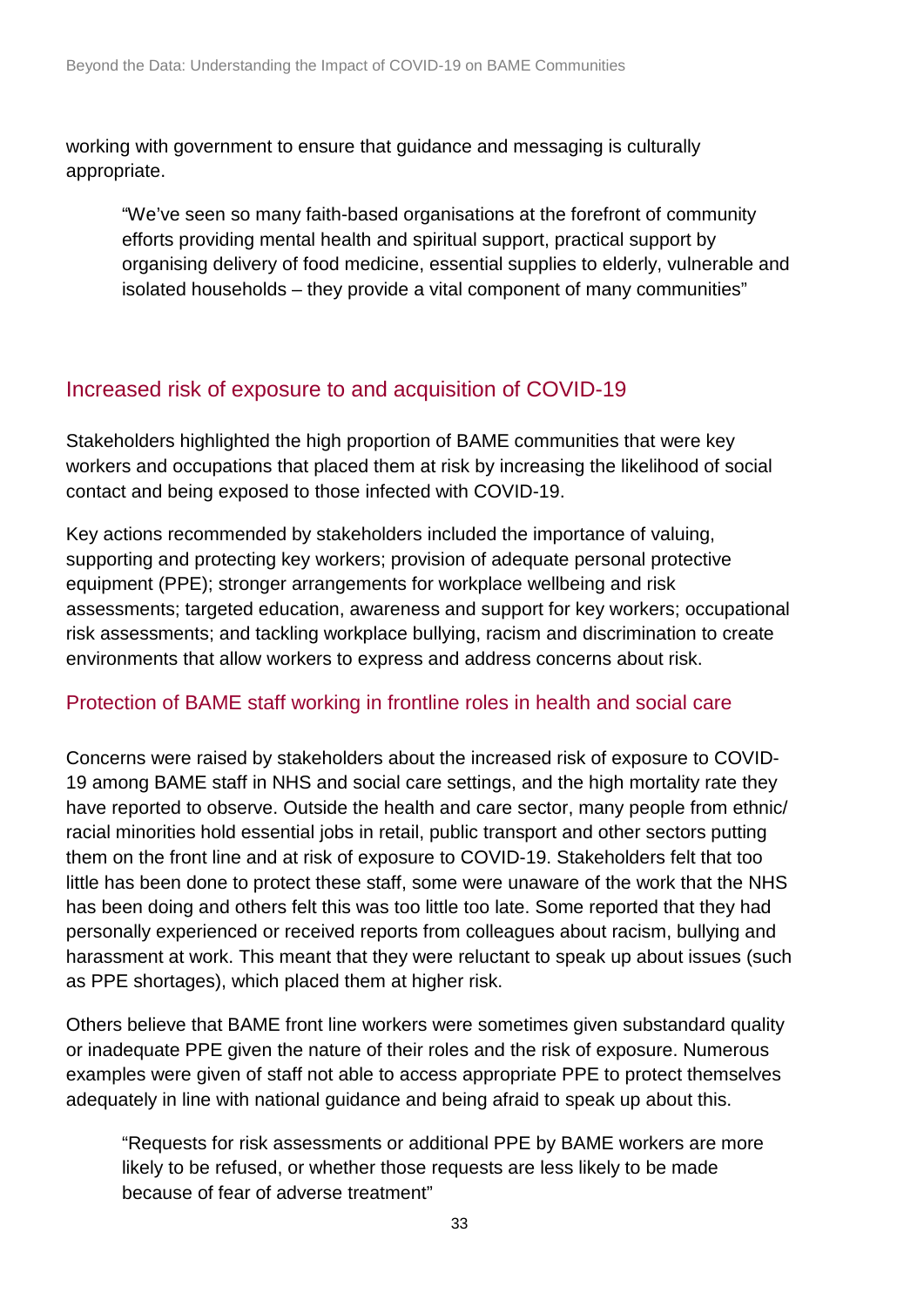#### Differential treatment in the workplace

Many feel this is a long-standing issue which existed prior to COVID-19. BAME staff are concerned about raising issues because of past experiences and fear of consequences for speaking up. Others raised issues about fairness in the workplace. Staff want support and an environment for staff to express their concerns and have these met effectively.

"Reports we have received since the outbreak of the pandemic suggest that there have been a significant number of instances of direct and indirect discrimination based on ethnicity.

A high number of our BAME members have felt concerned about raising issues because of either previous instances of poor treatment, or a fear that they will face adverse consequences if they speak up."

#### Support for key workers with high levels of social contact

There are even greater concerns about other frontline staff outside of health and care settings such as transport workers, security staff and carers. Some stakeholders felt that there was initial confusion on risk and the levels of PPE required for those working outside of health and care settings which may have led to BAME key workers being poorly protected. Stakeholders recognised that occupational risk is out of scope of the PHE review but wanted action to be taken by NHS and government to clarify the risk for those working in roles with high exposures to members of the public and, where appropriate, effective workplace risks assessments being made. This was seen as important to ensure that those who did some of the most important and essential roles were adequately protected.

"We must take care of those who take care of us"

#### Valuing and protecting key staff

Stakeholders repeatedly returned to a theme of how we as a society value those who occupy key worker roles, largely filled by BAME individuals in many parts of the country. Many of these roles cannot be done at home forcing people to place themselves in positions of higher risk. More should be done to recognise, value and protect key workers (outside of the NHS). Steps should be taken to ensure that women are equally represented in all engagement and communications.

"Media should do a lot more in balancing the appreciation of such bravery, commitments, and sacrifices, made by our community key workers to appreciate what they have achieved for us today"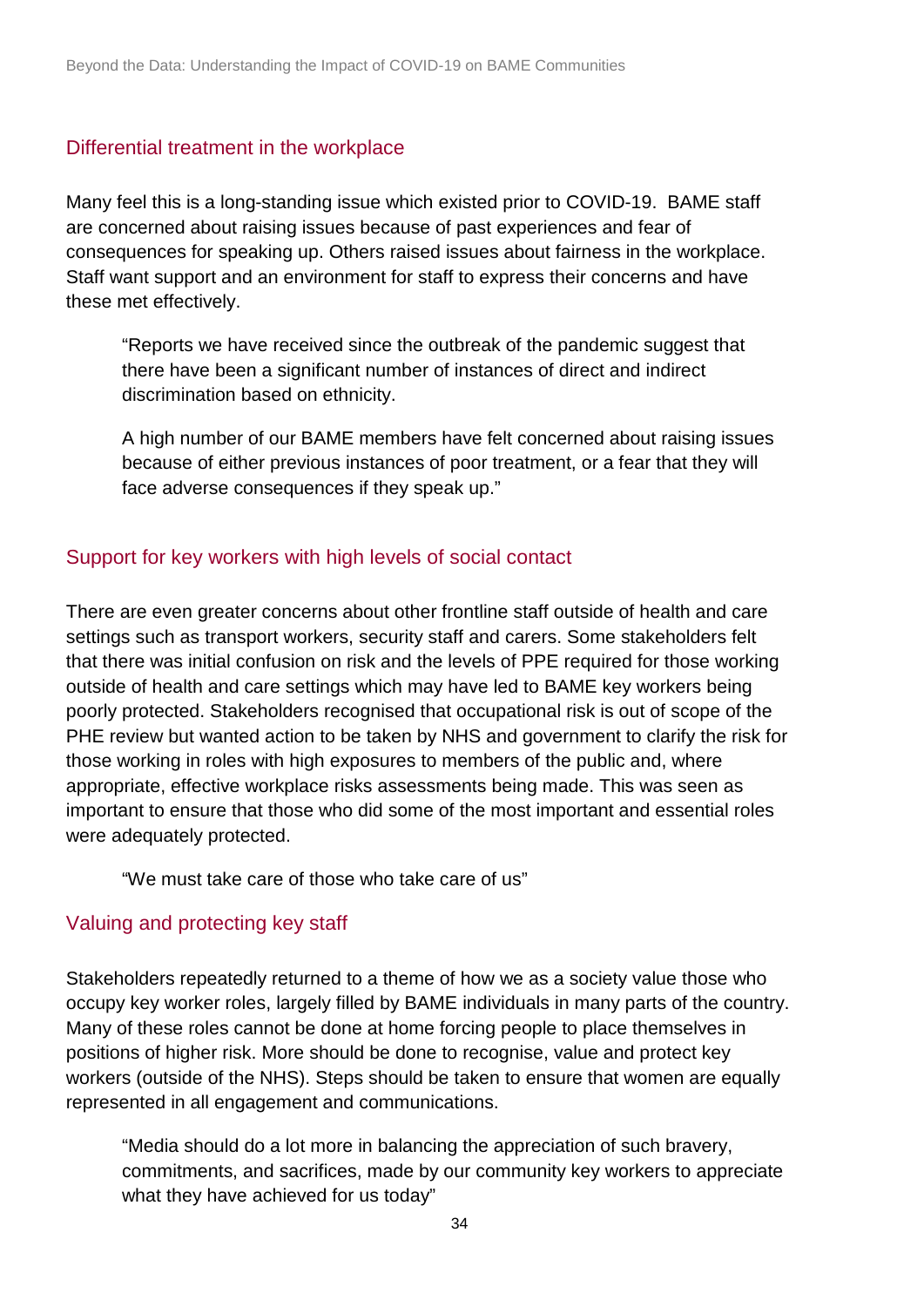People who are still working and leaving the household during this period have an increased risk of exposure to COVID-19. Those in informal employment are also less likely to have access to adequate, or any, PPE.

Migrant workers are more likely to be employed in key worker roles, making up approximately 1 in 5 of the health and social care workforce and more than 40 per cent of workers in food manufacturing.

#### Risk assessments

The issue of occupational risk assessments came up repeatedly in engagement sessions involving professionals as well as community representatives. It was felt that evidence-based tools that could help employees to understand risk and to identify employees who may be at increased risk of acquiring or transmitting infection would be helpful. Many participants called for an evidence informed standardised risk assessment tools. However, it was also recognised that support and guidance must accompany the use of these tools to ensure that workers do not feel discriminated against and ensure that they feel safe to identify risks and issues without fear of losing their job.

#### Other factors increasing exposure risk

Stakeholders highlighted other factors that may be contributing to the increased risk of exposure including the important role of culture, including places of worship, multigenerational households, and variation in social interactions. Some BAME groups have been segregated in overcrowded urban housing centres and workplaces, the conditions of which can make physical distancing and self-isolation difficult, leading to increasing risks for the spread of COVID-19. Stakeholders were also concerned that BAME groups exposed in crowded places and becoming seriously ill might be infected from multiple sources and a comparatively large infectious dose of COVID-19, further driving onward transmission and influencing the severity of their disease. These complicated social determinants of health might explain the increased risk of infection, but not necessarily worse outcomes and all these factors need deeper examination before we can draw valid conclusions.

#### Increased risk of complications and death from COVID-19

Stakeholders felt that once infected, many of the pre-existing health conditions that increase the risk of having severe infection (such as having underlying conditions like diabetes and obesity) are more common in BAME groups and many of these conditions are both socio-economically patterned. For many BAME communities, especially in economically deprived areas there is a higher risk of having high incidence of chronic diseases and multiple long-term conditions (MLTC), with these conditions occurring at younger ages.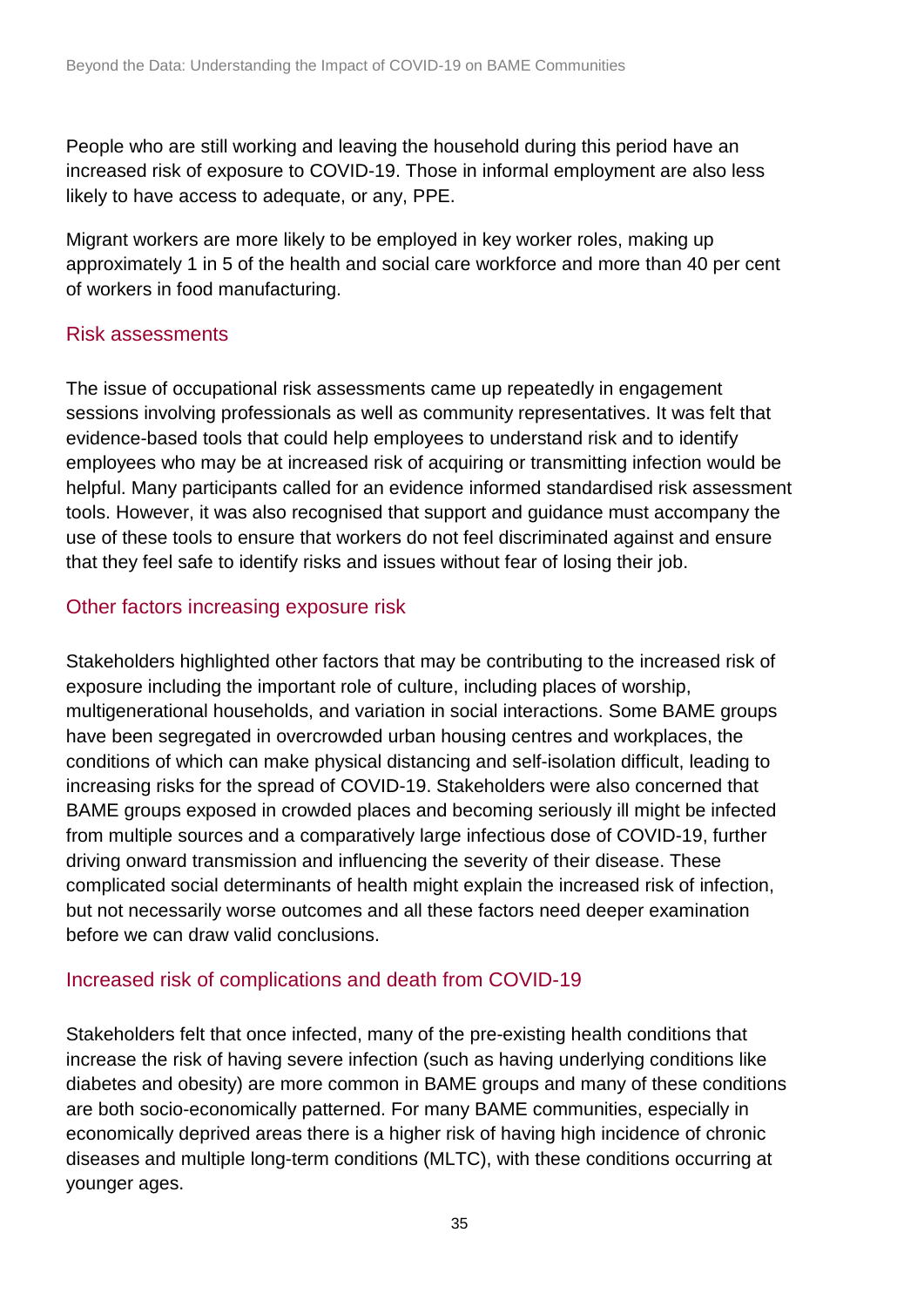Stakeholders highlighted concerns about the high burden of MLTC among BAME communities and called for efforts to improve early diagnosis, better clinical management and improve health outcomes. The role of severe mental illness as a risk factor for COVID-19 disease severity and death was mentioned repeatedly as an area that was at risk of being overlooked in the current response. Key strategies recommended by stakeholders included strengthening targeted programmes for chronic disease prevention; culturally competent and targeted health promotion to prevent chronic diseases and MLTCs; targeting the health check programme to improve identification and management of MLTCs in BAME communities; targeted messaging on smoking, obesity and improving management of common conditions including CVD and diabetes. Culturally competent strategies to support better symptom recognition (eg hypoxia), early diagnosis and earlier presentation to clinical services for COVID-19 was also seen as critical to reducing complications from COVID-19.

#### Timely access to services

Stakeholders reflected on the challenges of differential access, experiences and outcomes of such services for BAME groups across a range of settings which pre-dated COVID-19. Equitable and timely access to services extends beyond simple service uptake and includes access to appropriate information, services that are timely, appropriate and sensitive to needs.

Some BAME communities feel that they receive different treatment when compared with white patients – this has further exacerbated fear within BAME communities and reluctance to seek medical care.

"Why are black people who go into hospital with other medical conditions being put on COVID-19 wards when they do not have corona virus, particularly when they have known underlying conditions, eg diabetes, which clearly makes them at higher risk?"

Fear of contracting COVID-19 and misunderstanding about availability of vital services results in late and more acute presentations. This needs to be addressed to ensure that further risk is mitigated.

*"*Our communities are more likely to have health conditions which make them more vulnerable to COVID-19, such as diabetes and CVD. Many didn't even know their GP was open, while others were afraid to go in case they caught COVID -19"

#### Improved management of multiple long-term conditions (MTLC)

BAME communities are disproportionally affected by MLTC and associated life style risk factors. Uptake of prevention services in these communities needs to improve. Services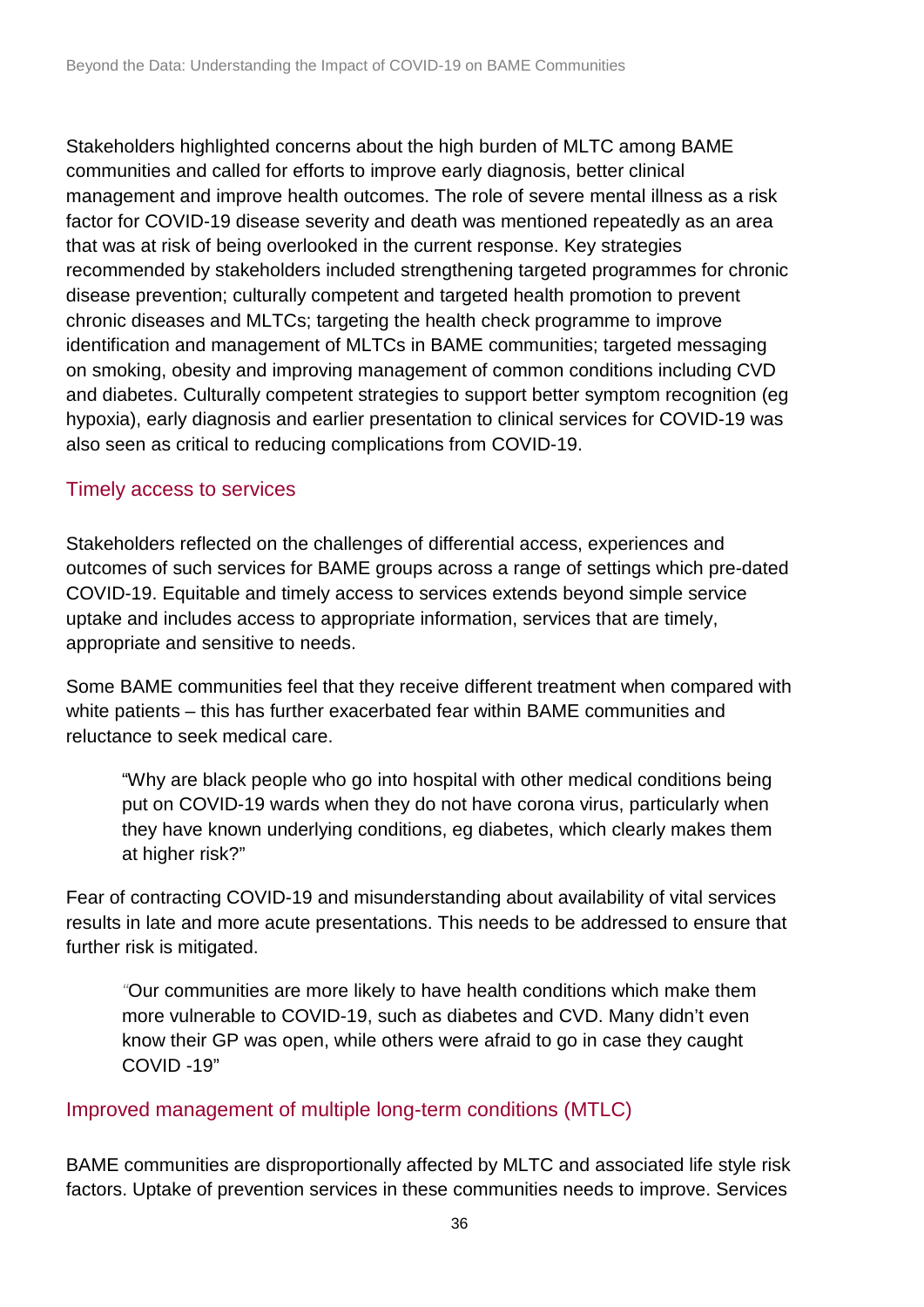need to target their resources and ensure that they offer culturally appropriate care. Stakeholders mentioned that there is poor engagement of BAME communities with health services for chronic diseases, especially for cardiovascular disease – a condition that is known to increase disease severity with COVID-19. Requests were made to review shielding criteria to take account of these issues.

Stakeholders were also concerned about ethnic differences in engagement with health promotion initiatives and uptake of preventive interventions, which may have exacerbated the risk of severe disease due to smoking, obesity, cardiovascular disease, asthma and diabetes. Moreover, the heterogeneity of BAME groups, whether African, Caribbean, South Asian (Indian, Pakistani, or Bangladeshi in the UK), Chinese, or other ethnicities, have diverse risk factor profiles, which might be important for COVID-19 outcomes.

"For too long we have known that ethnic minorities are at higher risk of CVD, diabetes and obesity and that prevention services are not accessed in time by high risk groups – more must be done."

#### Mental illness and COVID-19 severity

Stakeholders highlighted their knowledge of emerging evidence of increased acquisition risk and poorer health outcomes for people with mental illness. This was especially compounded for BAME communities for whom problematic access to primary mental healthcare and mental health promotion have been well described. There were concerns that the importance of mental ill health as a risk factor for COVID-19 was not adequately acknowledged and therefore poorly managed, with many missed opportunities for early intervention and support.

Many feel that lockdown restrictions will significantly impact those with mild, moderate and severe mental illness (SMI) and those who are caring for them. Social distancing measures place restrictions on access to social support networks which are a fundamental part of BAME communities' infrastructure and culture.

"Ethnic minority groups also face particular risks of social isolation and loneliness, linked to higher levels of deprivation and potential exclusion from structures and processes that promote social connectedness and a sense of belonging."

#### Community engagement and mobilisation

Issues were raised that COVID -19 communications and their method of cascade were not always appropriate for all BAME groups. Community participatory engagement with BAME groups could be used to produce communication materials which have a bigger impact and raise awareness of risk factors and improve the uptake of prevention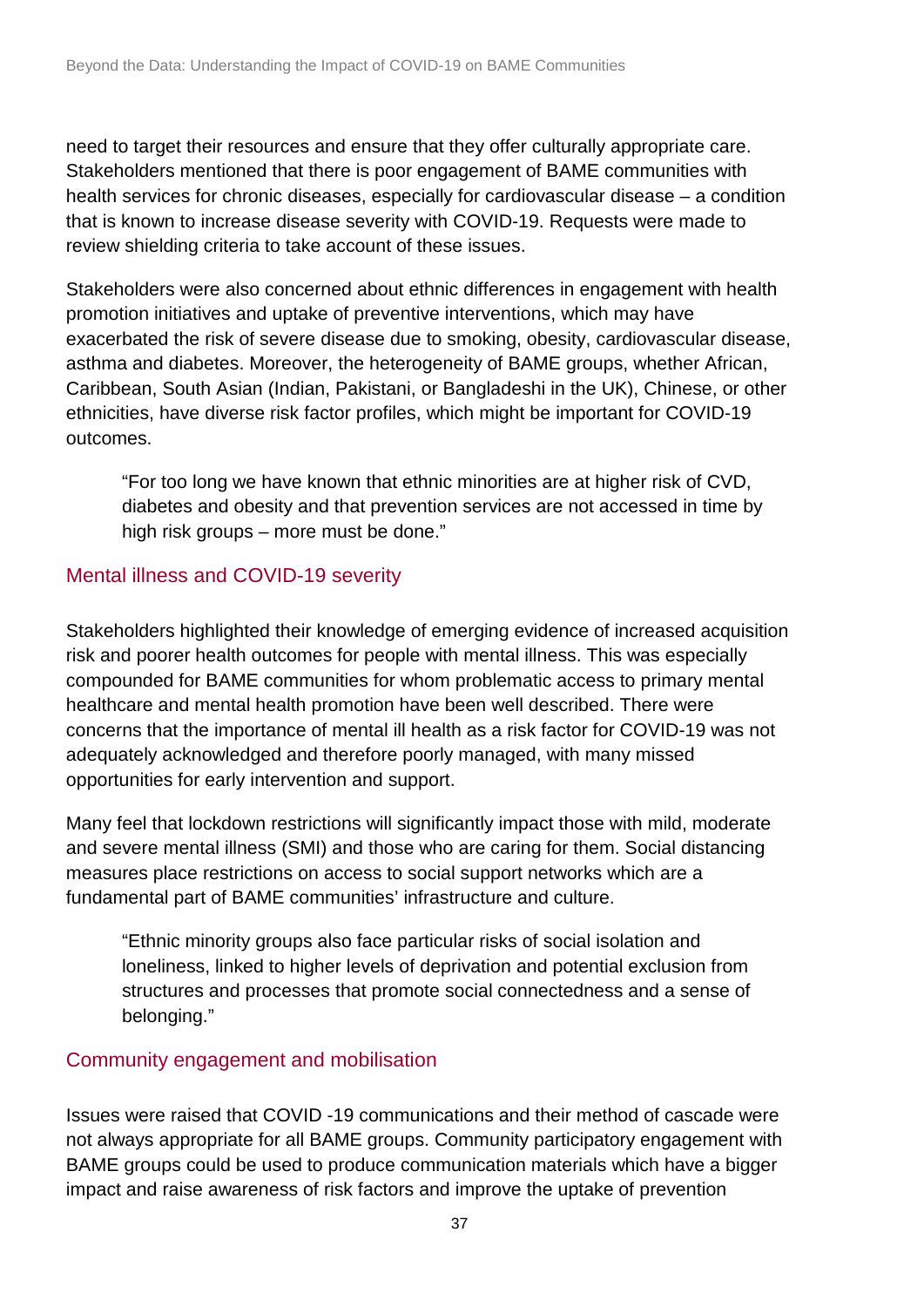services. These should also be translated into different languages and recognising the central role that faith plays in many BAME groups.

Several participants felt that official guidance and messages about COVID-19 were conflicting and difficult to interpret. This was further complicated by false theories circulating across social media, 'fake news' and a misunderstanding about the effectiveness of using home remedies to treat COVID-19.

People receive and process national messages differently, and not all have the means to apply these messages in the same way. Some BAME communities, can only be reached through non-traditional methods. Digital communication is efficient and easy to use but does not reach all vulnerable groups. Certain groups such as the elderly, those with mental health issues, and certain cultural or faith-based communities including Orthodox Jews may be excluded.

"People who struggle to access, understand, appraise and apply health information, or who face barriers in navigating the complexity of the NHS, may not be able to adhere to public health messages or advice."

"Messages must be delivered with clarity, with locally created messages likely to have greater uptake /impact "

# Racism, discrimination, stigma, fear and trust

Stakeholders pointed to racism and discrimination experienced by communities and more specifically by BAME key workers as a root cause affecting health, and exposure risk and disease progression risk. In addition, the stress associated with being discriminated against based on race/ethnicity affects mental and physical health through physiological pathways. Issues of stigma with COVID-19 were identified as negatively impacting health seeking behaviours.

Fear of diagnosis and death from COVID-19 was identified as negatively impacting how BAME communities took up opportunities to test for COVID-19 and their likelihood of presenting early for treatment and care. The effects of hostile environments against immigrants, particularly failed asylum seekers and undocumented immigrants, might affect settled BAME populations adversely through heightened prejudice and societal tensions. For many BAME communities, lack of trust of NHS services and treatment resulted in their reluctance to seek care on a timely basis, again resulting in late presentation with disease. Others were also fearful of being deported if they presented to hospital.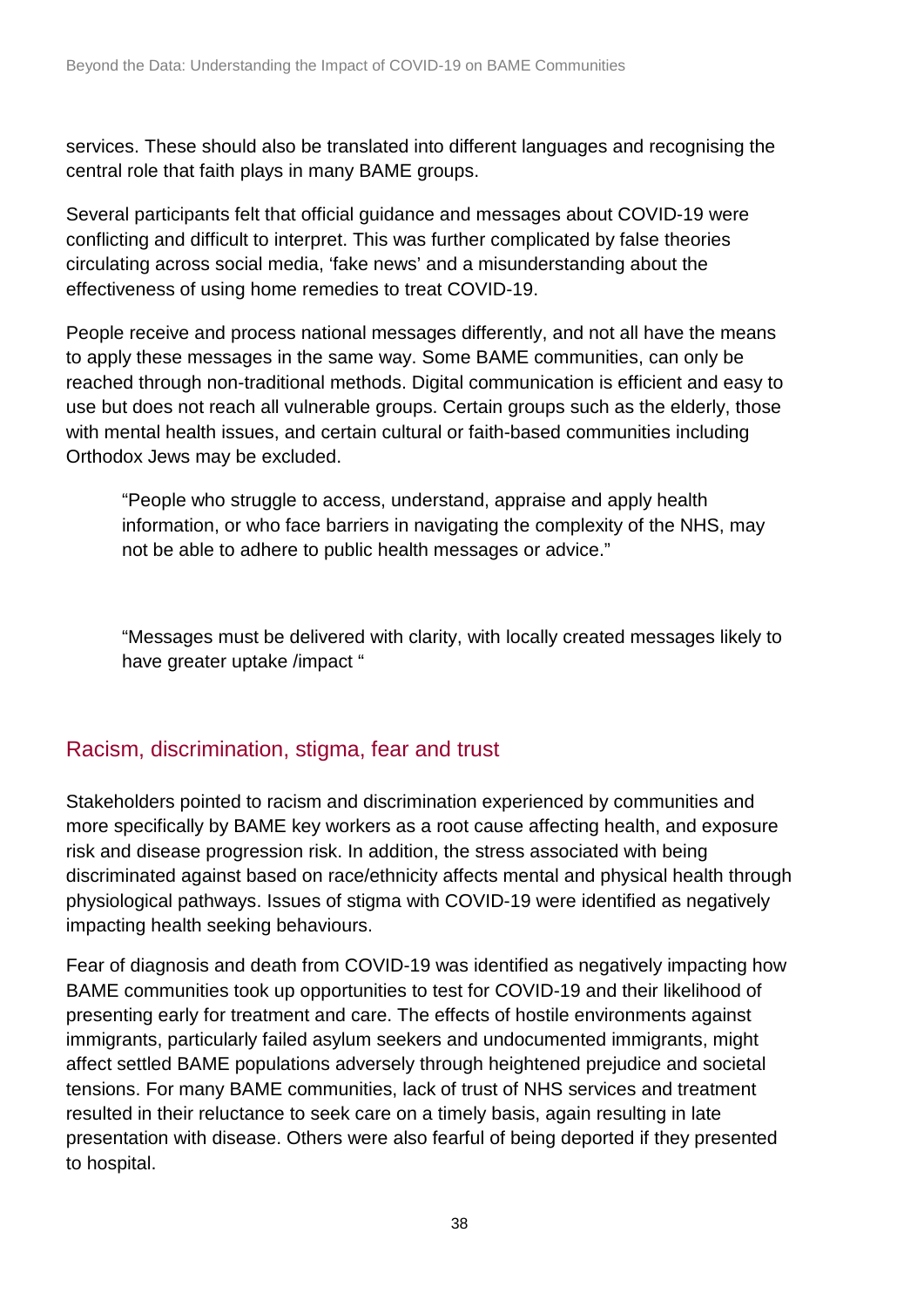"People in the asylum system and those with no recourse to public funds, who can often face additional barriers to accessing healthcare".

Despite these challenges, stakeholders reinforced the importance and need for communities to work with government and anchor institutions to create solutions. Faith leaders are a trusted source of information for many BAME communities and needed to be better engaged in future efforts to build community resilience and prepare communities for the immediate and long-term challenges of COVID-19. National and local government officials (including public health teams) have a unique opportunity to provide advocacy for vulnerable groups. Work to tackle racism and discrimination within the health service must continue at pace with a clear commitment for increasing diverse leadership at all levels in health and care system, reflecting the communities being served.

Strategies to create healthy and supportive workplaces (within and outside the health service) that have zero tolerance for discrimination and empower BAME staff to raise concerns about occupational risk and safety are essential. So too is work with local communities to rebuild trust and reduce fear of using health services in the aftermath of COVID19. Stakeholders acknowledged that there are lots of examples of work already underway at local, regional and national levels. However, COVID-19 presents an opportunity to step-up commitments and accelerate the pace of change. There is a wariness and concern that the opportunity for lasting change will be missed alongside a willingness share good practice and co-produce the change required.

#### Cultural competence

The theme of cultural competence, defined as the ability of providers and organisations to effectively deliver services that meet the social, faith, cultural, and linguistic needs of service users, was raised repeatedly by stakeholders. This was especially important as interventions to reduce the disproportionate impact of COVID-19 and BAME communities would require a set of attitudes, perspectives, behaviours, and policies – both individually and organisationally – that would promote and value positive and effective interactions with diverse cultures.

"This has contributed towards a lack of trust the health system and apathy among ethnic minorities towards health information, and consequential decisions among communities who didn't trust the system and were apathetic about health messages"

The sustained, at scale action on the wider social and economic determinants of health required to effectively address and mitigate the societal (health, social, economic) impact of COVID-19 may inadvertently exacerbate ethnic health inequalities unless it adequately considers the ethnic patterning in residential, income, educational and occupational circumstances and empowers BAME communities to be part of creating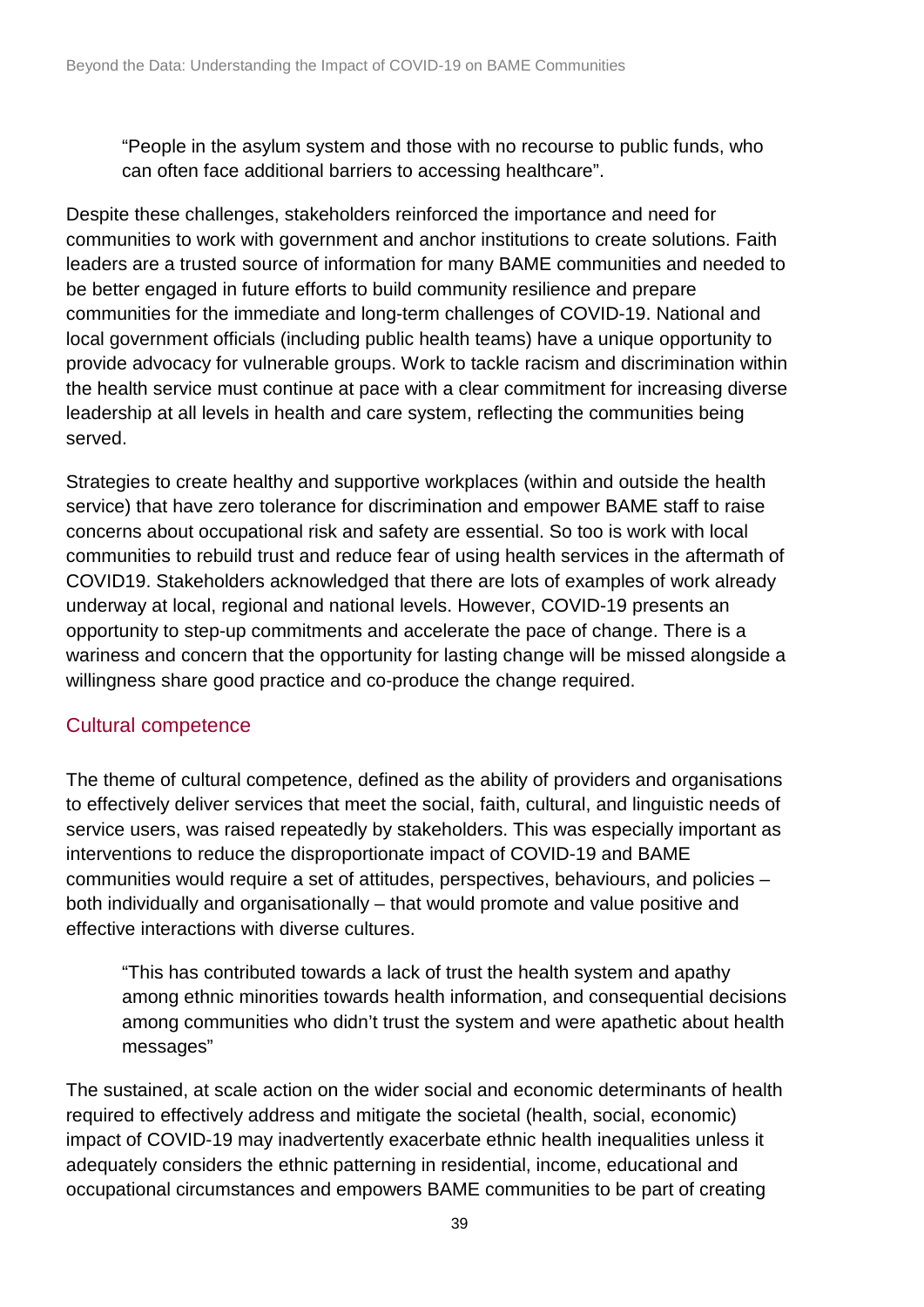solutions. The central role of racism must be acknowledged, understood and addressed and there is an urgent need to build the evidence base around effective action and while taking effective action at every level in our society.

#### BAME staff working in health and care settings

Stakeholders felt strongly that more must be done to protect and support BAME staff working in health and care services (including pharmacies and domiciliary care). They play a vital role in our society, more should be done to recognise this and celebrate this. There are deep concerns raised about the support that BAME front line workers have received. This fundamental break in trust between employers and organisations should be a priority to address as we move into recovery phase of COVID-19.

It was recognised that a lot has been done since the start of the pandemic to improve access to PPE and mitigate risk, but concerns were expressed that these safeguards were not applied equally across ethnic groups. Staff should be made to feel comfortable and safe to voice concerns without fear of job loss or discrimination. There are good examples of occupational risk assessments providing an opportunity to ensure a standardised approach at scale to all health and care settings.

"We are pleased that steps have been taken in NHS services to ensure risk assessments are carried out on a precautionary basis and that being of a nonwhite ethnicity has been included as a risk factor in the risk assessment frameworks and guidance. However, there is significant variation in how these are carried out"

## Stigma and fear of COVID-19

Stakeholders felt that COVID-19 has exacerbated historic issues with discrimination, stigma, fear and trust by BAME communities with anchor institutions. There is a widespread stigma and fear associated with contracting COVID-19 for the individual involved, their family, and their community. Chinese communities reported experiencing racism and being subjected to violent crimes because of COVID -19.

More recently, as reports of increased risk of COVID-19 among BAME communities have become more widely reported, some BAME communities have increased experienced stigma and discrimination as they are viewed as being more likely to be infected with the disease. There are fears that this will also have negative effects on job and housing opportunities. Stakeholders therefore encouraged caution and care with how these issues were discussed and framed in media discussions.

"Currently we have a Chinese mother with children. She's suffered domestic violence and moved out of the home, but because of the racist comments due to COVID-19, people shouting at her, she's so scared so she moved back to her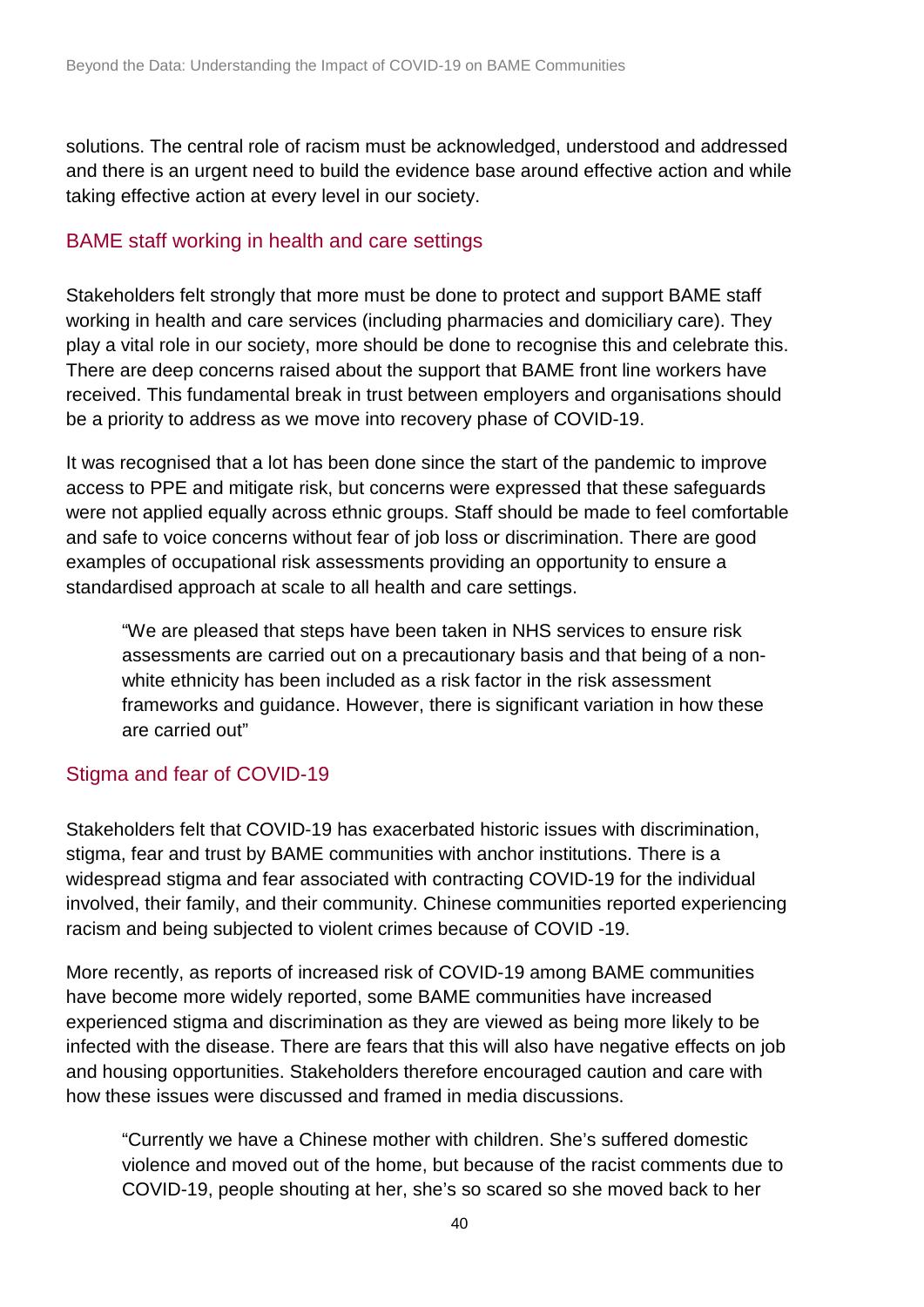husband. This happens a lot, we suffer a lot of racist comments in the Chinese community due to COVID19"

"Black men are labelled as being four times more likely to have COVID-19 infection – what will mean for them in seeking employment, for example?"

Factors such as low health literacy, loss of trust and fear of discrimination have resulted in BAME groups not seeking health advice in a timely fashion. It has also reduced uptake of COVID-19 testing and fear of reporting COVID-19 symptoms. This has serious implications resulting in more acute symptoms and severity of condition.

### Trust and fairness

Issues related to trust and fairness were raised repeatedly by stakeholders in the engagement sessions. For some BAME communities, longstanding challenges in the provision of high quality, culturally competent and compassionate health and care service provision meant that there was little trust or faith in healthcare providers and services. In addition, as so many communities had lost family or community members following often challenging interactions with the health service (NHS 111, emergency and clinical care) during the COVID-19 outbreak, this relationship was further strained. Lack of trust and a perception of the unfairness were seen as an additional burden faced by BAME communities, which negatively impacted people's willingness to engage with services. Stakeholders felt that work to rebuild trust with BAME communities in the aftermath of COVID-19 must be a key part of restoring local clinical and care services.

"Fear and anxiety have increased not only with NHS staff but also in communities, with people nervous to use primary and secondary services. In my opinion this must be a priority of this review – this must not be a one size fits all solution – investing in this long-standing issue will need time and effort"

## The role of the media

The media's critical role in supporting public messaging which can effective reach diverse populations was mentioned by numerous stakeholders. There was some concern that relevant public health messaging, on prevention, early diagnosis, and treatment of COVID-19 among BAME groups might be less effective, leading to later presentation.

Stakeholders stressed that portraying BAME communities in the media is important but this must be done fairly and appropriately. While welcoming the increased visibility of the BAME issues with COVID-19 there was concern that the disease would be seen as one primarily affecting BAME individuals leading to increased stigma and discrimination.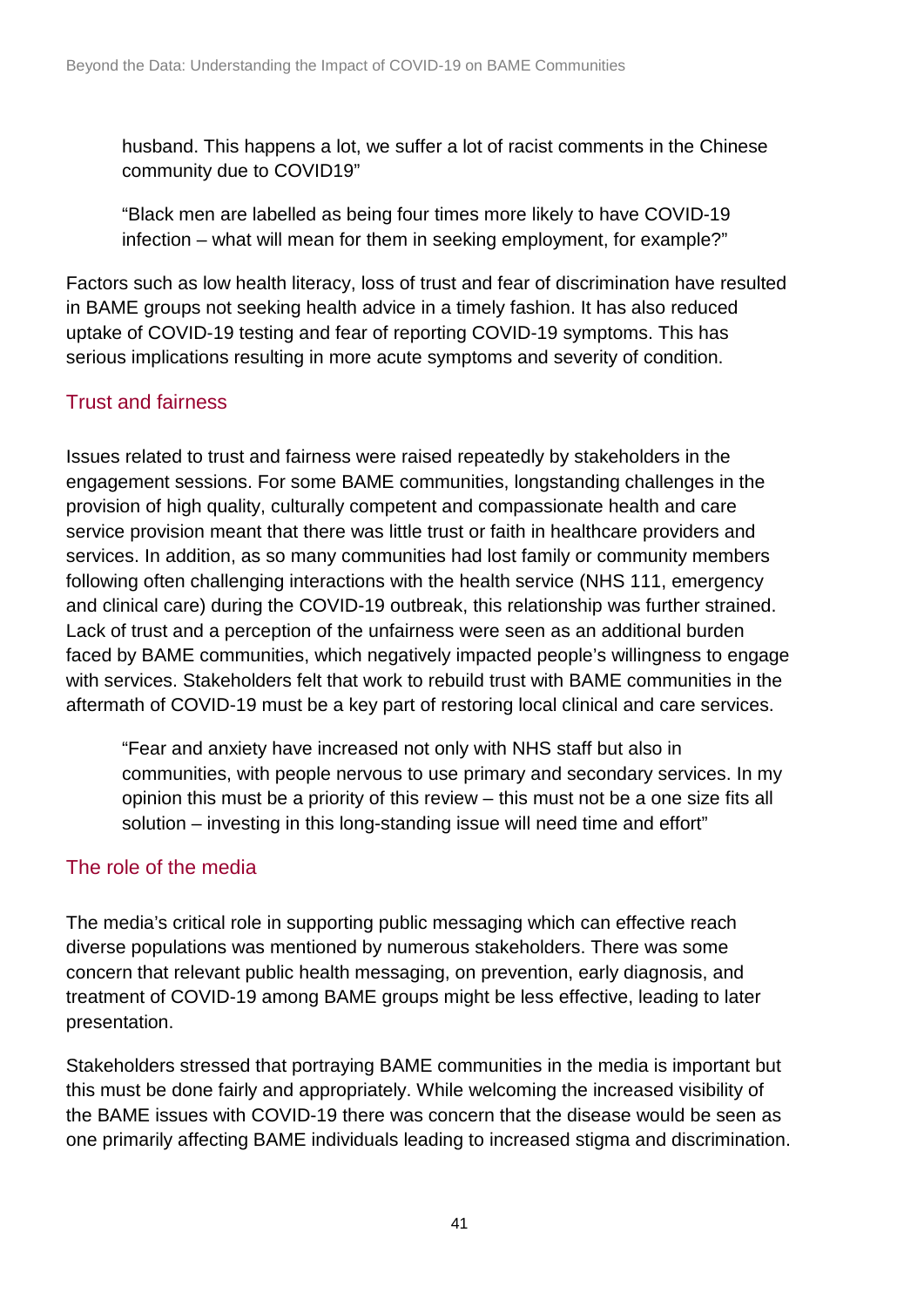It was felt important to portray the range of risks faced by BAME communities as well as the assets within these communities. The media had an important role to play in highlighting the positive roles being played by many BAME individuals who lost their lives or were negatively impacted by COVID-19. Associated with this was the importance of the media portraying positive stories of the roles and importance of key workers within our society, ensuring the images and stories of NHS, care and other frontline workers truly reflected the diversity of people in these roles.

"When people speak about our community they speak of low skilled, deprived communities. But many of us have professional jobs and are valuable members of society".

# Moving forward

Stakeholders made numerous recommendations for research needed to understand the impact of COVID-19 on BAME communities, the extent to which this is due to increased rates of infection and why, after being infected, such patients appear to have poorer outcomes. Given the limitations of the PHE review, work was especially called for on the socio-economic, occupational, cultural and structural factors (racism, discrimination, stigma) influencing COVID-19 outcomes in BAME communities within and outside the health sector. There was a consistent ask for all research on this issue to be done in partnership with communities, ideally embedding community participatory research principles and integrating mental and physical health.

Further consideration needs to be given to factors such as diet, vitamin D and housing. Guidance currently recommends that individuals with limited sunlight exposure take a daily supplement of vitamin D. Learning from the experiences in other countries was thought to be essential in helping to understand why BAME communities in England were disproportionately affected. There is also a need for further research on the economic impacts of COVID-19 on BAME communities, which will likely be very long term and severe, with lasting health and wellbeing impacts. There was a clear ask for improved data collection on ethnicity, occupation and faith in all routine clinical data and death certification.

#### Cross-government approaches are critical

Stakeholders recognised the vital role that policy and government can play in reducing inequalities during the COVID -19 pandemic and beyond. Truly addressing the long standing societal inequalities can only be achieved through united joined up leadership. Responsibility for policy on issues which widen inequalities such as housing, employment, health, social care, race crime is shared across government.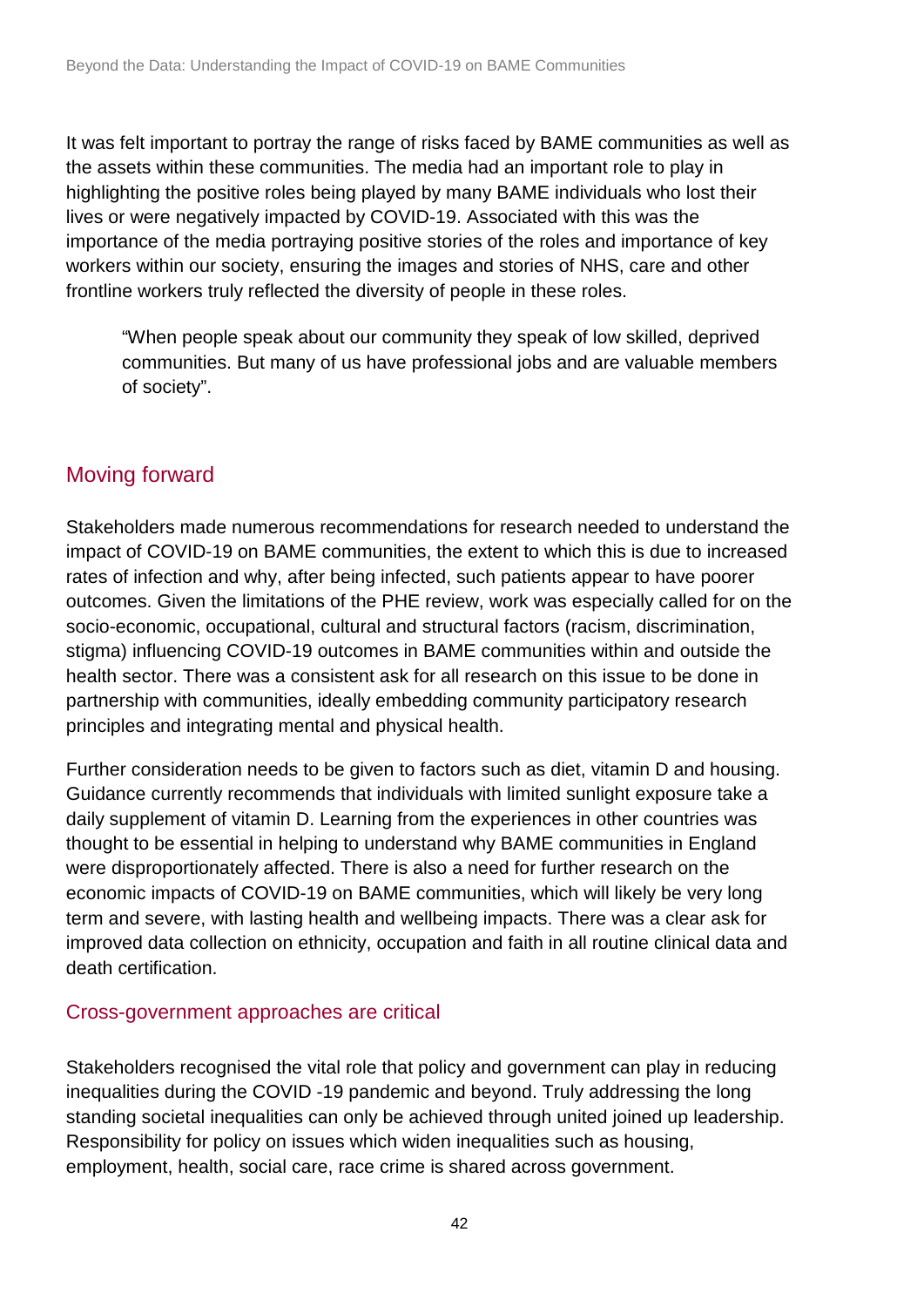"We need to come together to understand and address the impacts across the whole piece not just direct and indirect health impacts – such as education, employment, welfare, access/uptake of business support- focusing on changing the situations and environments that people live in not focusing on individuals"

Examples such as the joint work and health unit provide models which could be adopted further. Any future strategies and communications must be designed in partnership with BAME communities – there are many examples of community participatory working to learn from. To ensure success this work will require dedicated resources.

Discussions across government departments and across the devolved nations were welcomed with recognition that cross government infrastructure will be vital as we move into the recovery phase of COVID-19. Stakeholders felt that there is a need for pace and scale in tackling the disparities that exist in COVID -19, there are many ways in which further risks and impact can be mitigated. Prevention at scale which is tailored and targeted at the most vulnerable is required, that must be properly resourced.

Focus should be on immediate and long-term policy and legislation changes to ensure that risks can be mitigated, and lessons learnt for future situations. The passion and commitment to make bold and sustainable change is shared by all stakeholders. Government have an opportunity (and a legal duty) to tackle long standing inequalities which existed prior to COVID-19 but this requires leadership and collaboration by all.

"This is a once in a lifetime chance we must come together to act – we are committed and want to work together"

#### Capturing the passion and commitment for change

The stakeholder engagement and listening sessions have provided an invaluable perspective to this review. Despite acknowledgement of wider structural and systems level issues which need to be addressed, there is an overarching sense of enthusiasm to work together from all sectors and across all spatial levels. Individuals and groups are keen to be involved in future work lead by PHE and other organisations, and there is much appetite for collaborative preparation for a second wave of COVID-19, should one occur.

"What is important for all of us is that we don't let the data limitations and other issues get in the way of our ambition of what we need to do, in terms of joining up and thinking about what the impact of COVID-19 means for our communities."

#### Act now: share promising practices

While stakeholders were keen to have a thorough investigation of the impact of COVID-19 on BAME communities which would take time to conduct, it was universally felt that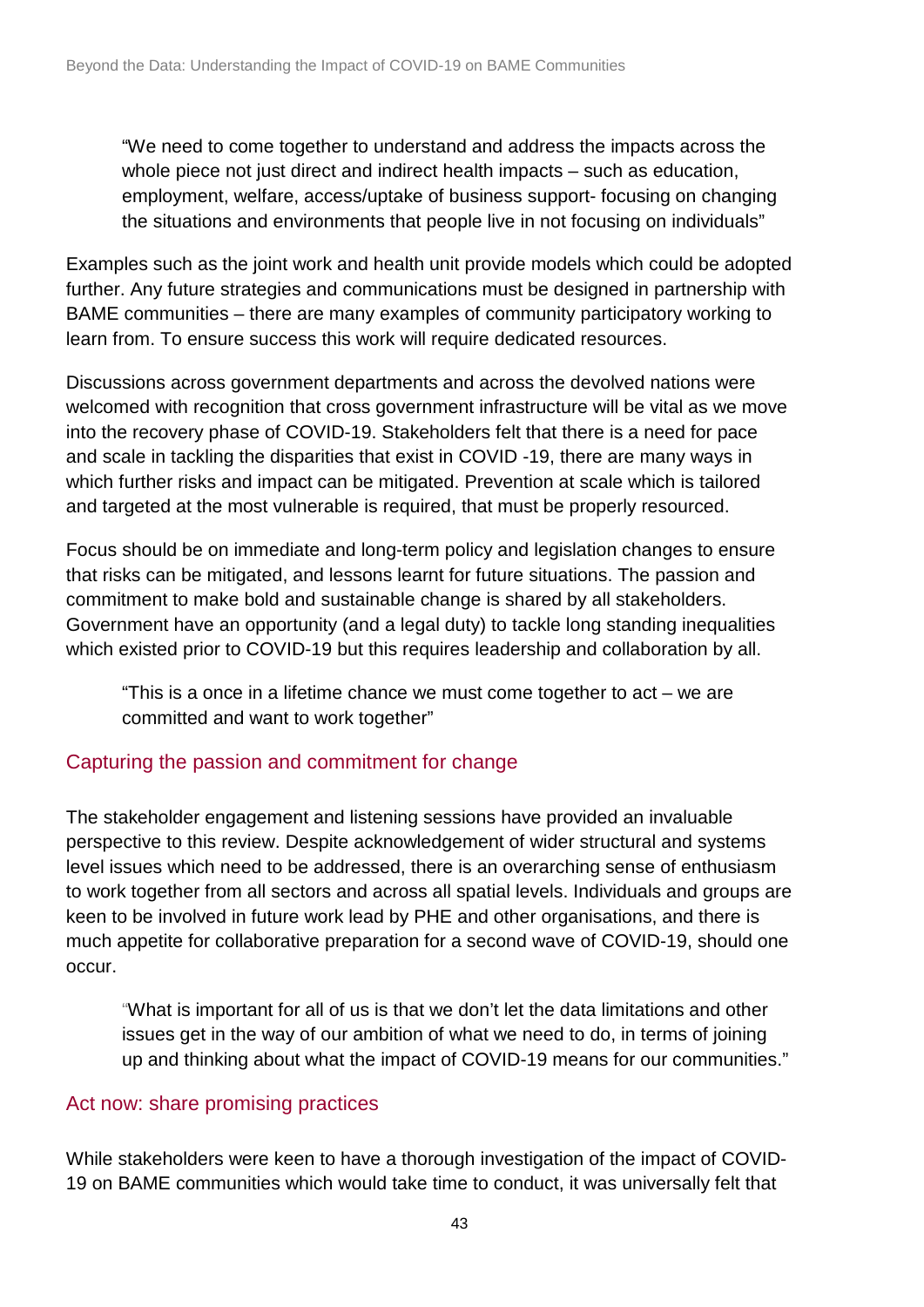action to engage, empower and protect communities could not and should not wait. The imperative to act now, at scale and in culturally appropriate ways was emphasised. It was felt that doing so could offer a significant opportunity to rebuild trust with BAME communities. There are many examples of good practice that can be celebrated and shared.

"We must act now – COVID-19 did not create inequalities, these have been with us for a long time we don't need more data or research to act. We must prevent any more harm being done."

#### Improve ethnicity and faith data collection and recording

The accuracy, completeness and granularity of ethnicity recording continues to affect the quality and depth of research that can be carried out. This also impacts upon the ability to understand and respond to need. Some local areas have devised innovative methods to improve this such as contacting relatives of deceased COVID-19 residents to get ethnicity data retrospectively. This is resource intensive and a more systematic resolution is needed. Many participants also called for faith to be recorded in addition to ethnicity data, there are large differences within communities of the same ethnicity that are dictated by faith.

"It makes me sad that 20+ years later in my career we are still talking about data being collected, which is the basics of science. Surely that has to be fixed forever going forward.

Recording of ethnicity and occupation on death certificates has been an issue for too long – a change in legislation is urgently needed."

The current classification of ethnic groups is problematic for some BAME groups who feel that the grouping of ethnicities does not reflect the heterogeneity within each ethnic group. Smaller ethnic minority groups such as the Gypsy, Roma and Travellers, new migrants and asylum seekers communities are missed by current ethnicity recording.

Many of the most at-risk individuals are unable to access NHS services due to various reasons such as immigration status and therefore may be a hidden unmet need. Recording of lower level data can however also have unintended consequences which need to be considered.

"We want to flag that communities don't always like or want granular data published about them. We are afraid of the public gaze and the hate that can arise from that."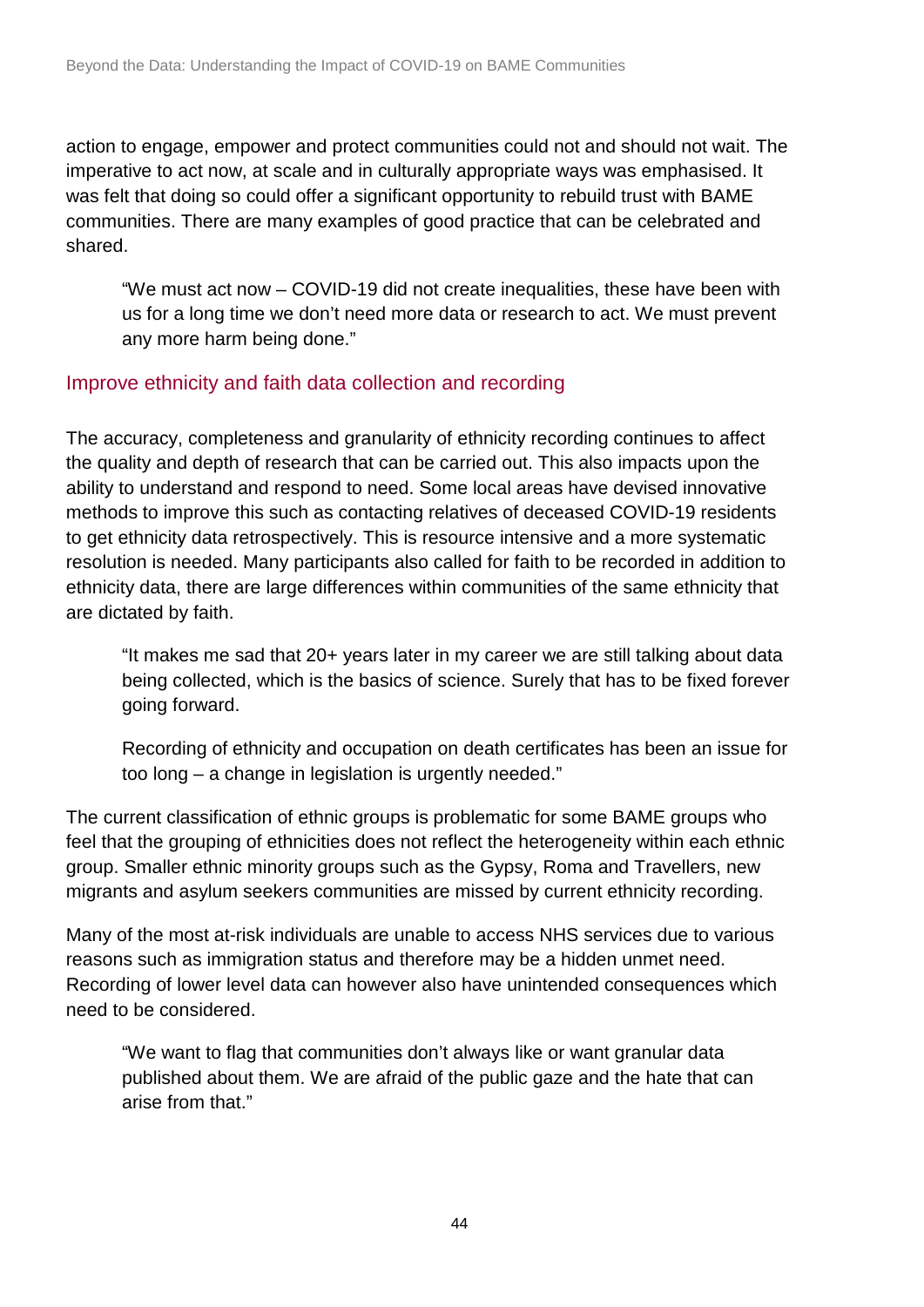#### Need for further research

Stakeholders recognise the complexity of why inequalities exist and that COVID-19 is a new challenge which has never been experienced at such scale before. Understanding the causes and risk factors which are driving the disparities in COVID-19 outcomes for BAME communities is vital to mitigating further risks and impacts.

There is substantial interest and support from academics and research bodies to help fill the gaps that exist. Many highlighted the need to better understand the complex relationships between MLTC and COVID-19 risk factors. The NIHR and UKRI calls are welcomed but concerns were raised that this will be too slow. Stakeholders are keen to adopt more agile and rapid ways of learning. Examples of researchers tapping into big data to provide real time intelligence are promising and offers insights into behaviours and opportunities to reach communities.

"Lack of data is an impediment to the system's ability to respond practicallydelivering better, frequent and agile access to data would be a significant improvement- However, at this stage, people were not being allowed to access all the data needed, and a failure to tackle this would be a mistake".

Many expressed concerns about the longstanding gaps in ethnicity and occupation recording in health and care data.

"In the absence of some of the more textured data it would be difficult to drill down into a very local, community level, understanding and, therefore, would limit the ability to decide how best to target and allocate resources"

We have seen examples of innovative approaches to data collection, but this is not efficient or sustainable. Steps must be taken to ensure that government and services can work in an evidence informed way as we move into the recovery phase of the pandemic. Stakeholders were clear that long standing gaps in the recording of ethnicity must be addressed with legislation.

"It's important that we reframe how we work with communities. We shouldn't wait for the data reports before taking action, but should be thinking now about what to do differently"

There are many areas for further research that were called for and it is recognised that this is a complex issue with multiple factors interacting. Many calls were made to develop a programme of community participatory research, involving BAME researchers and community representation - to inform the evidence, to help translate results and evidence into action.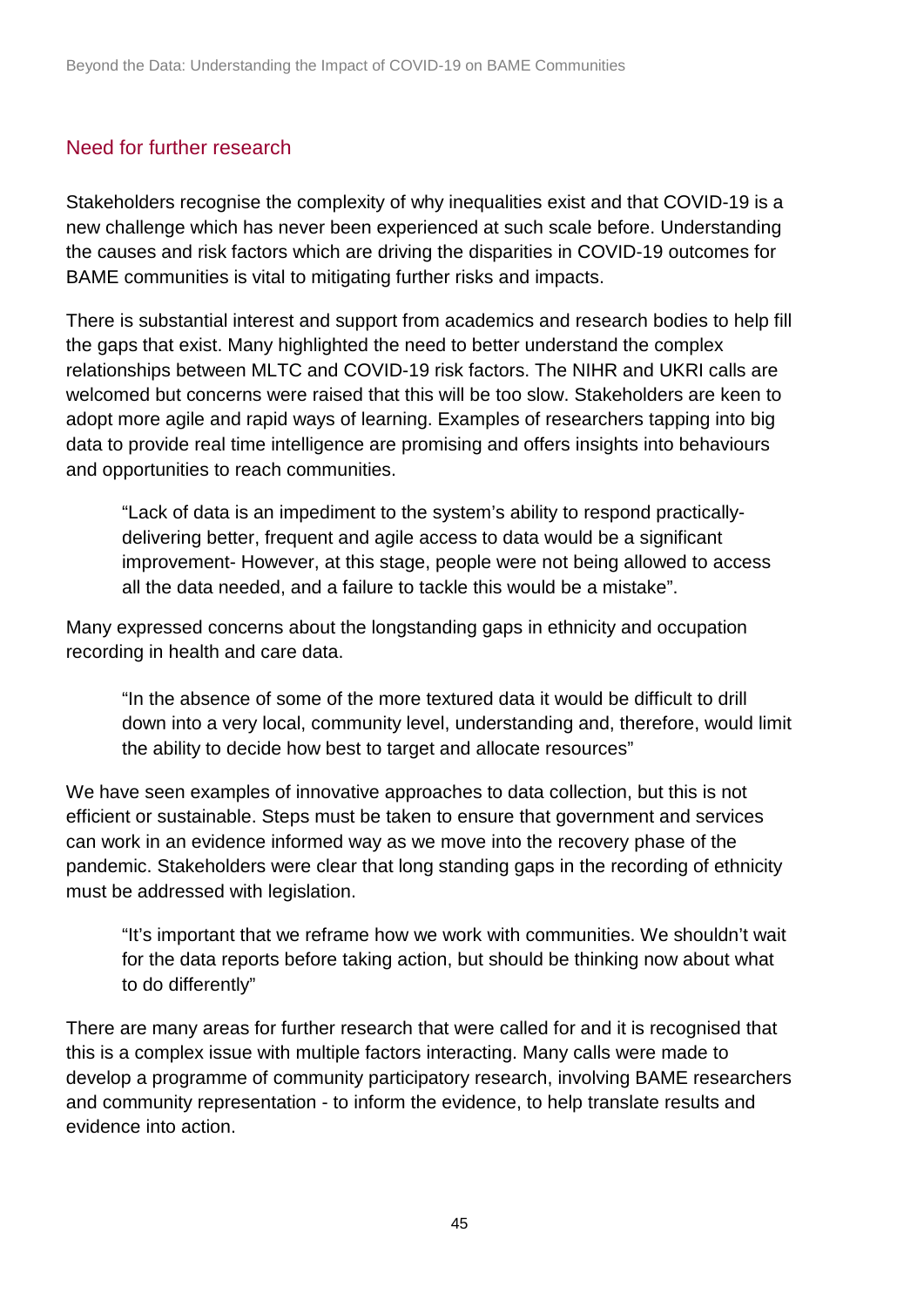"Clear commitments should be given to expanding research on this topic beyond the bio-medical to include the social, cultural, economic and structural determinants of health and the intersectionality of different domains of inequalities."

#### Using community assets – the role of culture and faith

More needs to be done to support and recognise culture and faith as an asset during the recovery phase of the pandemic. Faith provides an important foundation for communities' resilience through recovery and bereavement. The importance of faith in BAME communities should be reflected better in COVID-19 guidance. Faith leaders can play an important role in increasing the adoption of guidance.

"I have buried over 300 people as a leader in the Muslim community. I want faith data to be collected for COVID-19 deaths, so that our community can work to prevent this"

"Community members turn to faith as a core component of their resilience and purpose, but it is often omitted in response to illness and thus individuals are unable to express themselves wholly"

"face-mask guidance suggests men should shave their beards. For Muslim and Sikh communities, this can carry a tremendous compromise to their spiritual practice"

#### Learning from others

Stakeholders were keen to understand whether the patterns of disadvantage and disproportionality observed with COVID-19 and BAME communities in England were seen in the devolved nations and other western industrialised countries. While ethnic disparities in the U.S. COVID-19 epidemic were among the most frequently mentioned, stakeholders highlighted the situation in other European countries as potential exemplars and encouraged a more systematic enquiry to understand what lessons could be learnt where similarities and differences existed.

"Previous studies have shown that natural disasters widen inequalities for people with chronic diseases or those who are more vulnerable – what can we learn from other countries. We need to do more faster to help prevent further harm"

For a number of stakeholders, signals of the potentially less severe impact of COVID-19 in many countries in the Caribbean, Africa and Indian sub-continent raised questions as to why BAME communities in England were so severely affected. They suggested that issues such as structural racism and discrimination, widening societal and economic inequalities, and failure to adequately protect key workers, many of whom are ethnic /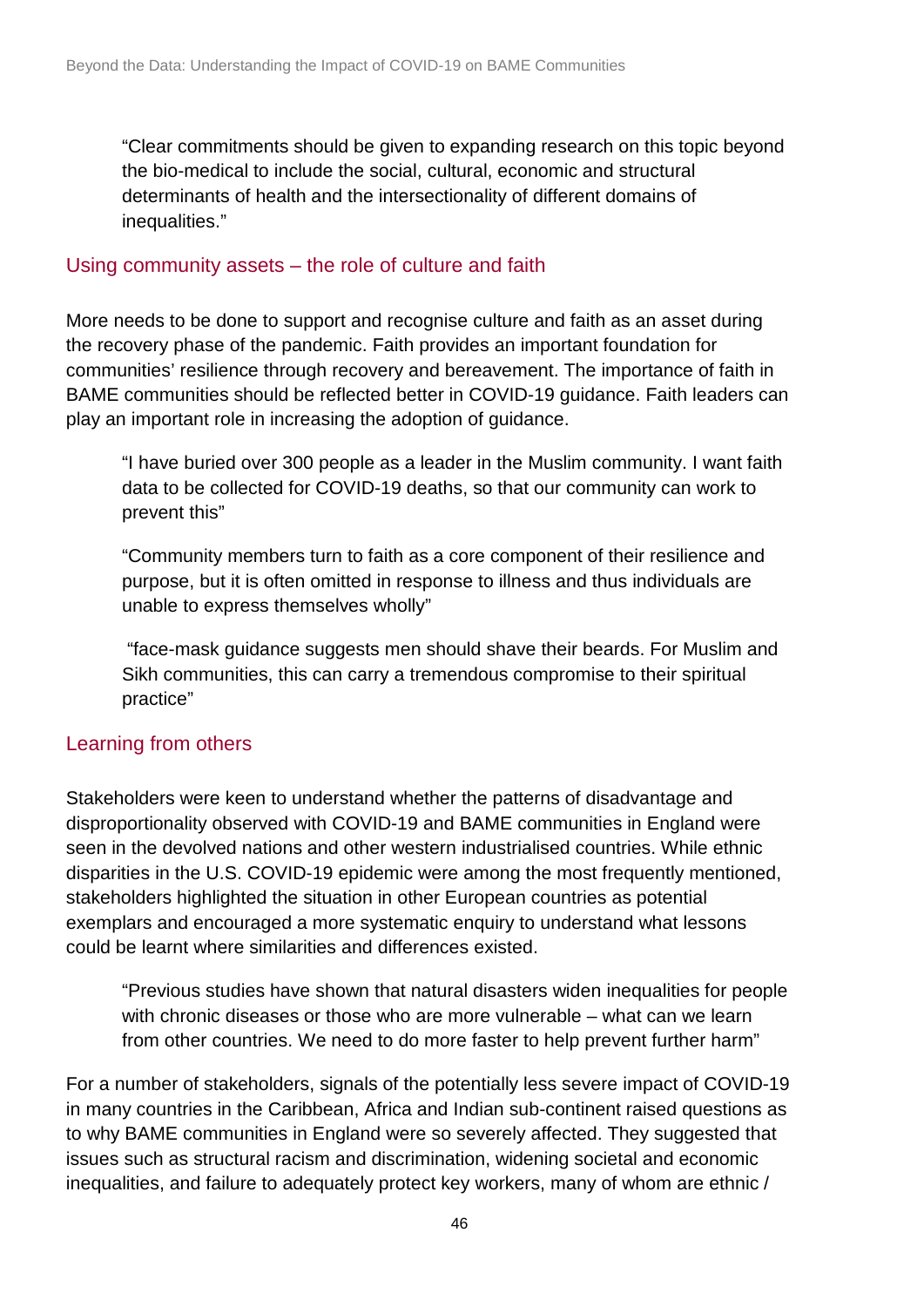racial minority, while not unique to the U.K. may have contributed disproportionately to patterns observed here. There was recognition however that differences in population structures, patterns of social mixing, household structures, phasing and timing of epidemic responses all played a role in explaining these differences between geographic areas and more detailed research would be required. The recurring theme of vitamin D deficiency and diet was also postulated as a factor in explaining geographic differences, while recognised that research is underway this still remains an area that requires further evidence as a matter of urgency.

### **Limitations**

The stakeholder engagement sessions provided an opportunity to engage a wider range of individuals working in various sectors, at national, regional and local levels, across multiple disciplines, and representing diverse demographic, social, cultural and economic characteristics. The data and insights from the sessions were further complemented by written submissions received by numerous stakeholders. We have attempted to summarise the major themes arising from these activities, while highlighting areas which were unique or distinctive to some constituencies. The data highlight opportunities for further, more detailed research to understand the nature, range and contexts of many of the issues identified. It will be important to understand how these factors vary between different racial/ethnic minority groups given the significant differences in their demographic and socio-economic characteristics and life experiences in England.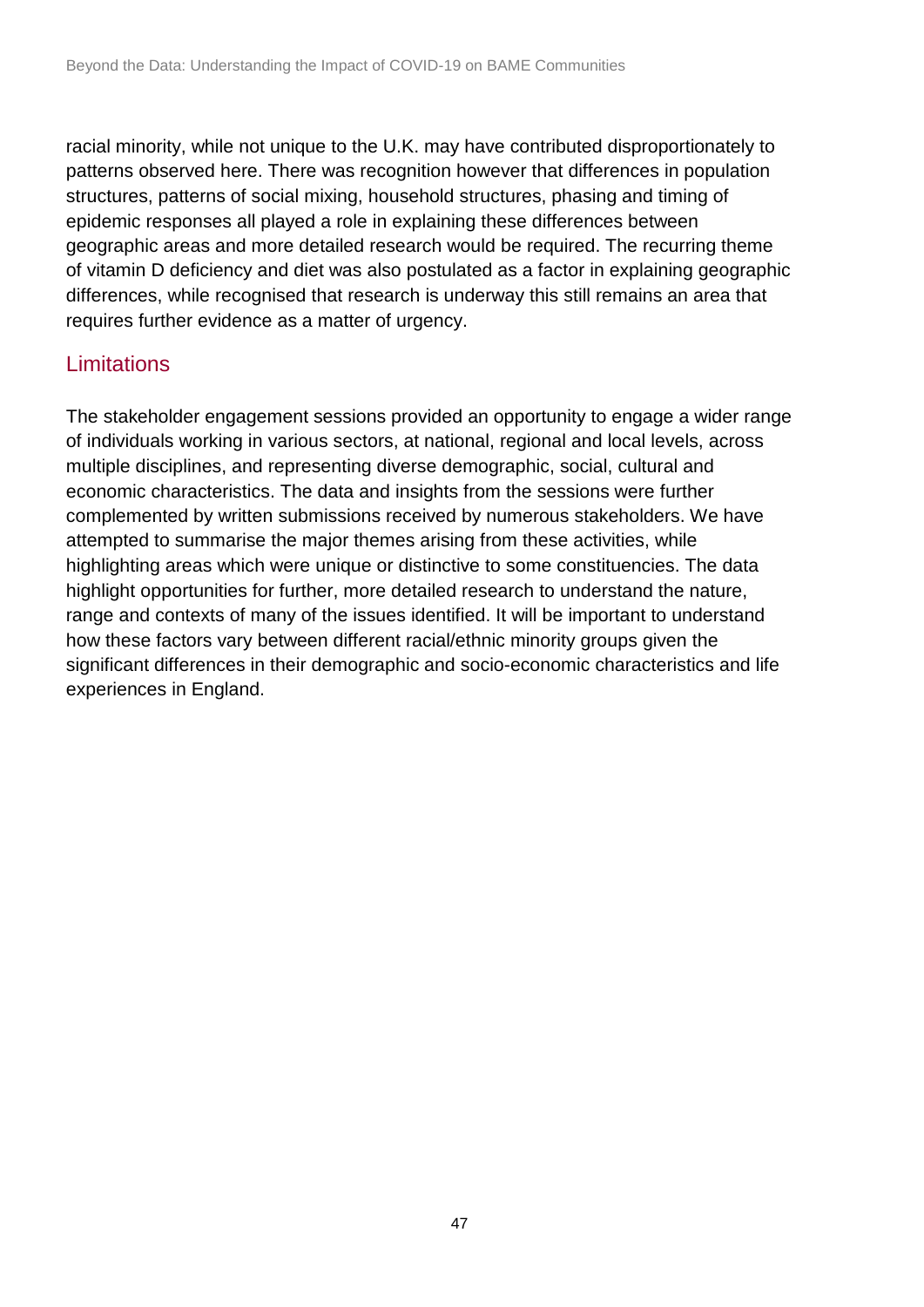# <span id="page-47-0"></span>Stakeholders requests for action

The following section provides a summary of the requests for action from stakeholders and do not represent the views of PHE. These are not set out in order of priority. They have the potential to build on existing work and commitments and are not exhaustive.

These requests for action inform six main considerations to help guide short to medium term actions, which are included at the end of this section.

### Data and research

Stakeholder requests on data and research include the following:

- clear commitments should be given to expanding research on this topic beyond the bio-medical to include the social, cultural, economic and structural determinants of health and the intersectionality of different domains of inequalities
- develop a programme of community participatory research, involving BAME researchers and community representation: to inform the evidence, to help translate results and translate evidence into action
- mandate the recording of ethnicity, faith and occupation for all mortality and morbidity data
- strengthen ethnicity and faith group data collection across all the COVID-19 response- including all testing pillars, morbidity and mortality data (including front line workers from all workplaces) and future data collections such as antibody testing and vaccinations
- build the evidence base to inform practice and policy ensuring this is rapid and uses real time information and optimises upon big data opportunities

## **Policy**

Stakeholder requests on policy include the following:

- co-produce with communities ways to strengthen their resilience in the next phase of this pandemic, and for future pandemics, by using asset-based approaches
- scale up action across government to tackle structural root causes of inequalities such as housing and employment
- put in place cross government infrastructure to facilitate collective action across policy departments: this may require new structures or identifying a lead department to coordinate activity
- commission a rapid review or horizon scan to identify if, and how, policy and guidance should change as lock down measures are relaxed (for example shielding,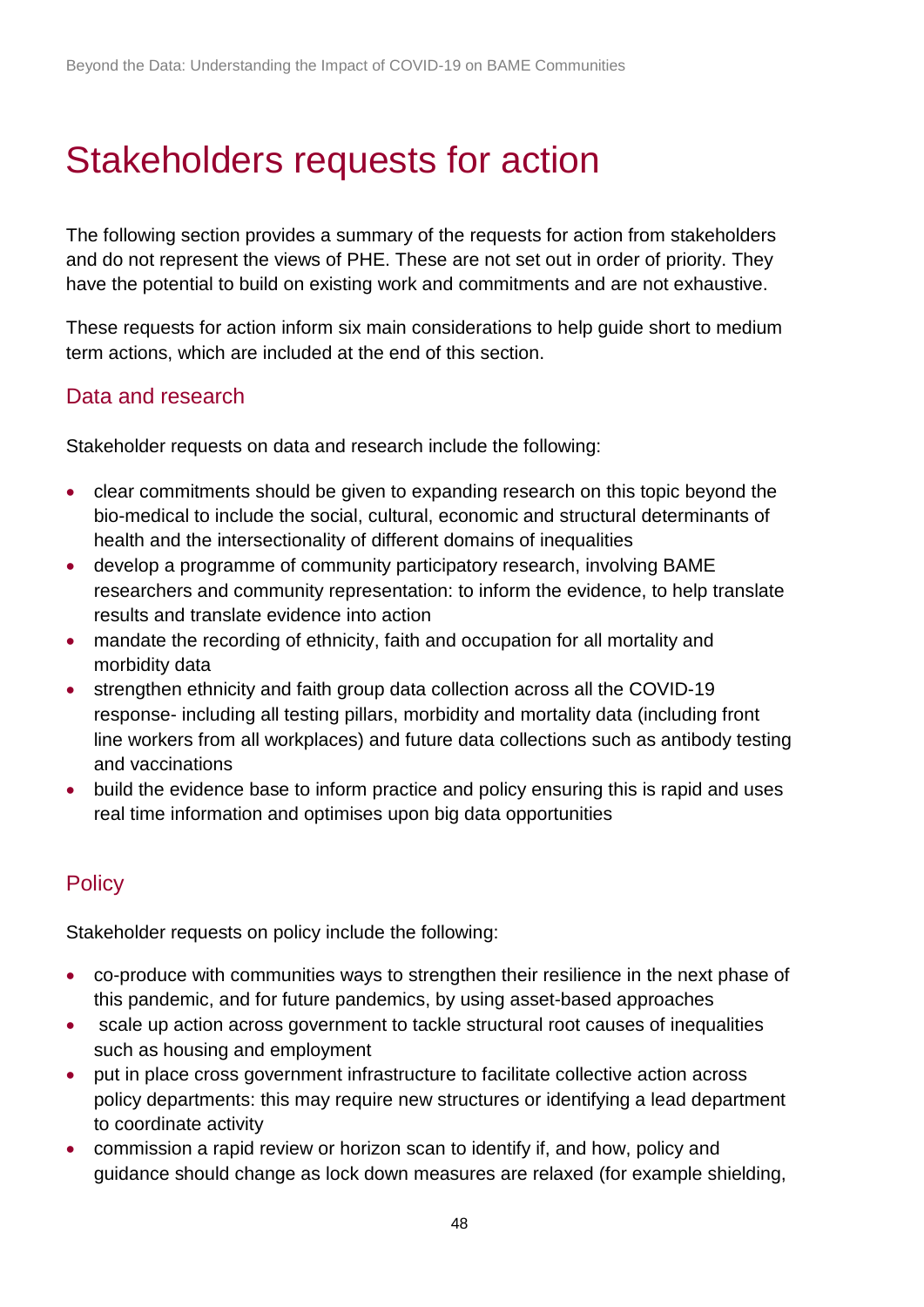PPE, testing, guidance to employers and employees) in response to the emerging evidence of disproportionate impact of COVID-19 on BAME communities

- change legislation to mandate a duty to act upon the results of health impact assessments
- use the convening powers and leadership of metro mayors and devolution to create change
- work with violence reduction units, the police and community and faith leaders to a) mitigate escalation of race crime and b) reduce the risk of further discrimination in the community and workplace if COVID becomes mis-represented as an BAME disease
- develop an approach to reduce risk in occupational settings where workers feel disproportionality affected and ensure that these staff groups feel valued for their vital contribution to society

# Anchor institutions

Stakeholder requests on anchor institutions include the following:

- scale up prevention support for risk factors such as CVD and diabetes and enhance data driven prevention to target those at highest risk, and ensure that this is appropriately tailored to different BAME communities
- work with behavioural insights team to review messaging to ensure reach into most at risk community groups is effective
- rebuild trust between services and BAME communities
- work with communities and faith leaders to address concerns about unequal treatment and institutional racism
- accelerate efforts to improve workplace race equality and promote, value and support diverse leadership across systems and institutions
- provide an evidence-based work place risk assessment for use across all work places settings. This should include clear guidance about their implementation to avoid any unforeseen perceived discrimination or widening of inequalities

# **Communications**

Stakeholder requests on communications include the following:

- ensure that all communication and marketing include culturally specific imagery and content, using voices of communities with lived experiences to shape future public messaging
- work with community and faith leaders to develop a communication plan to mitigating the fears and stigma in communities arising from media headlines around BAME and COVID-19
- public bodies to continue to develop and strengthen their advocacy roles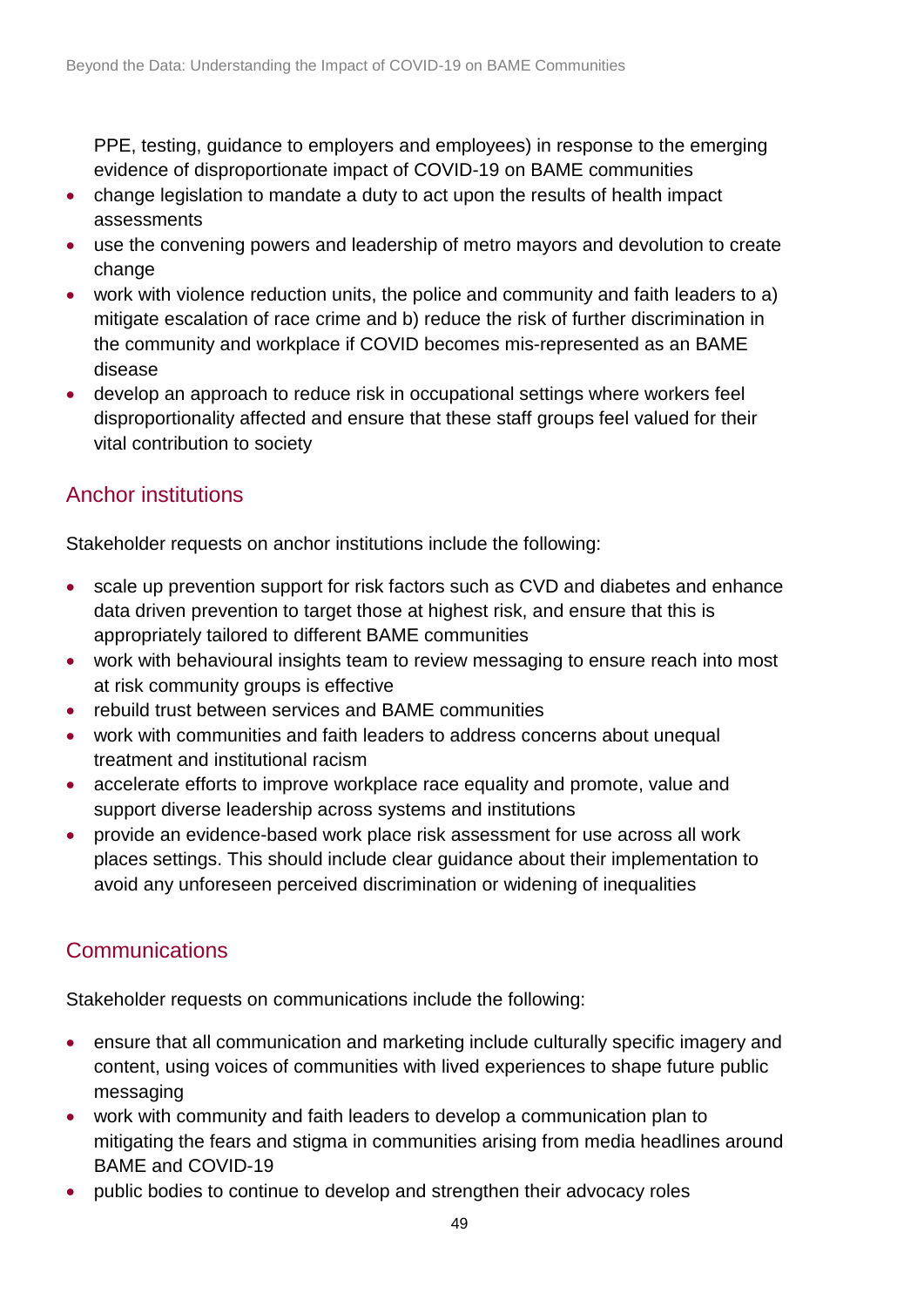- highlight and disseminate models of best and promising practice
- continue with proactive community engagement throughout the next phase of the pandemic

## Recommendations

- 1. Mandate comprehensive and quality **ethnicity data collection and recording** as part of routine NHS and social care data collection systems, including the mandatory collection of ethnicity data at death certification, and ensure that data are readily available to local health and care partners to inform actions to mitigate the impact of COVID-19 on BAME communities.
- 2. Support **community participatory research**, in which researchers and community stakeholders engage as equal partners in all steps of the research process, to understand the social, cultural, structural, economic, religious, and commercial determinants of COVID-19 in BAME communities, and to develop readily implementable and scalable programmes to reduce risk and improve health outcomes.
- 3. Improve **access, experiences and outcomes of NHS, local government and integrated care systems commissioned services** by BAME communities including: regular equity audits; use of health impact assessments; integration of equality into quality systems; good representation of black and minority ethnic communities among staff at all levels; sustained workforce development and employment practices; trust-building dialogue with service users.
- 4. Accelerate the development of **culturally competent occupational risk assessment tools** that can be employed in a variety of occupational settings and used to reduce the risk of employee's exposure to and acquisition of COVID-19, especially for key workers working with a large cross section of the general public or in contact with those infected with COVID-19.
- 5. Fund, develop and implement **culturally competent COVID-19 education and prevention campaigns**, working in partnership with local BAME and faith communities to reinforce individual and household risk reduction strategies; rebuild trust with and uptake of routine clinical services; reinforce messages on early identification, testing and diagnosis; and prepare communities to take full advantage of interventions including contact tracing, antibody testing and ultimately vaccine availability.
- 6. Accelerate efforts to **target culturally competent health promotion and disease prevention programmes** for non-communicable diseases promoting healthy weight, physical activity, smoking cessation, mental wellbeing and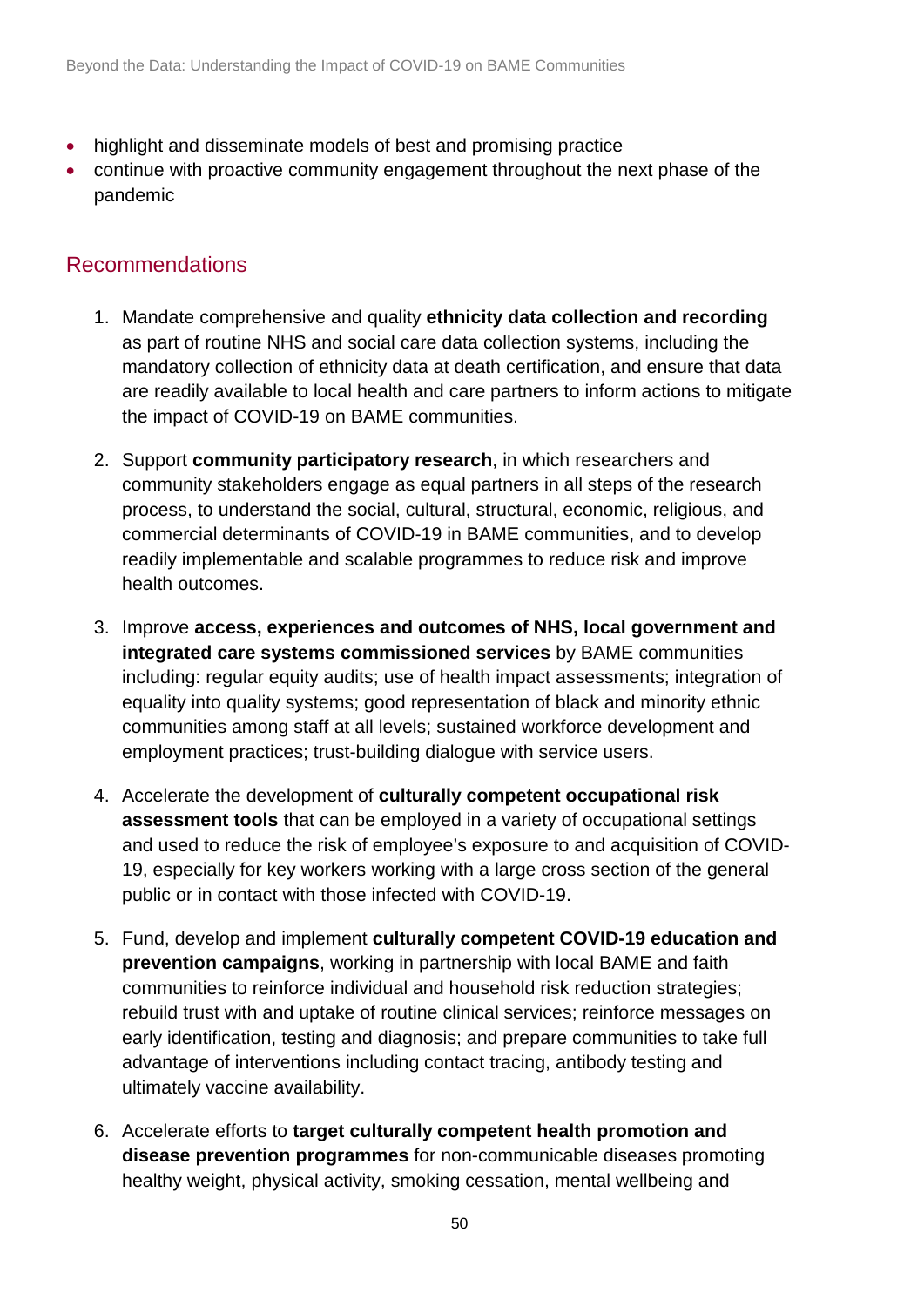effective management of chronic conditions including diabetes, hypertension and asthma.

7. Ensure that **COVID-19 recovery strategies** actively **reduce inequalities caused by the wider determinants of health** to create long term sustainable change. Fully funded, sustained and meaningful approaches to tackling ethnic inequalities must be prioritised.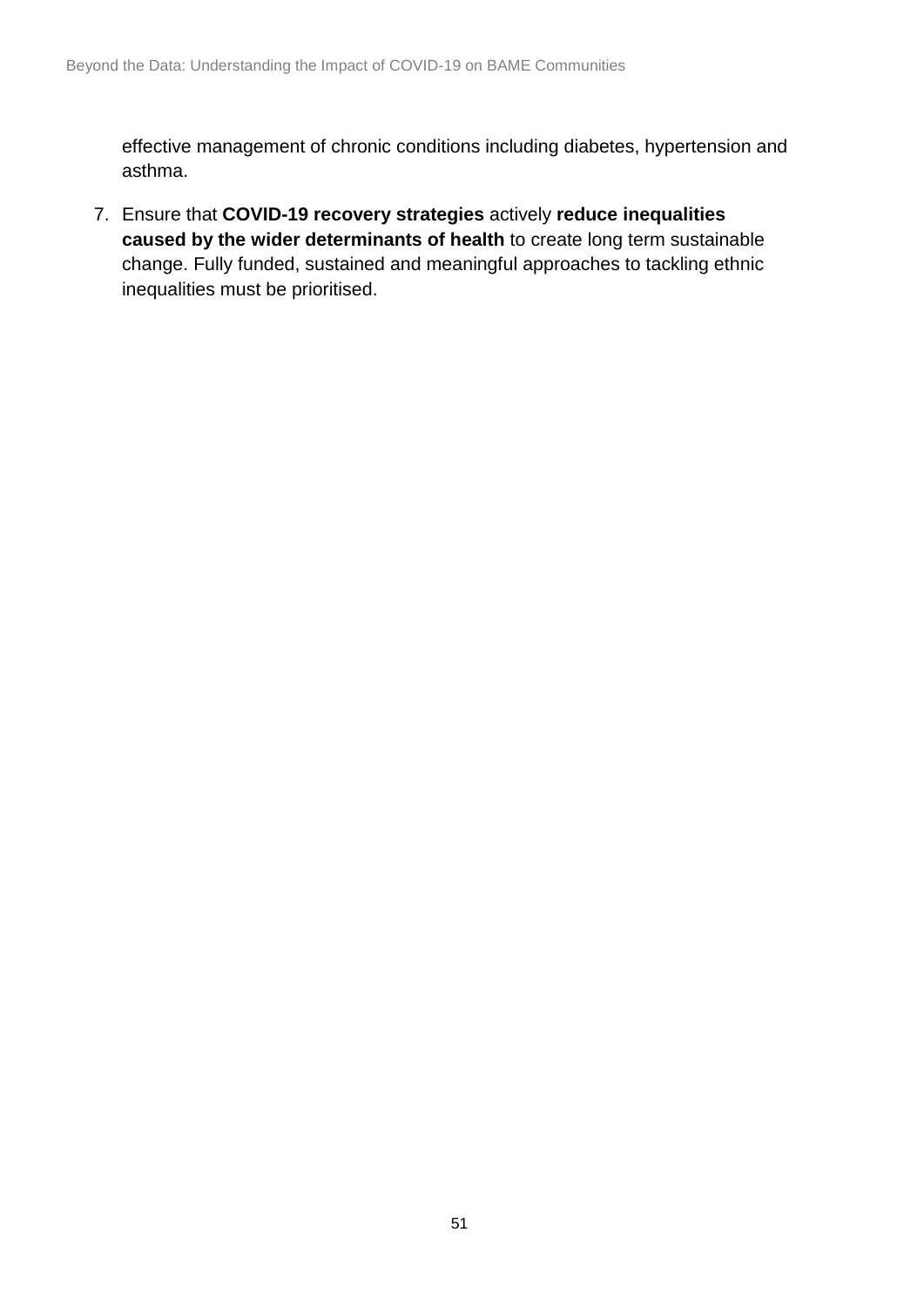# <span id="page-51-0"></span>**Resources**

This section contains additional resources on health inequalities, including key data sources, tools and evidence collections. The resources include guidance which empowers organisations to systematically address health inequalities and equity at a local level, including guidance for local authorities, public health teams, CCG's and NHS providers. The resources focus on population level inequalities in health but includes specialist literature and sources for the experience of specific groups who are socially excluded, including minority ethnic groups. A wider set of literature can be found in [The](https://koha.kingsfund.org.uk/cgi-bin/koha/opac-shelves.pl?op=view&shelfnumber=117)  [King's Fund Information and Knowledge Services health inequalities reading list.](https://koha.kingsfund.org.uk/cgi-bin/koha/opac-shelves.pl?op=view&shelfnumber=117)

A detailed description of place-based approaches to reducing health inequalities is included after the resources tables.

### COVID-19 specific resources

**COVID-19 specific resources**

The following table summarises resources available to support local action to reduce

| <b>Resource</b>                                                                         | <b>Description</b>                                                                                             | Link                                                                                                                                                                                                                                                                                                                                                                                                                         |
|-----------------------------------------------------------------------------------------|----------------------------------------------------------------------------------------------------------------|------------------------------------------------------------------------------------------------------------------------------------------------------------------------------------------------------------------------------------------------------------------------------------------------------------------------------------------------------------------------------------------------------------------------------|
| Place-<br>based<br>approach<br>to reducing<br>health<br>inequalities<br>and<br>COVID-19 | <b>Resources</b><br>supporting place-<br>based approaches<br>to planning and<br>responding to the<br>pandemic. | COVID-19 place-based approach to<br>reducing health inequalities overview<br><b>COVID-19 Summary of Guidance</b><br>and support for vulnerable groups<br><b>COVID-19 Suggestions for mitigating</b><br>the impact on health inequalities at a<br>local level<br><b>COVID-19 Health Equity Assessment</b><br>Tool (HEAT) for local areas<br>COVID-19 Data tools to support local<br>areas<br>COVID-19 Estimated population at |
|                                                                                         |                                                                                                                | risk by LA                                                                                                                                                                                                                                                                                                                                                                                                                   |

health inequalities as a direct result of COVID-19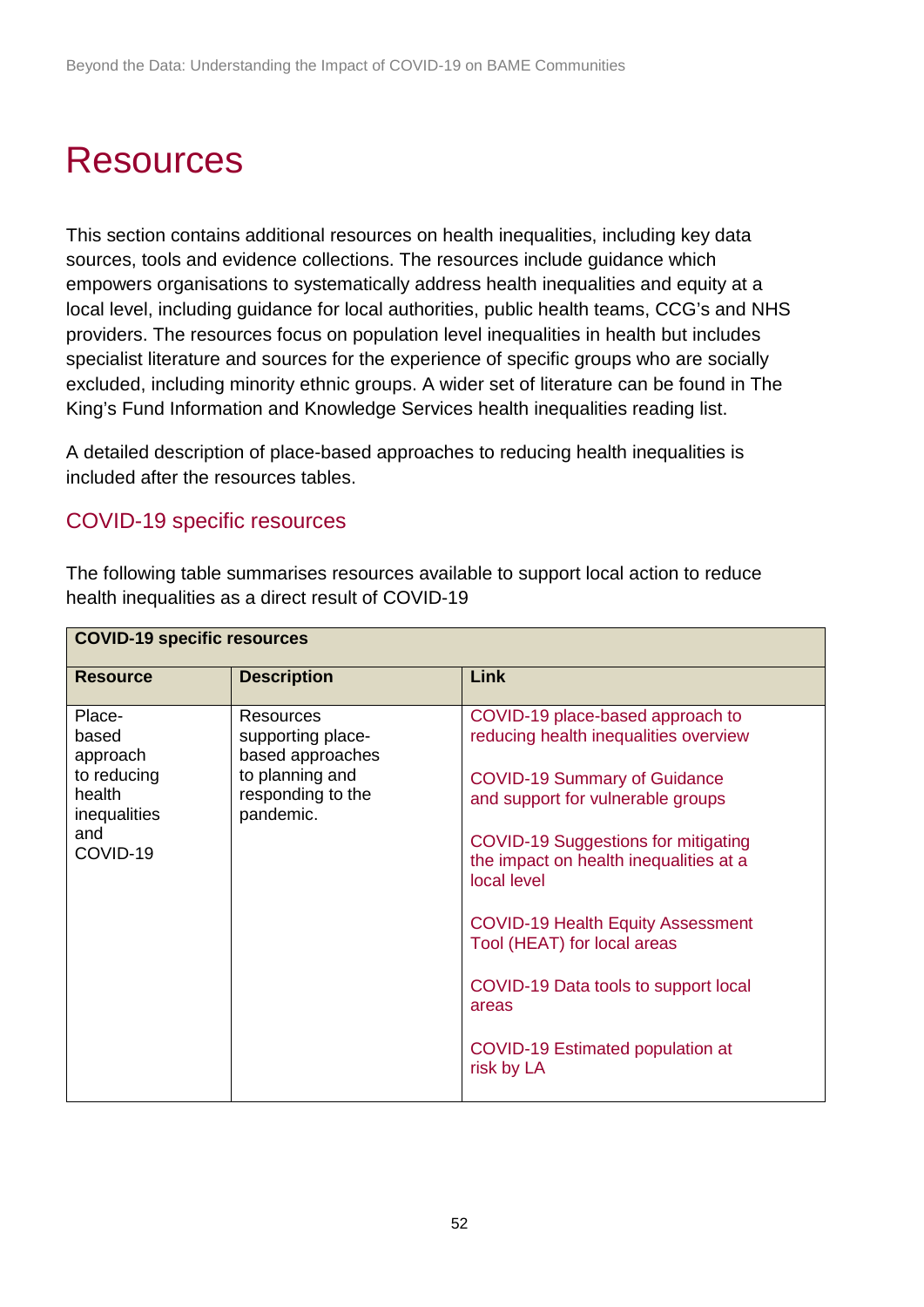# General resources: tools and guides

The following table summarises resources available to support local action to reduce health inequalities which have not been specifically produced for COVID -19 but support local action to reduce inequalities.

| General resources - tools and guides |                             |                                           |
|--------------------------------------|-----------------------------|-------------------------------------------|
| <b>Resource</b>                      | <b>Description</b>          | <b>Link</b>                               |
| PHE place-                           | PHE has recently            | https://www.gov.uk/government/publi       |
| based                                | released its 'place-        | cations/health-inequalities-place-        |
| approaches                           | based approaches            | based-approaches-to-reduce-               |
| on health                            | to health                   | inequalities                              |
| inequalities                         | inequalities' tool.         |                                           |
|                                      | This draws together         |                                           |
|                                      | of a lot of the             |                                           |
|                                      | lessons of areas            |                                           |
|                                      | who have looked to          |                                           |
|                                      | reduce inequalities,        |                                           |
|                                      | including                   |                                           |
|                                      | experience from the         |                                           |
|                                      | former National             |                                           |
|                                      | <b>Inequalities Support</b> |                                           |
|                                      | Team. With                  |                                           |
|                                      | checklists,                 |                                           |
|                                      | examples and                |                                           |
|                                      | advice on                   |                                           |
|                                      | approaches to take          |                                           |
|                                      | across the NHS,             |                                           |
|                                      | local authorities and       |                                           |
|                                      | wider partners.             |                                           |
| Right Care -                         | This highlights             | https://www.england.nhs.uk/rightcare      |
| Equality and                         | health inequalities         | /products/ccg-data-packs/equality-        |
| Health                               | across some                 | and-health-inequality-nhs-rightcare-      |
| Inequalities                         | healthcare areas            | packs/                                    |
| Packs                                | within Clinical             |                                           |
|                                      | Commissioning               |                                           |
|                                      | Groups and                  |                                           |
|                                      | provides case               |                                           |
|                                      | studies to support          |                                           |
|                                      | improvement                 |                                           |
|                                      | planning.                   |                                           |
| PHE and                              | These highlight             | https://fingertips.phe.org.uk/profile/atl |
| <b>NHS Right</b>                     | unwarranted                 | as-of-variation                           |
| Care                                 | variation of activity       |                                           |
| Atlases of                           | and outcomes                | https://www.england.nhs.uk/rightcare      |
| Variation                            | across the heath            | /products/atlas/                          |
|                                      | system.                     |                                           |
| PHE LKIS                             | These show                  | Available through your PHE Local          |
| Health                               | inequalities in high        | Knowledge and Intelligence Service:       |
| Inequalities                         | burden diseases             | https://fingertips.phe.org.uk/profile/pu  |
| Packs                                | and the correlation         | blic-health-outcomes-                     |
|                                      | with income                 | framework/supporting-                     |
|                                      | deprivation.                | information/contact-us                    |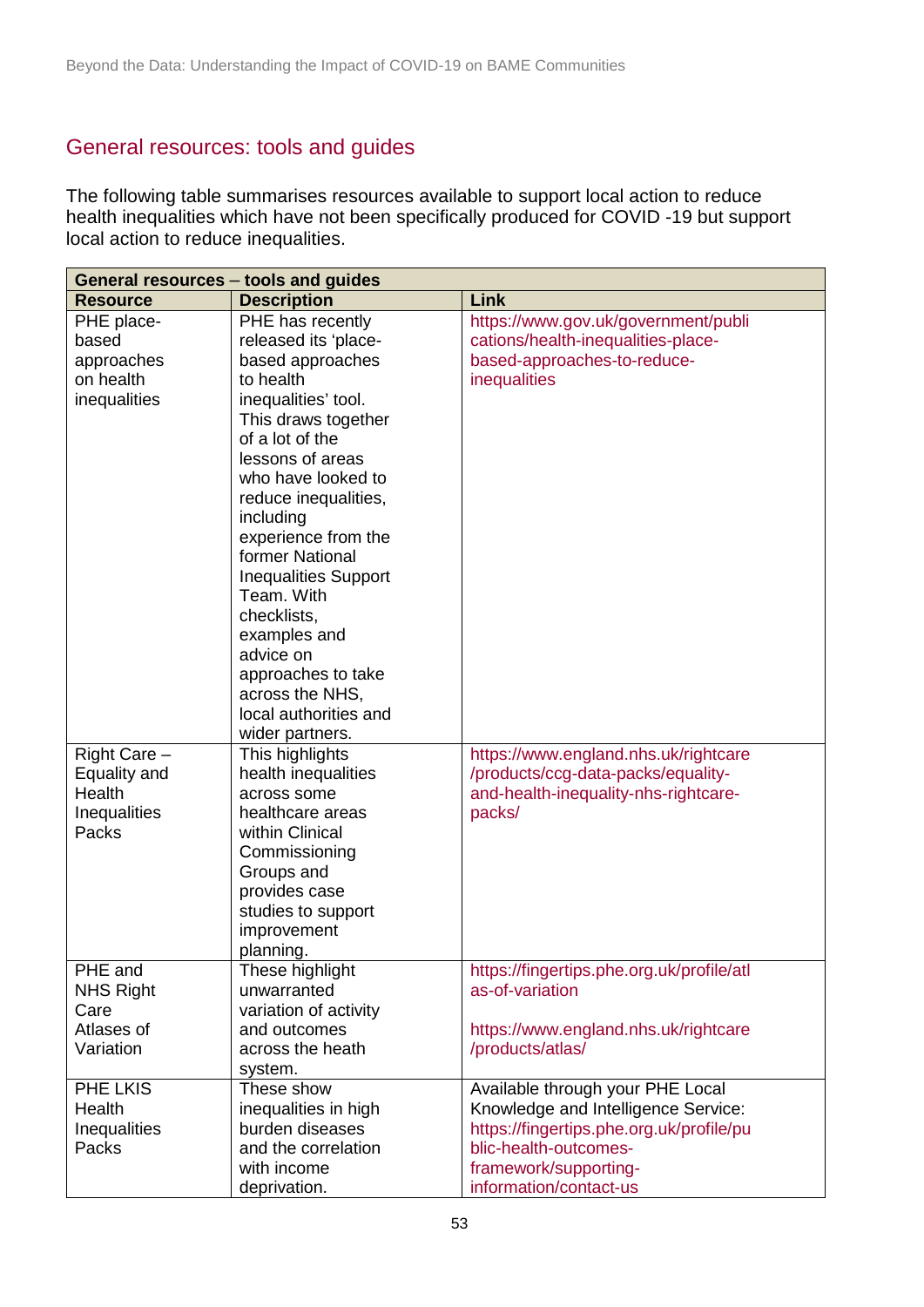| General resources - tools and guides                                                                                   |                                                                                                                                                                                                                                                                                                                                                                                                                        |                                                                                                                                                             |  |
|------------------------------------------------------------------------------------------------------------------------|------------------------------------------------------------------------------------------------------------------------------------------------------------------------------------------------------------------------------------------------------------------------------------------------------------------------------------------------------------------------------------------------------------------------|-------------------------------------------------------------------------------------------------------------------------------------------------------------|--|
| <b>Resource</b>                                                                                                        | <b>Description</b>                                                                                                                                                                                                                                                                                                                                                                                                     | Link                                                                                                                                                        |  |
|                                                                                                                        |                                                                                                                                                                                                                                                                                                                                                                                                                        |                                                                                                                                                             |  |
| Reducing<br>Health<br>Inequalities<br><b>Through New</b><br>Models of<br>Care: A<br>Resource for<br>New Care<br>Models | The Institute for<br>Health Equity has<br>developed a<br>resource for NHS<br>'new care models'<br>to support them in<br>tackling health<br>inequalities. The<br>report assesses the<br>potential and<br>opportunities for<br>new care models to<br>drive a health<br>system that<br>focusses on<br>population health,<br>reduces health<br>inequalities and<br>takes action on the<br>wider determinants<br>of health. | http://www.instituteofhealthequity.org/<br>resources-reports/reducing-health-<br>inequalities-through-new-models-of-<br>care-a-resource-for-new-care-models |  |
| Local<br>wellbeing,<br>local<br>growth:<br>adopting<br>Health in<br><b>All Policies</b>                                | Resource to help<br>local government<br>improve local<br>wellbeing and<br>growth through its<br>multiple functions,<br>service areas and<br>partnership<br>working.                                                                                                                                                                                                                                                    | https://www.gov.uk/government/publi<br>cations/local-wellbeing-local-growth-<br>adopting-health-in-all-policies                                             |  |
| National<br>Conversation<br>on Health<br>Inequalities:<br>Reducing<br>health<br>inequalities                           | A toolkit and<br>guidance for<br>starting local<br>conversations.                                                                                                                                                                                                                                                                                                                                                      | https://www.gov.uk/government/colle<br>ctions/national-conversation-on-<br>health-inequalities                                                              |  |
| Local<br>action on<br>health<br>inequalities<br>evidence<br>papers                                                     | This research<br>shows the evidence<br>supporting action to<br>reduce health<br>inequalities.                                                                                                                                                                                                                                                                                                                          | https://www.gov.uk/government/publi<br>cations/local-action-on-health-<br>inequalities-evidence-papers                                                      |  |
| Strategic<br><b>Health Asset</b><br>Planning and<br>Evaluation                                                         | Maps location of<br>healthcare services<br>against population<br>health metrics,<br>includes travel time                                                                                                                                                                                                                                                                                                               | Access by registration.<br>https://shapeatlas.net/place/                                                                                                    |  |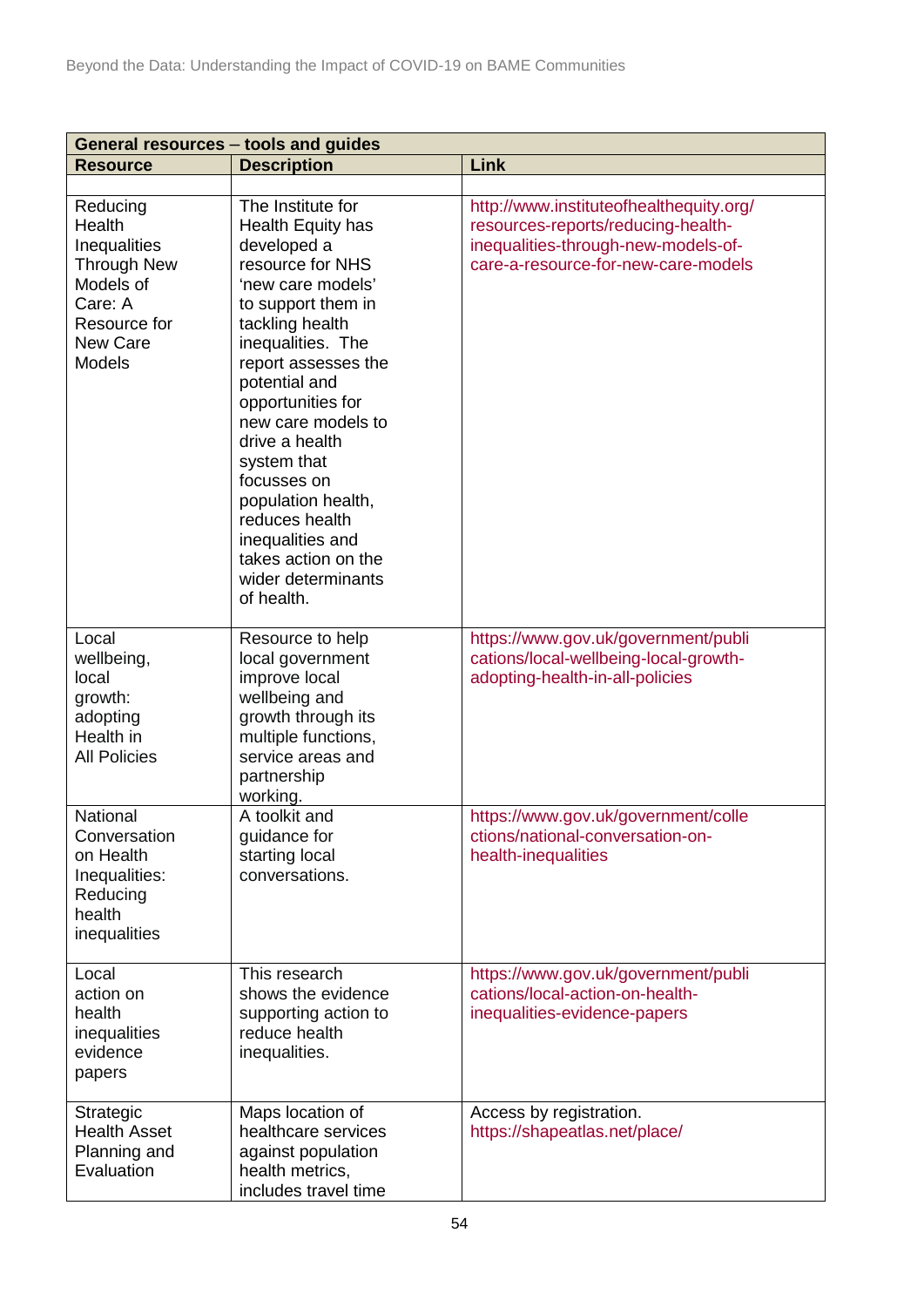| General resources - tools and guides |                                           |                                        |
|--------------------------------------|-------------------------------------------|----------------------------------------|
| <b>Resource</b>                      | <b>Description</b>                        | Link                                   |
| (SHAPE)                              | and impact                                |                                        |
| Place Atlas                          | analysis.                                 |                                        |
| Health and                           | Provides a guide to                       | https://assets.publishing.service.gov. |
| Environmental                        | health and                                | uk/government/uploads/system/uploa     |
| Impact                               | environmental                             | ds/attachment_data/file/629207/Healt   |
| Assessment                           | impact                                    | h_and_environmental_impact_asses       |
|                                      | assessments for                           | sment.pdf                              |
|                                      | local teams.                              |                                        |
| Health                               | The Health Equity                         | https://publichealthmatters.blog.gov.u |
| Equity                               | Collections page                          | k/2018/01/16/a-guide-to-our-new-       |
| Collection                           | contains over 30                          | health-equity-collections-page/        |
|                                      | resources that have                       |                                        |
|                                      | been produced over                        |                                        |
|                                      | the last few years.                       |                                        |
|                                      | Some key                                  |                                        |
|                                      | documents included                        |                                        |
|                                      | in the Collections                        |                                        |
|                                      | page are:                                 |                                        |
|                                      | 1. Guidance for                           |                                        |
|                                      | system wide                               |                                        |
|                                      | approaches to                             |                                        |
|                                      | reduce health                             |                                        |
|                                      | inequalities                              |                                        |
|                                      | 2. Children and                           |                                        |
|                                      | young people                              |                                        |
|                                      | 3. Community                              |                                        |
|                                      | engagement                                |                                        |
|                                      | and asset                                 |                                        |
|                                      | based                                     |                                        |
|                                      | approaches                                |                                        |
|                                      | 4. Data and                               |                                        |
|                                      | intelligence                              |                                        |
|                                      | reports on                                |                                        |
|                                      | health                                    |                                        |
|                                      | inequalities                              |                                        |
|                                      | <b>Economics and</b><br>5.                |                                        |
|                                      | health equity                             |                                        |
|                                      | <b>Healthy places</b><br>6.               |                                        |
|                                      | <b>Inclusion health</b><br>7 <sub>1</sub> |                                        |
|                                      | <b>Prevention and</b><br>8.               |                                        |
|                                      | early treatment                           |                                        |
|                                      | 9. Public sector                          |                                        |
|                                      | equality duty                             |                                        |
|                                      | 10. Work, health                          |                                        |
|                                      | and inclusive                             |                                        |
|                                      | growth                                    |                                        |
|                                      |                                           |                                        |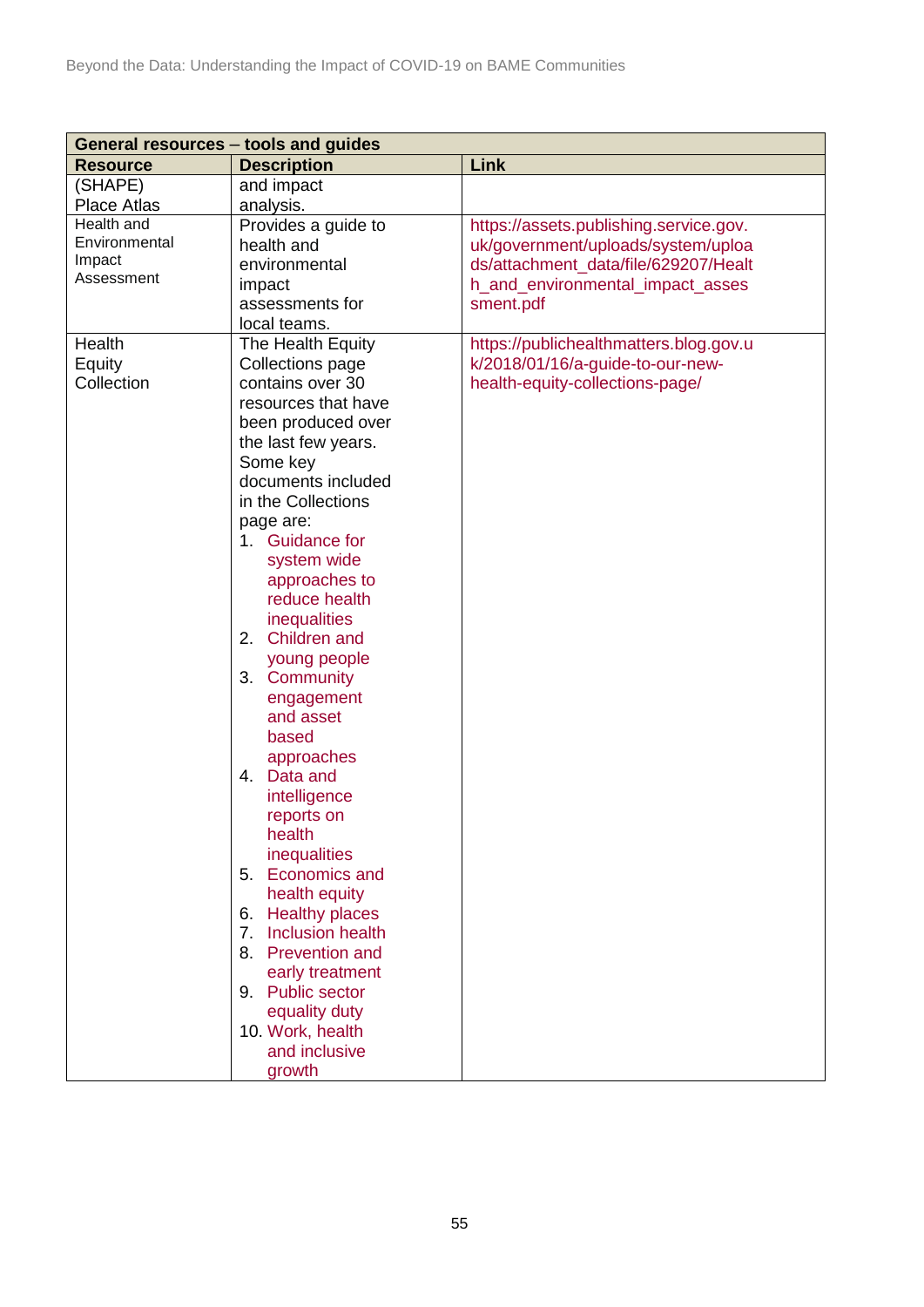# General resources: specific groups – tools and guides

The following table summarises resources available to support local action to reduce health inequalities in specific population groups.

| Specific groups - tools and guides                                         |                                                                                                                                        |                                                                                                             |  |
|----------------------------------------------------------------------------|----------------------------------------------------------------------------------------------------------------------------------------|-------------------------------------------------------------------------------------------------------------|--|
| <b>Resource</b>                                                            | <b>Description</b>                                                                                                                     | Link                                                                                                        |  |
| Health<br>inequalities:<br>reducing<br>ethnic<br>inequalities              | Guidance to<br>support local and<br>national action on<br>ethnic inequalities<br>in health.                                            | https://www.gov.uk/government/publi<br>cations/health-inequalities-reducing-<br>ethnic-inequalities         |  |
| Health<br>inequalities<br>in ageing<br>in rural and<br>coastal<br>areas    | An evidence<br>summary of health<br>inequalities among<br>older people in<br>coastal and rural<br>areas.                               | https://www.gov.uk/government/publi<br>cations/health-inequalities-in-ageing-<br>in-rural-and-coastal-areas |  |
| Migrant<br>Health<br>Guide                                                 | A resource for<br>primary care<br>practitioners on<br>NHS entitlements,<br>disease topic areas<br>and country-specific<br>information. | https://www.gov.uk/topic/health-<br>protection/migrant-health-guide                                         |  |
| The Migrant<br>Health Guide's<br><b>NHS</b><br><b>Entitlements</b><br>page | Also includes<br>translated advice<br>and guidance for<br>the public on<br>COVID-19.                                                   | https://www.gov.uk/guidance/nhs-<br>entitlements-migrant-health-guide                                       |  |
| Mental<br>Health:<br>Migrant<br>Health<br>Guide                            | Provides advice<br>and guidance on<br>the health needs of<br>migrant patients for<br>healthcare<br>practitioners.                      | https://www.gov.uk/guidance/mental-<br>health-migrant-health-guide                                          |  |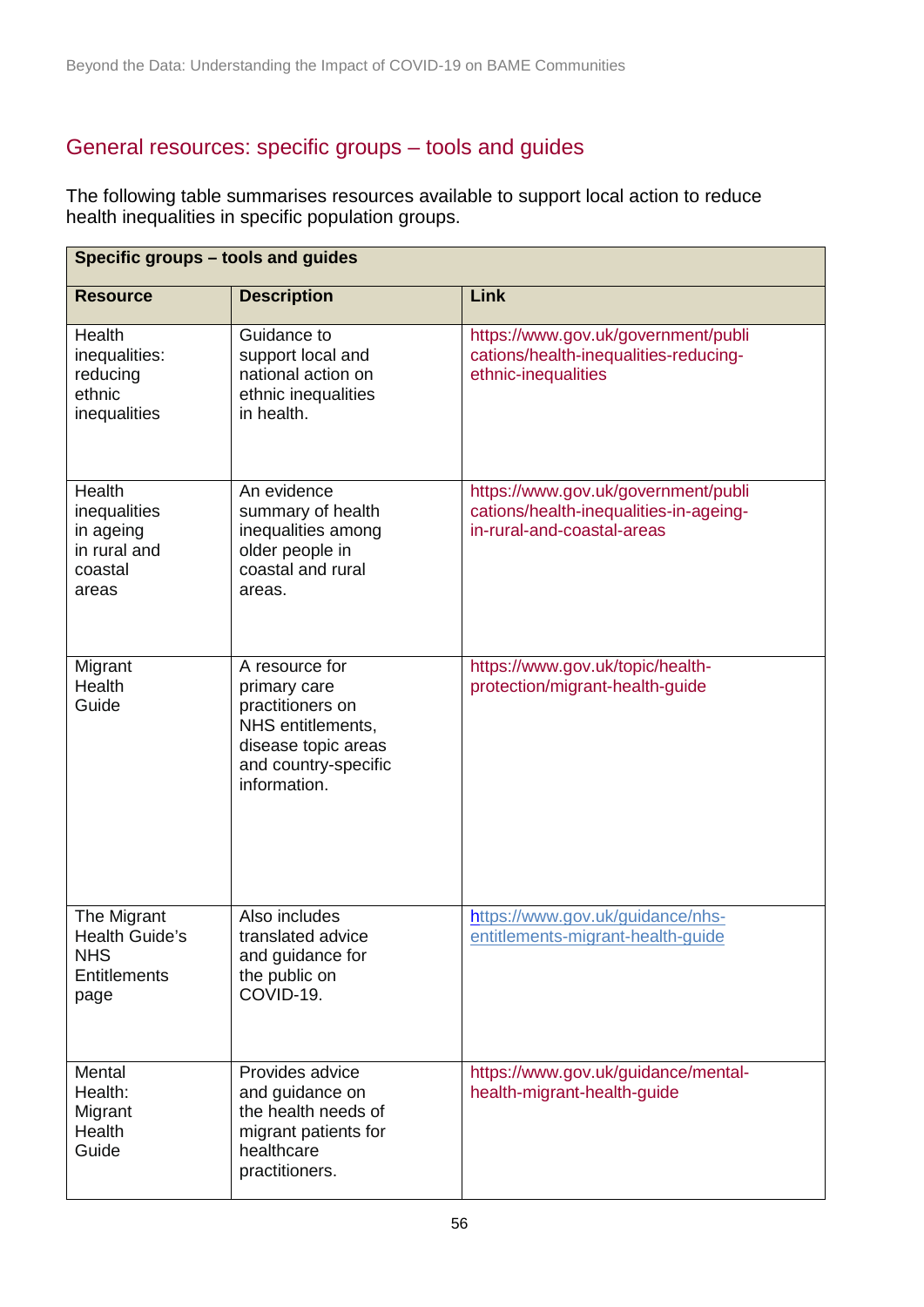| Mental<br>Health<br>Data                               | Shows mental<br>health data by<br>protected<br>characteristics.                                                                                                                                                                                               | https://fingertips.phe.org.uk/profile-<br>group/mental-health                                 |
|--------------------------------------------------------|---------------------------------------------------------------------------------------------------------------------------------------------------------------------------------------------------------------------------------------------------------------|-----------------------------------------------------------------------------------------------|
| Health<br><b>Inequalities</b><br>tools for<br>Scotland | While some of<br>these are not<br>relevant to England,<br>some of them are.<br>In particular, these<br>tools assess the<br>impacts of different<br>policy options on<br>the wider<br>determinants of<br>health and what<br>impact they are<br>likely to have. | https://www.scotpho.org.uk/comparat<br>ive-health/health-inequalities-<br>tools/introduction/ |

# General resources: data sources and trends

The following table sets out the wide range of data sources which help to inform action and understand need

| General resources - data sources and trends                                                 |                                                                                                                                                                                                                 |                                                                                                             |
|---------------------------------------------------------------------------------------------|-----------------------------------------------------------------------------------------------------------------------------------------------------------------------------------------------------------------|-------------------------------------------------------------------------------------------------------------|
| <b>Resource</b>                                                                             | <b>Description</b>                                                                                                                                                                                              | Link                                                                                                        |
| The Office for<br>National<br><b>Statistics</b><br>Health<br><b>Inequalities</b><br>Dataset | The ONS holds a<br>wide range of<br>datasets on health<br>inequalities,<br>including on life<br>expectancy,<br>avoidable mortality<br>and healthy life<br>expectancy at a<br>wide range of<br>geographic areas. | https://www.ons.gov.uk/peoplepopula<br>tionandcommunity/healthandsocialca<br>re/healthinequalities/datalist |
| <b>PHE Health</b><br>Inequalities<br>dashboard                                              | This displays trends<br>in health<br>inequalities in<br>England.<br>Inequalities are<br>considered across<br>a range of<br>dimensions,                                                                          | https://fingertips.phe.org.uk/profile/in<br>equality-tools                                                  |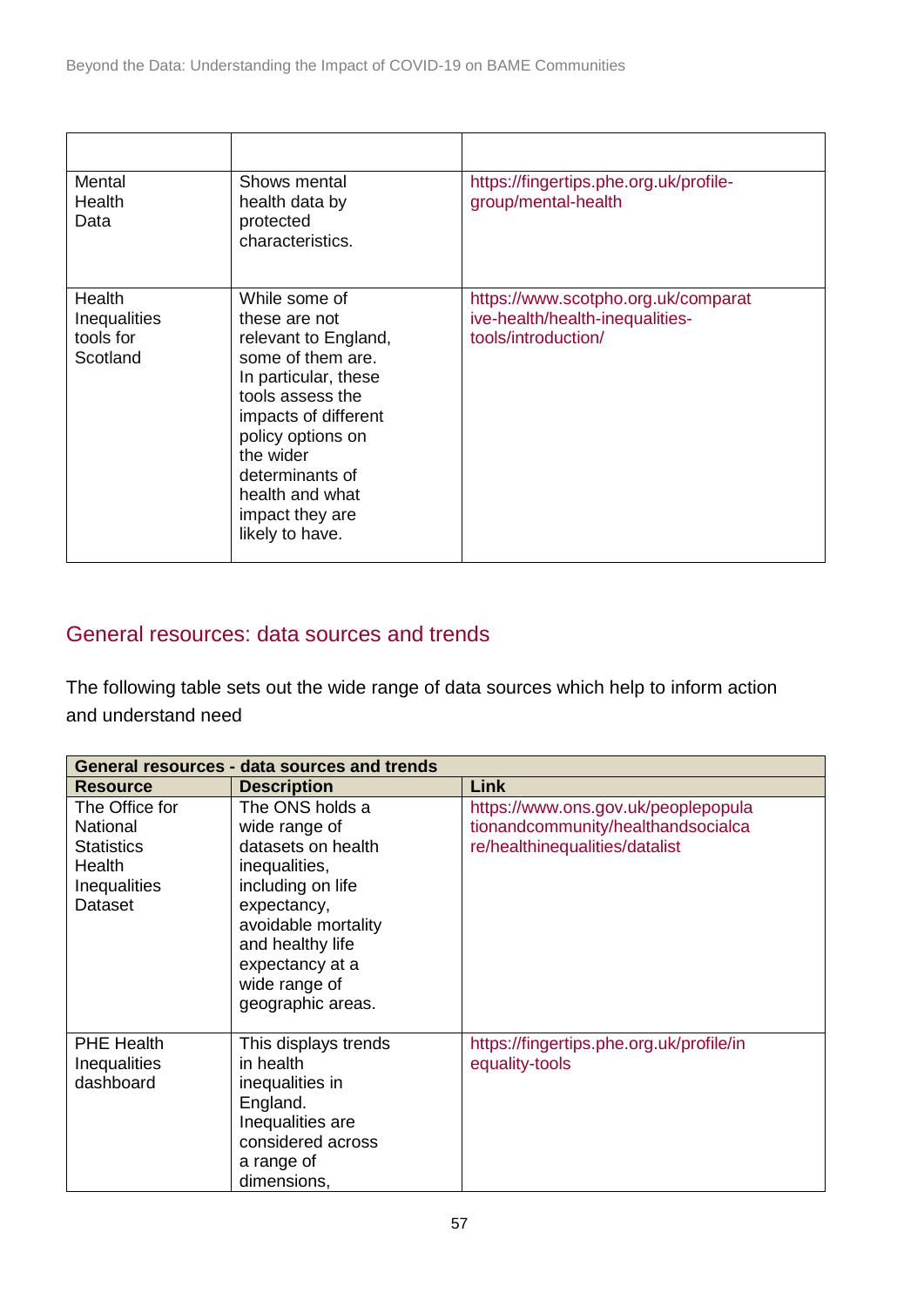| <b>PHE Wider</b><br><b>Determinants</b><br>of Health                                                                       | including<br>deprivation, ethnic<br>group, sexual<br>orientation and<br>employment status.<br>Describes wider<br>determinants of<br>health. | https://fingertips.phe.org.uk/profile/wi<br>der-determinants               |
|----------------------------------------------------------------------------------------------------------------------------|---------------------------------------------------------------------------------------------------------------------------------------------|----------------------------------------------------------------------------|
| <b>PHE</b><br>Public<br><b>Health</b><br>Outcomes<br>Framework                                                             | Range of public<br>health indicators<br>and population<br>health outcomes.                                                                  | https://fingertips.phe.org.uk/profile/pu<br>blic-health-outcomes-framework |
| <b>PHE</b><br>Segment<br>Tool                                                                                              | This present<br>causes of death<br>and age groups<br>driving life<br>expectancy gap at<br>a local area level.                               | https://fingertips.phe.org.uk/profile/in<br>equality-tools                 |
| Institute for<br>Health<br><b>Metrics</b><br>and<br>Evaluation<br>Global<br>Burden of<br><b>Disease</b><br>Compare<br>Tool | Compares<br>diseases, injuries,<br>and risk factors to<br>show most<br>important<br>contributors to<br>health loss.                         | https://vizhub.healthdata.org/gbd-<br>compare/                             |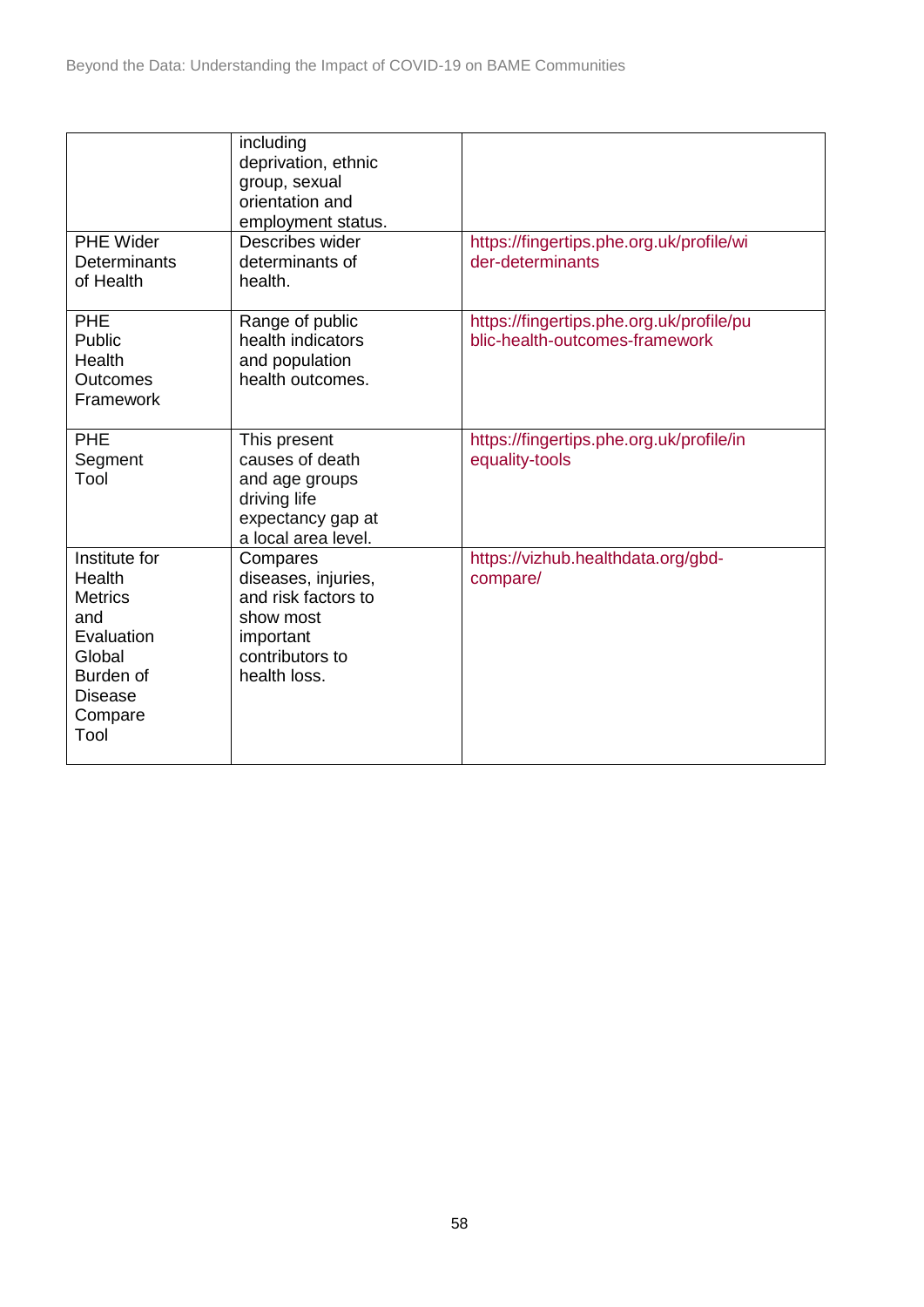# <span id="page-58-0"></span>References

- 1. National Institute for Health and Care Excellence (NICE). BMI: preventing ill health and premature death in black, Asian, and other minority ethnic groups. London: NICE; 2013.
- 2. National Institute for Health and Care Excellence (NICE). Cardiovascular disease prevention. London: NICE; 2010.
- 3. National Institute for Health and Care Excellence (NICE). Type 2 diabetes prevention: population and community-level interventions. London: NICE; 2011.
- 4. Platt L, Warwick R. Are some ethnic groups more vulnerable to COVID-19 than others? London: Institute for Fiscal Studies; 2020 01/05/2020.
- 5. NHS Confederation BME Leadership Network. The impact of COVID-19 on BME communities and health and care staff. London: NHS Confederation; 2020.
- 6. McQuillan R, Dozier M, Theodoratou E, Li X, McSwiggan E, Goodwin L, et al. What is the evidence on ethnic variations in COVID-19 incidence and outcomes? Edinburgh: UNCOVER (Usher Network for COVID-19 Evidence Reviews); 2020 29/04/2020.
- 7. Razaq A, Harrison D, Karunanithi S, Barr B, Asaria M, Khunti K. BAME COVID-19 Deaths - What do we know: Rapid data and Evidence Review: 'Hidden in Plain Sight'. Oxford: Oxford Centre for Evidence-Based Medicine; 2020.
- 8. Jankowski j, davies A, English P, Friedman E, mcKeown H, Rao M, et al. Risk Stratification for Healthcare workers during the COVID-19 Pandemic; using demographics, co-morbid disease and clinical domain in order to assign clinical duties. medRxiv. 2020:2020.05.05.20091967.
- 9. Hastie CE, Mackay DF, Ho F, Celis-Morales CA, Katikireddi SV, Niedzwiedz CL, et al. Vitamin D concentrations and COVID-19 infection in UK Biobank. Diabetes Metab Syndr. 2020;14(4):561-5.
- 10.Ho FK, Celis-Morales CA, Gray SR, Katikireddi SV, Niedzwiedz CL, Hastie C, et al. Modifiable and non-modifiable risk factors for COVID-19: results from UK Biobank. medRxiv. 2020:2020.04.28.20083295.
- 11.Khawaja AP, Warwick AN, Hysi PG, Kastner A, Dick A, Khaw PT, et al. Associations with COVID-19 hospitalisation amongst 406,793 adults: the UK Biobank prospective cohort study. medRxiv. 2020:2020.05.06.20092957.
- 12.Kolin DA, Kulm S, Elemento O. Clinical and Genetic Characteristics of COVID-19 Patients from UK Biobank. medRxiv. 2020:2020.05.05.20075507.
- 13.Niedzwiedz CL, O'Donnell CA, Jani BD, Demou E, Ho FK, Celis-Morales C, et al. Ethnic and socioeconomic differences in SARS-CoV-2 infection: prospective cohort study using UK Biobank. medRxiv. 2020:2020.04.22.20075663.
- 14.Patel AP, Paranjpe MD, Kathiresan NP, Rivas MA, Khera AV. Race, Socioeconomic Deprivation, and Hospitalization for COVID-19 in English participants of a National Biobank. medRxiv. 2020:2020.04.27.20082107.
- 15.Prats-Uribe A, Paredes R, PRIETO-ALHAMBRA D. Ethnicity, comorbidity, socioeconomic status, and their associations with COVID-19 infection in England: a cohort analysis of UK Biobank data. medRxiv. 2020:2020.05.06.20092676.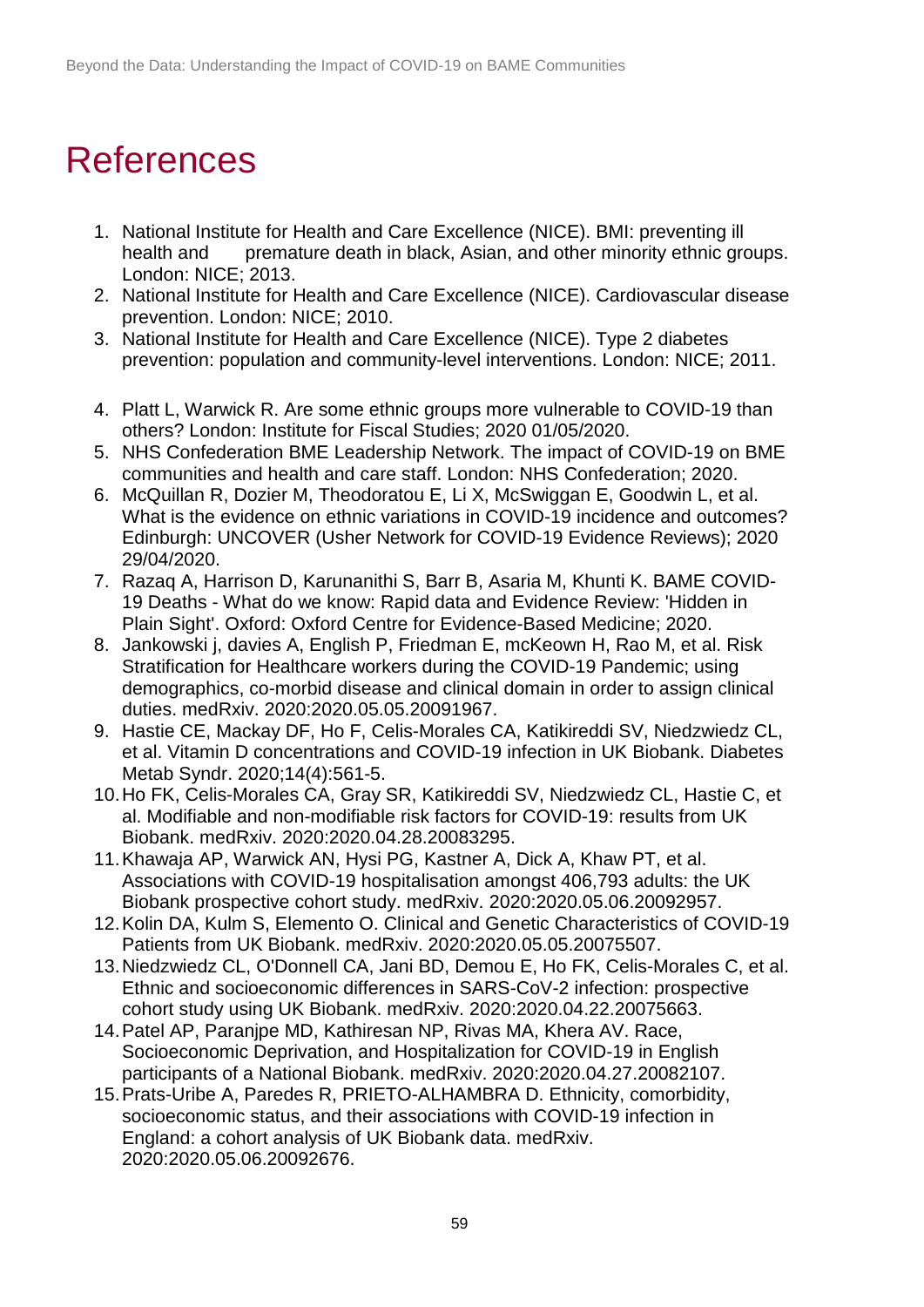- 16.Raisi-Estabragh Z, McCracken C, Ardissino M, Bethell MS, Cooper J, Cooper C, et al. NON-WHITE ETHNICITY, MALE SEX, AND HIGHER BODY MASS INDEX, BUT NOT MEDICATIONS ACTING ON THE RENIN-ANGIOTENSIN SYSTEM ARE ASSOCIATED WITH CORONAVIRUS DISEASE 2019 (COVID-19) HOSPITALISATION: REVIEW OF THE FIRST 669 CASES FROM THE UK BIOBANK. medRxiv. 2020:2020.05.10.20096925.
- 17.Fletcher RA, Matcham T, Tibúrcio M, Anisimovich A, Jovanović S, Albergante L, et al. Risk factors for clinical progression in patients with COVID-19: a retrospective study of electronic health record data in the United Kingdom. medRxiv. 2020:2020.05.11.20093096.
- 18.Perez-Guzman PN, Daunt A, Mukherjee S, Crook P, Forlano R, Kont MD, et al. Report 17: Clinical characteristics and predictors of outcomes of hospitalised patients with COVID-19 in a London NHS Trust: a retrospective cohort study. London; 2020 29/04/2020.
- 19.Sapey E, Gallier S, Mainey C, Nightingale P, McNulty D, Crothers H, et al. Ethnicity and risk of death in patients hospitalised for COVID-19 infection: an observational cohort study in an urban catchment area. medRxiv. 2020:2020.05.05.20092296.
- 20.Soltan MA, Crowley L, Melville C, Varney J, Cassidy S, Mahida R, et al. Socal determinants for health have a modulating role in predicting outcomes among hospitalised COVID positive patients. *pre-publication*. 2020.
- 21.CDC COVID-19 Response Team. Characteristics of Health Care Personnel with COVID-19 - United States, February 12-April 9, 2020. MMWR Morb Mortal Wkly Rep. 2020;69(15):477-81.
- 22.Cutler D, Stantcheva S, Alsan M, Yang D. Disparities in COVID-19 Reported Incidence, Knowledge, and Behavior. medRxiv. 2020:2020.05.15.20095927.
- 23.DiMaggio C, Klein M, Berry C, Frangos S. Blacks/African Americans are 5 Times More Likely to Develop COVID-19: Spatial Modeling of New York City ZIP Codelevel Testing Results. medRxiv. 2020:2020.05.14.20101691.
- 24.Gold JAW, Wong KK, Szablewski CM, Patel PR, Rossow J, da Silva J, et al. Characteristics and Clinical Outcomes of Adult Patients Hospitalized with COVID-19 - Georgia, March 2020. MMWR Morb Mortal Wkly Rep. 2020;69(18):545-50.
- 25.Gross CP, Essien UR, Pasha S, Gross JR, Wang S-y, Nunez-Smith M. Racial and Ethnic Disparities in Population Level COVID-19 Mortality. medRxiv. 2020:2020.05.07.20094250.
- 26.Khan A, Chatterjee A, Singh S. Comorbidities and Disparities in Outcomes of COVID-19 Among African American and White Patients. medRxiv. 2020:2020.05.10.20090167.
- 27.Millett GA, Jones AT, Benkeser D, Baral S, Mercer L, Beyrer C, et al. Assessing Differential Impacts of COVID-19 on Black Communities. Ann Epidemiol. 2020.
- 28.Rentsch CT, Kidwai-Khan F, Tate JP, Park LS, King JT, Skanderson M, et al. COVID-19 by Race and Ethnicity: A National Cohort Study of 6 Million United States Veterans. medRxiv. 2020:2020.05.12.20099135.
- 29.Vahidy FS, Nicolas JC, Meeks JR, Khan O, Jones SL, Masud F, et al. Racial and Ethnic Disparities in SARS-CoV-2 Pandemic: Analysis of a COVID-19 Observational Registry for a Diverse U.S. Metropolitan Population. medRxiv. 2020:2020.04.24.20073148.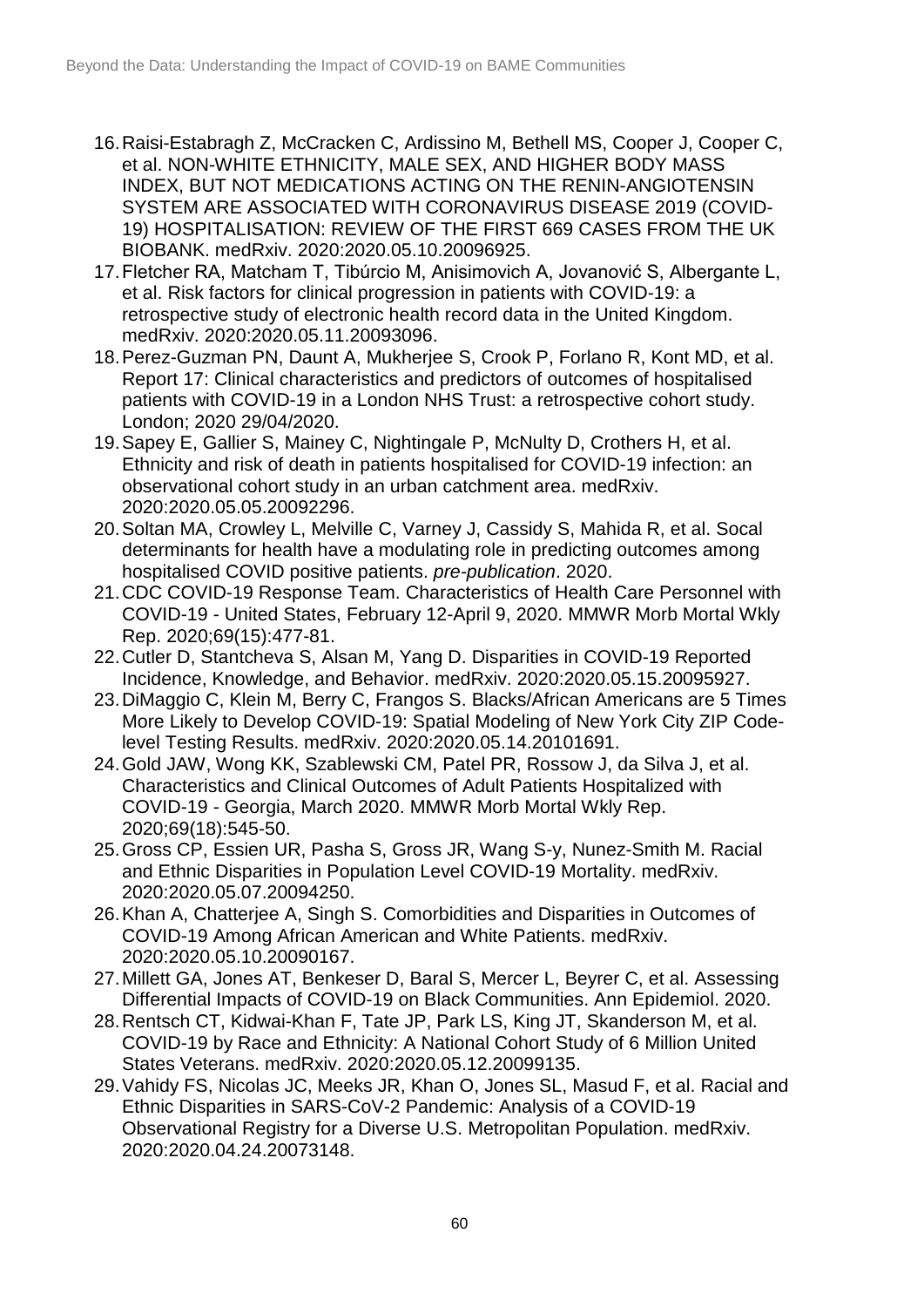- 30.Wadhera RK, Wadhera P, Gaba P, Figueroa JF, Joynt Maddox KE, Yeh RW, et al. Variation in COVID-19 Hospitalizations and Deaths Across New York City Boroughs. Jama. 2020.
- 31.de Lusignan S, Dorward J, Correa A, Jones N, Akinyemi O, Amirthalingam G, et al. Risk factors for SARS-CoV-2 among patients in the Oxford Royal College of General Practitioners Research and Surveillance Centre primary care network: a cross-sectional study. Lancet Infect Dis. 2020.
- 32.Department of Health and Social Care. Guidance Coronavirus (COVID-19): getting tested 2020 [updated 19/05/2020. Available from: [https://www.gov.uk/guidance/coronavirus-COVID-19-getting-tested#history.](https://www.gov.uk/guidance/coronavirus-covid-19-getting-tested#history)
- 33.Ntuk UE, Gill JMR, Mackay DF, Sattar N, Pell JP. Ethnic-specific obesity cutoffs for diabetes risk: cross-sectional study of 490,288 UK biobank participants. Diabetes Care. 2014;37(9):2500-7.
- 34.The Health and Social Care Information Centre. Health Survey for England 2004: The health of minority ethnic groups. Leeds: The Information Centre; 2006.
- 35.Aldridge R, Lewer D, Katikireddi S, Mathur R, Pathak N, Burns R, et al. Black, Asian and Minority Ethnic groups in England are at increased risk of death from COVID-19: indirect standardisation of NHS mortality data [version 1; peer review: 1 approved with reservations]. Wellcome Open Research. 2020;5(88).
- 36.Williamson E, Walker AJ, Bhaskaran KJ, Bacon S, Bates C, Morton CE, et al. OpenSAFELY: factors associated with COVID-19-related hospital death in the linked electronic health records of 17 million adult NHS patients. medRxiv. 2020:2020.05.06.20092999.
- 37.White C, Nafilyan V. Coronavirus (COVID-19) related deaths by ethnic group, England and Wales: 2 March 2020 to 10 April 2020. Newport; 2020 07/05/2020.
- 38.Cook T, Kursumovic E, Lennane S. Exclusive: deaths of NHS staff from COVID-19 analysed. Health Services Journal. 2020.
- 39.Dahlgren G, Whitehead M. Policies and strategies to promote social equity in health. Stockholm; 1991.
- 40.Wilkinson R, Marmot M. Social determinants of health: the solid facts. Copenhagen; 2003.
- 41.Mosdøl A, Lidal IB, Straumann GH, Vist GE. Targeted mass media interventions promoting healthy behaviours to reduce risk of non-communicable diseases in adult, ethnic minorities. The Cochrane database of systematic reviews. 2017;2(2):CD011683-CD.
- 42.Nielsen SS, Krasnik A. Poorer self-perceived health among migrants and ethnic minorities versus the majority population in Europe: a systematic review. International journal of public health. 2010;55(5):357-71.
- 43.Buck D, Frosini F. Clustering of Unhealthy Behaviours Over Time. Implications for Policy and Practice. London: The King's Fund; 2012.
- 44.Rose TC, Mason K, Pennington A, McHale P, Buchan I, Taylor-Robinson DC, et al. Inequalities in COVID19 mortality related to ethnicity and socioeconomic deprivation. medRxiv. 2020:2020.04.25.20079491.
- 45.Stead M, Angus K, Langley T, Katikireddi SV, Hinds K, Hilton S, et al. Mass media to communicate public health messages in six health topic areas: a systematic review and other reviews of the evidence. Southampton (UK): NIHR Journals Library; 2019.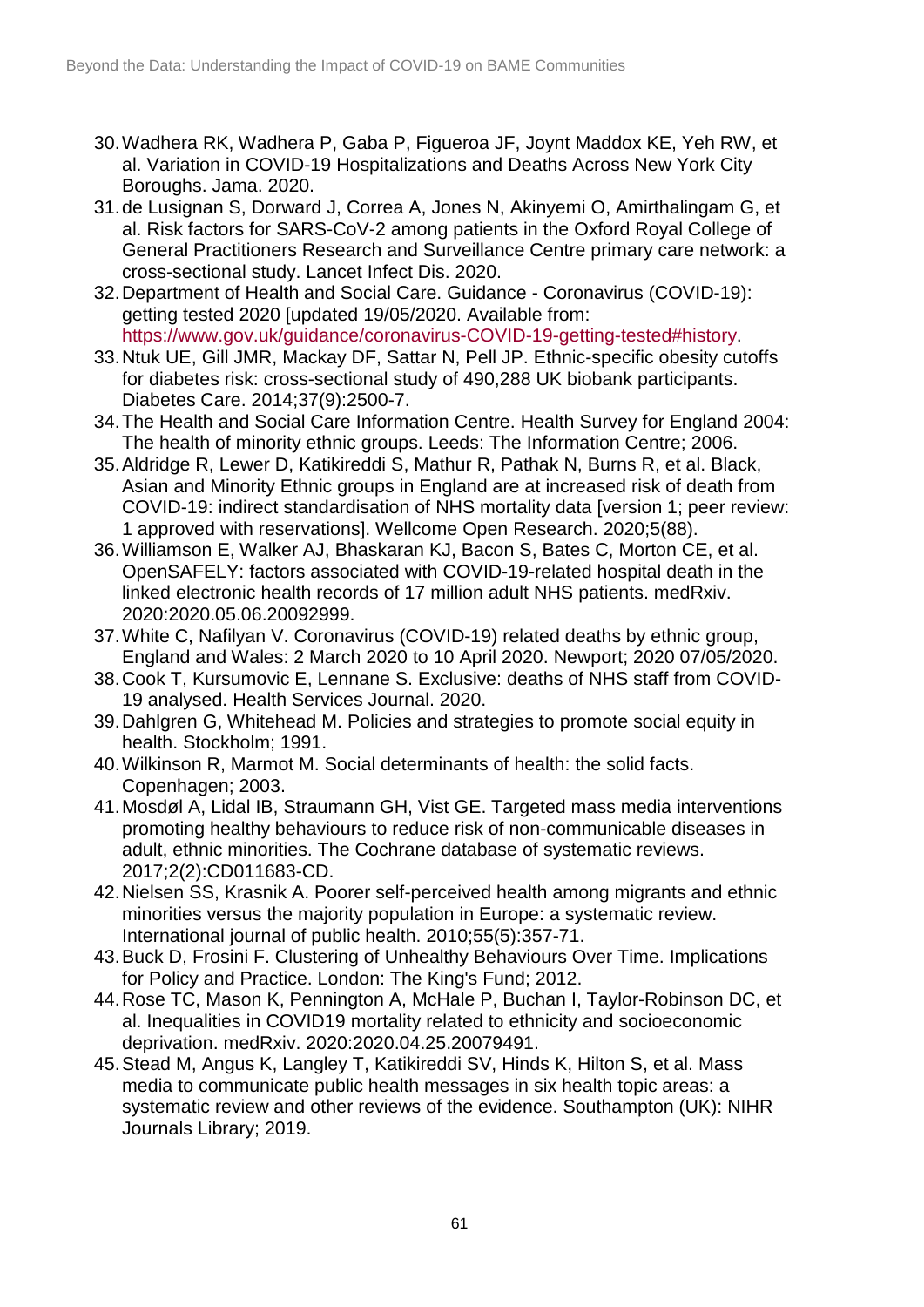# <span id="page-61-0"></span>Appendices

# Appendix 1: methods

#### Literature search

This report employed a rapid review approach to address the following research questions:

- Q1: Are BAME more likely to be tested for and/or subsequently diagnosed with COVID-19 infection?
- Q2: Are BAME groups more likely to develop severe clinical presentations of COVID-19 infection?
- Q3: Is infection with COVID-19 more likely to lead to mortality within BAME groups?
- Q4: What are the social and structural determinants of health that may impact disparities in COVID-19 incidence, treatment, morbidity, and mortality in BAME communities?

#### **Notes**

Ethnicity can be defined as shared culture and traditions that are distinctive, maintained between generations, and lead to a sense of identity and groupness. Minority ethnic groups are populations that differ in ethnicity from the dominant or majority ethnicity in a country.

A preliminary scoping search identified 4 relevant reviews (4-7); one of these reviews (6) answered the key questions defined in our research protocol.

It was, therefore, agreed that an updated literature search, using the search terms defined in McQuillan et al (6) would be undertaken to provide the most up to date evidence.

#### Protocol

A protocol was produced by the project team before the literature search began, specifying the research question and the inclusion and exclusion criteria. The protocol is available on request. Due to there being limited available evidence, we included observational studies without control group.

#### Sources searched

medline, medRxiv preprints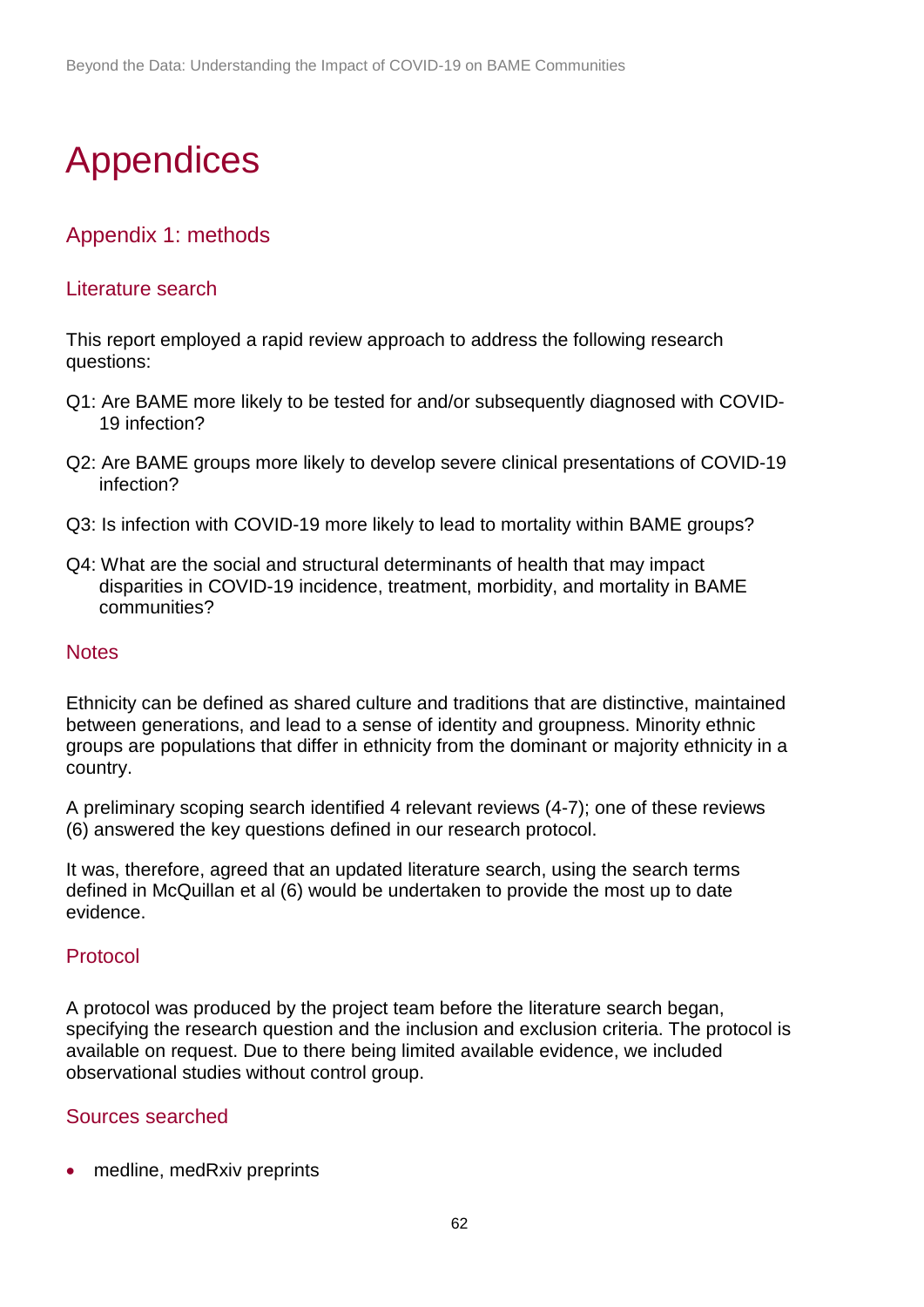• we also searched a number of existing COVID-19 review repositories plus additional resources such as PROSPERO, TRIP database, PubMed Clinical Queries, LitCovid, NICE Evidence, an Endnote library containing COVID-19 citations, and Google

#### Search strategy

The original search from McQuillan et al included all papers published between 11 November 2019 and 26 April 2020. Searches were conducted for papers published between 25 April 2020 and 19 May 2020 to fully update the available literature.

Search terms covered key aspects of the research questions, including terms related to the specific population. The search strategy for Ovid Medline is presented below.

#### Search strategy Medline:

("Ethnic Groups"[Mesh] OR race OR racial OR ethnic\* OR migrant\* OR refugee\* OR displaced OR minority\* OR BAME OR BME) AND (("Betacoronavirus"[Mesh] OR "Coronavirus Infections"[MH] OR "spike protein, SARS-CoV-2"[Supplementary Concept] OR "COVID-19"[NM] OR "Coronavirus"[MH] OR "Severe Acute Respiratory Syndrome Coronavirus 2"[NM] OR 2019nCoV[ALL] OR Betacoronavirus\*[ALL] OR Corona Virus\*[ALL] OR Coronavirus\*[ALL] OR Coronavirus\*[ALL] OR CoV[ALL] OR CoV2[ALL] OR COVID[ALL] OR COVID19[ALL] OR COVID-19[ALL] OR HCoV-19[ALL] OR nCoV[ALL] OR "SARS CoV 2"[ALL] OR SARS2[ALL] OR SARSCoV[ALL] OR SARS-CoV[ALL] OR SARS-CoV-2[ALL] OR Severe Acute Respiratory Syndrome CoV\*[ALL]) AND ((2020/04/25[EDAT] : 3000[EDAT] OR 2020/04/25[CRDT] : 3000[CRDT] OR 2020/04/25[PDAT] : 3000[PDAT])))

#### Inclusion and exclusion criteria

| Table 1. Inclusion and exclusion criteria |  |  |  |
|-------------------------------------------|--|--|--|
|-------------------------------------------|--|--|--|

|                 | <b>Included</b>                | <b>Excluded</b>           |
|-----------------|--------------------------------|---------------------------|
| Population      | All Black, Asian, and          | Indigenous populations of |
|                 | minority ethnic populations    | the Americas and          |
|                 | of all ages                    | Australasia               |
| <b>Issue</b>    | Inequalities in how BAME       |                           |
|                 | groups are affected by         |                           |
|                 | COVID-19 infection             |                           |
| Comparison      | White British or other         |                           |
|                 | White majority populations     |                           |
| <b>Outcomes</b> | • COVID-19 incidence           |                           |
|                 | <b>Morbidity and Mortality</b> |                           |
|                 | associated with                |                           |
|                 | COVID-19 infection             |                           |
| Measurement     | Laboratory confirmed           | Non-PCR confirmed         |
| type            | cases                          | COVID-19 cases            |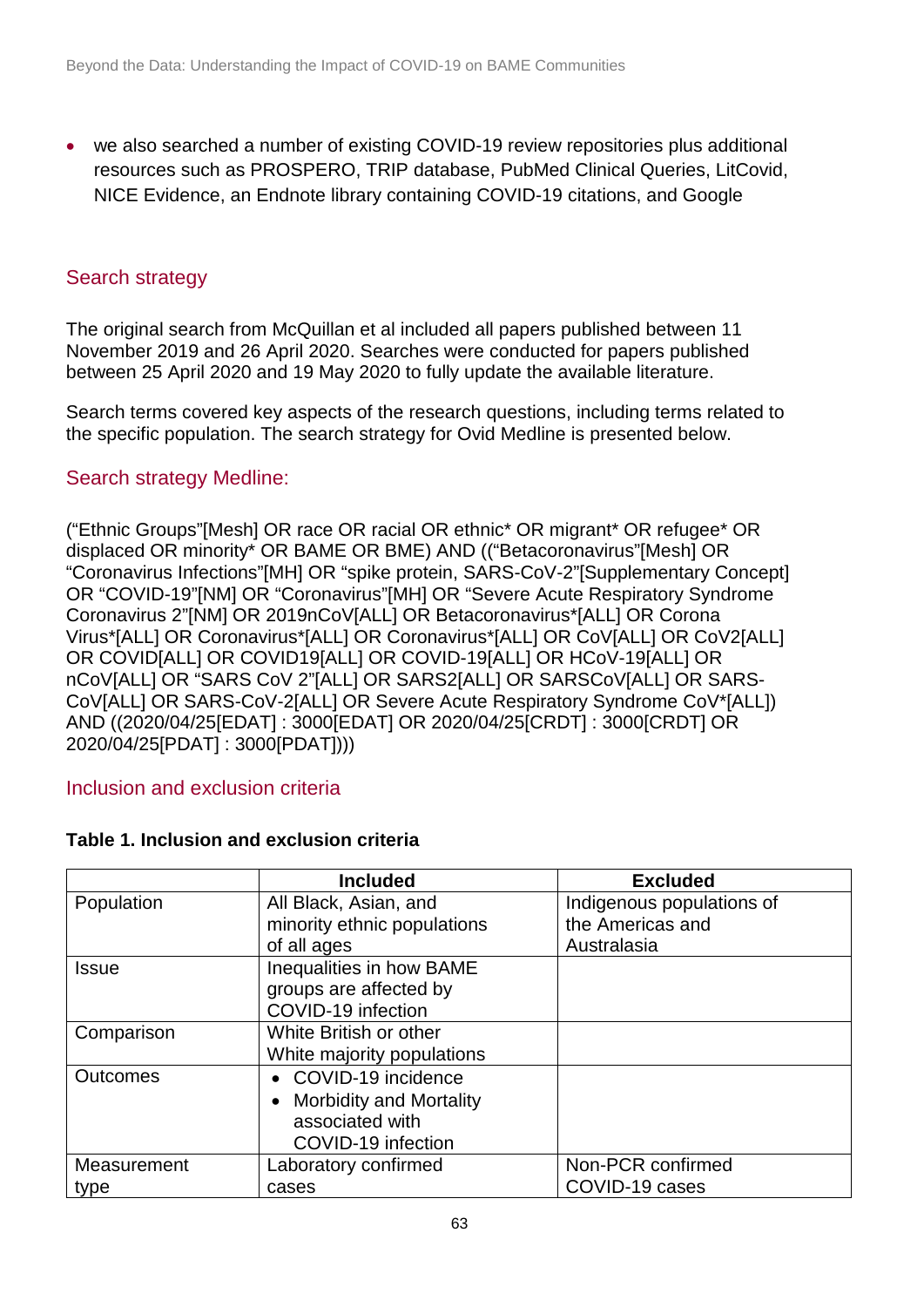|              | <b>Included</b>          | <b>Excluded</b>              |
|--------------|--------------------------|------------------------------|
| Language     | English                  |                              |
| Date of      | 17 November 2019 to      |                              |
| publication  | present                  |                              |
| Study design | Reviews and experimental | Editorials, comments         |
|              | or observational studies |                              |
| Publication  | Published and pre-print  |                              |
| type         |                          |                              |
| Setting      | <b>OECD</b> countries    | We may focus on              |
|              |                          | literature from UK/Europe    |
|              |                          | in the first instance due to |
|              |                          | the significant differences  |
|              |                          | in BAME populations          |
|              |                          | between the UK and the       |
|              |                          | US, UK and Australasia       |

#### **Screening**

Title and abstract screening was done independently by 2 reviewers. In case of disagreement, the study was included for full-text consideration. Full text screening was completed by a one reviewer. Figure 1 illustrates this process.

#### Data extraction and quality assessment

Data extraction was done by 1 reviewer.

Due to the rapid nature of the work, a validated risk of bias tool was not used to assess study quality. However, major sources of bias were noted when reviewing the papers.

#### Summary of Analysis of literature

Quality Assessment Criteria (based on ROBINS-1 www.bmj.com/content/355/bmj.i4919)

1. Is there potential for confounding of the effect of intervention in this study?

2. Is there a potential risk of bias due to selection bias?

3. Is there a potential risk of bias in the methods used to ascertain exposures and outcomes?

4. Were the data that produced the results analyses in accordance with a prespecified outcome(s), or where they selected among multiple measurements?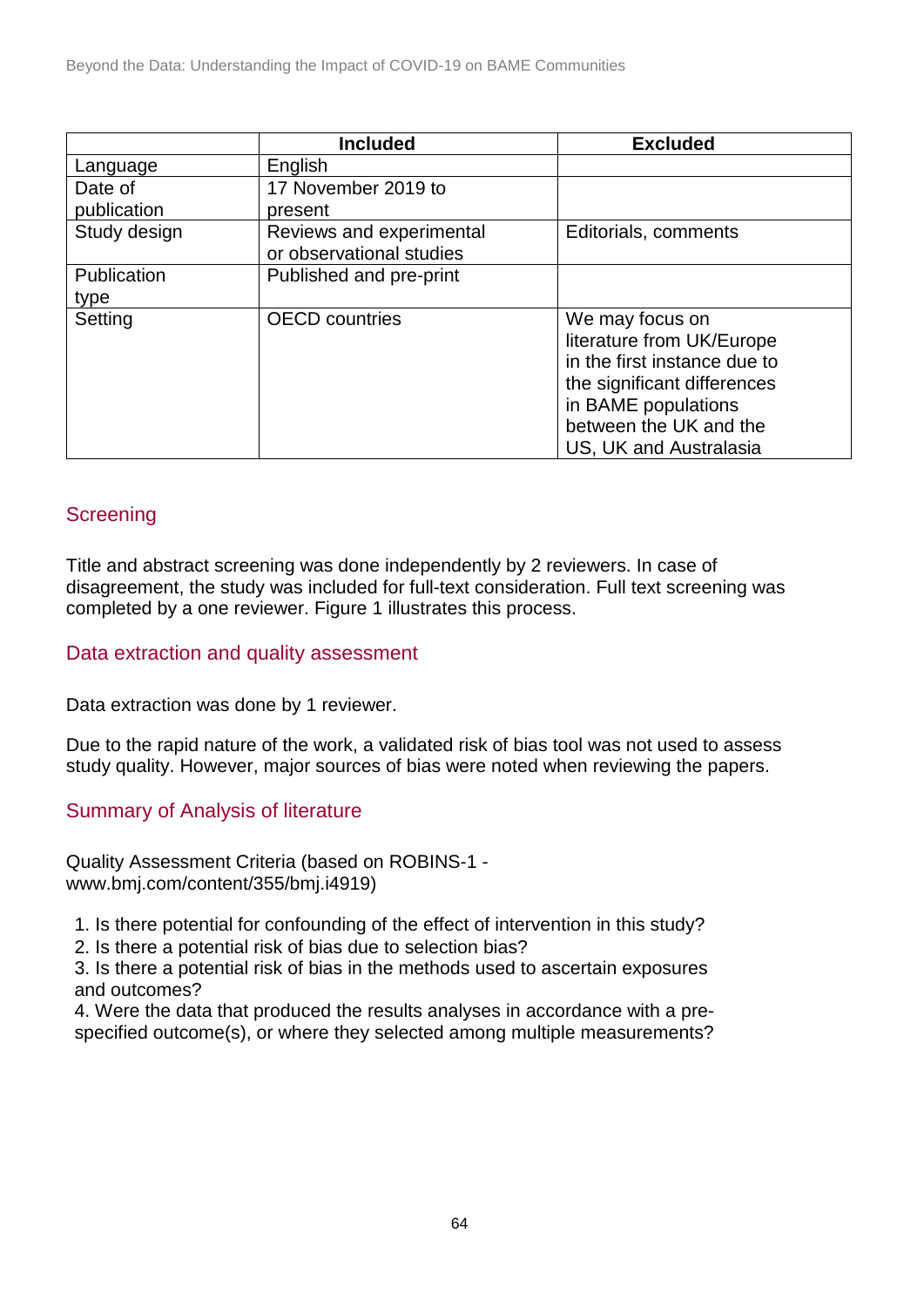| Paper                                | <b>Confounding</b> | <b>Selection</b><br><b>Bias</b> | <b>Bias in</b><br>the<br><b>Methods</b> | Pre-<br>specified<br>Protocol |
|--------------------------------------|--------------------|---------------------------------|-----------------------------------------|-------------------------------|
| Aldridge et<br>al                    | <b>Yes</b>         | <b>Yes</b>                      | <b>Yes</b>                              | Yes                           |
| Brill et al                          | <b>Yes</b>         | <b>Yes</b>                      | <b>Yes</b>                              | <b>Unknown</b>                |
| CDC Covid-<br>19<br>Response<br>Team | <b>Unknown</b>     | <b>Yes</b>                      | <b>Yes</b>                              | <b>Unknown</b>                |
| Chow et al                           | <b>Unknown</b>     | <b>Yes</b>                      | <b>Unknown</b>                          | Yes                           |
| Cook et al                           | <b>Unknown</b>     | <b>Yes</b>                      | <b>Yes</b>                              | <b>Unknown</b>                |
| Cutler et al                         | <b>Yes</b>         | <b>Yes</b>                      | <b>Yes</b>                              | Yes                           |
| de<br>Lusignan et<br>al              | <b>Yes</b>         | <b>Yes</b>                      | <b>Yes</b>                              | Yes                           |
| DiMaggio et<br>al                    | <b>Unknown</b>     | <b>Yes</b>                      | <b>Yes</b>                              | Yes                           |
| Fletcher et<br>al                    | <b>Yes</b>         | <b>Yes</b>                      | <b>No</b>                               | Yes                           |
| Gold et al                           | <b>Unknown</b>     | <b>Yes</b>                      | Yes                                     | <b>Unknown</b>                |
| Gross et al                          | <b>Unknown</b>     | <b>Yes</b>                      | <b>Yes</b>                              | Yes                           |
| Hastie et al                         | <b>Yes</b>         | <b>Yes</b>                      | <b>No</b>                               | Yes                           |
| Ho et al                             | <b>Yes</b>         | <b>Yes</b>                      | <b>No</b>                               | Yes                           |
| Khan et al                           | <b>Yes</b>         | <b>Yes</b>                      | <b>No</b>                               | Yes                           |
| Khawaja et<br>al                     | <b>Unknown</b>     | <b>Yes</b>                      | <b>Yes</b>                              | Yes                           |
| Kolin et al                          | <b>Yes</b>         | <b>Yes</b>                      | <b>No</b>                               | Yes                           |
| Millett et al                        | <b>Yes</b>         | <b>Yes</b>                      | Yes                                     | <b>No</b>                     |
| Niedzwiedz<br>et al                  | <b>Yes</b>         | <b>Yes</b>                      | $\overline{N}$                          | Yes                           |
| Patel et al                          | <b>Yes</b>         | <b>Yes</b>                      | $\overline{N}$                          | Yes                           |

| Table 1: Quality Assessment of Included Papers |  |  |
|------------------------------------------------|--|--|
|------------------------------------------------|--|--|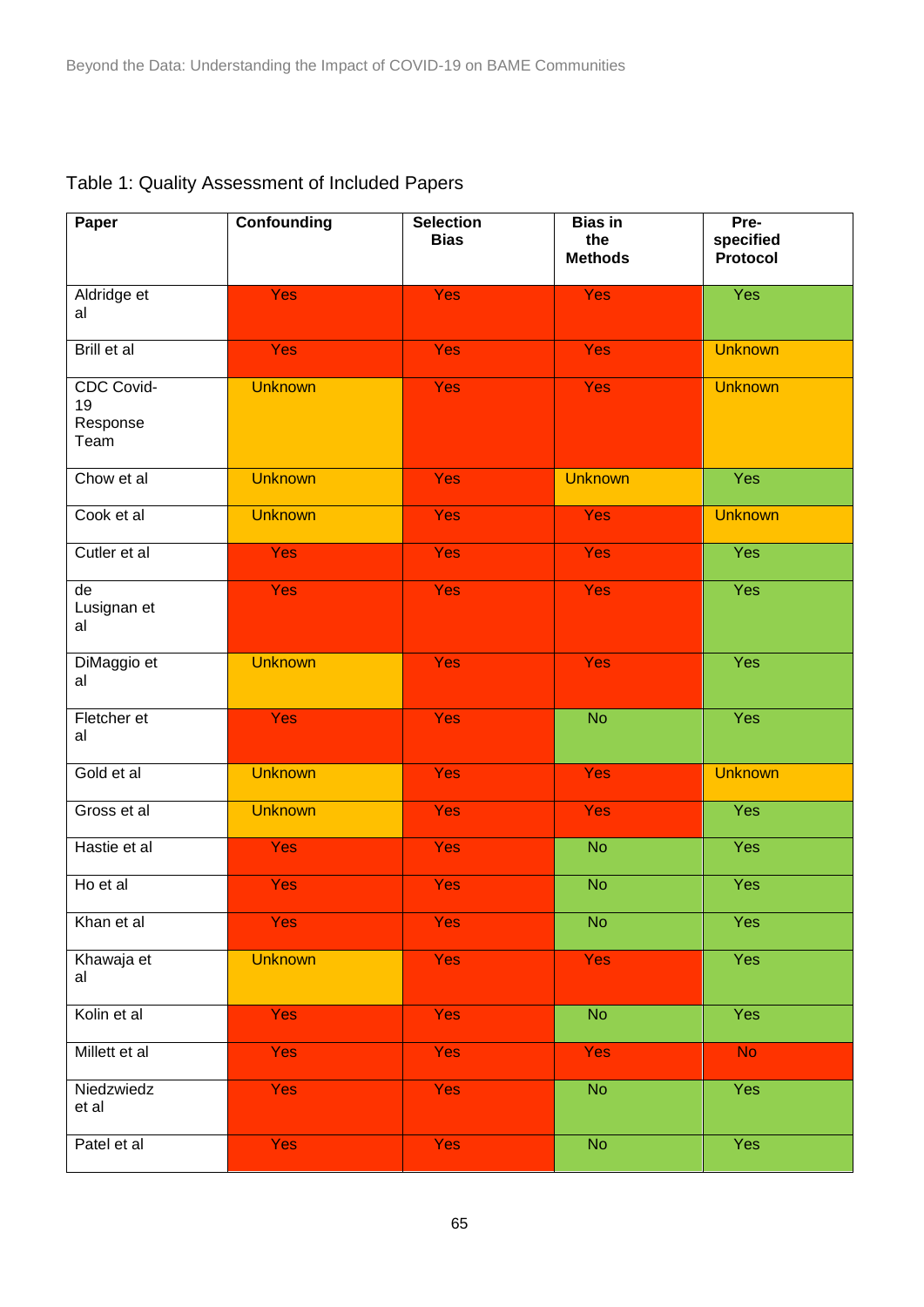| Perez-<br>Guzman et<br>al    | <b>Yes</b>     | <b>Yes</b> | <b>No</b>  | Yes            |
|------------------------------|----------------|------------|------------|----------------|
| Platt et al                  | <b>Yes</b>     | <b>Yes</b> | <b>No</b>  | <b>Unknown</b> |
| Prats-Uribe<br>et al         | <b>Yes</b>     | <b>Yes</b> | <b>No</b>  | Yes            |
| Raisi-<br>Estabragh<br>et al | <b>Yes</b>     | <b>Yes</b> | <b>No</b>  | Yes            |
| Rentsch et<br>al             | <b>Yes</b>     | <b>No</b>  | <b>No</b>  | Yes            |
| Rose et al                   | <b>Yes</b>     | <b>Yes</b> | <b>Yes</b> | Yes            |
| Sapey et al                  | <b>Unknown</b> | <b>Yes</b> | <b>No</b>  | Yes            |
| Soltan et al                 | <b>Yes</b>     | <b>Yes</b> | <b>No</b>  | <b>Unknown</b> |
| Vahidy et al                 | <b>Yes</b>     | <b>Yes</b> | <b>Yes</b> | Yes            |
| Wadhera et<br>al             | <b>Yes</b>     | <b>Yes</b> | <b>No</b>  | Yes            |
| White et al                  | <b>No</b>      | <b>Yes</b> | <b>Yes</b> | Yes            |
| Williamson<br>et al          | <b>Yes</b>     | <b>Yes</b> | <b>Yes</b> | Yes            |

Table 2: AMSTAR Scores for Systematic Reviews and Rapid Reviews

| <b>Paper</b>    |   |
|-----------------|---|
| Jankowski et al | 2 |
| McQuillan et al |   |
| <b>NHS</b>      |   |
| Confederation   |   |
| Razag et al     |   |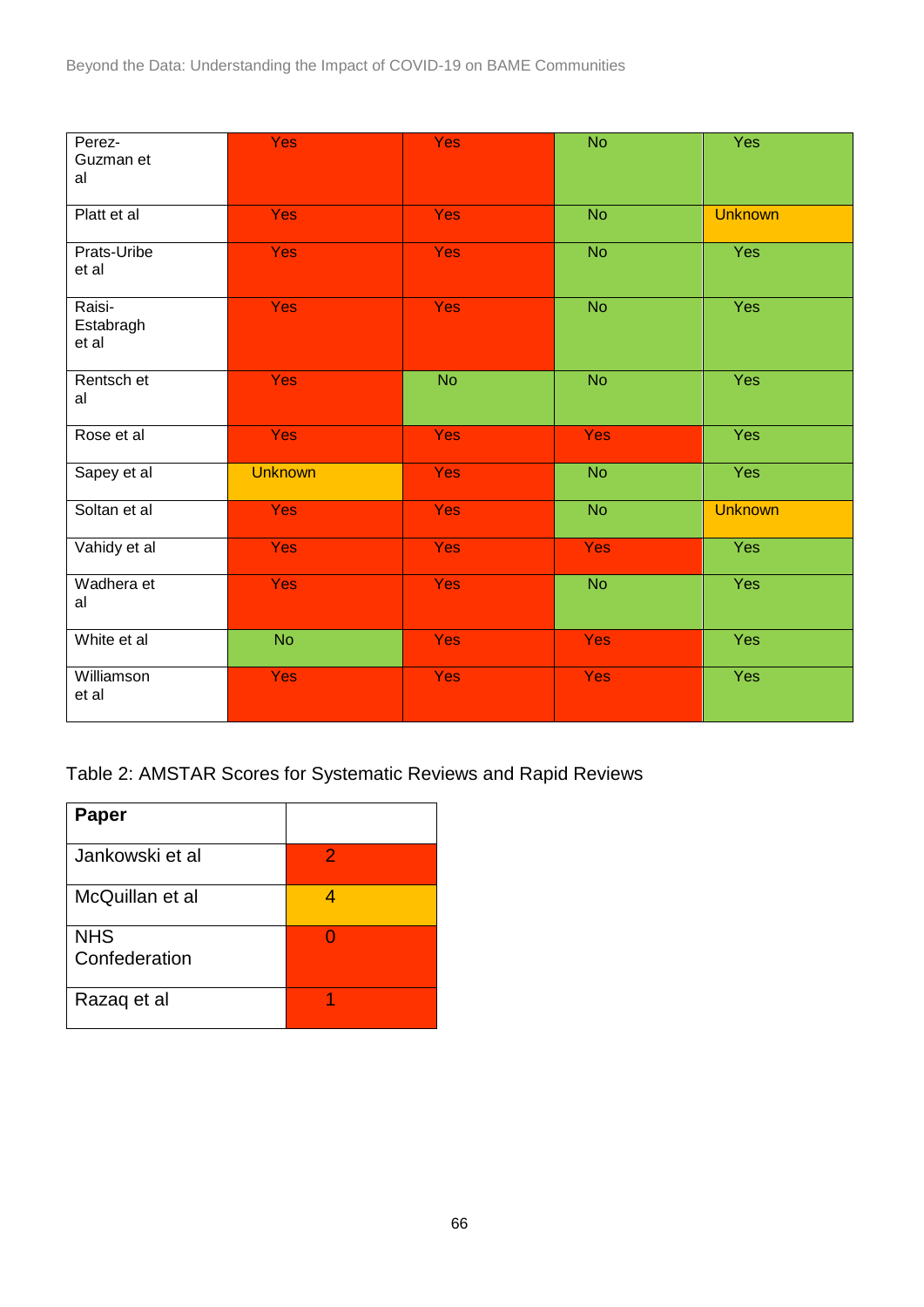# Appendix 2: PRISMA diagram

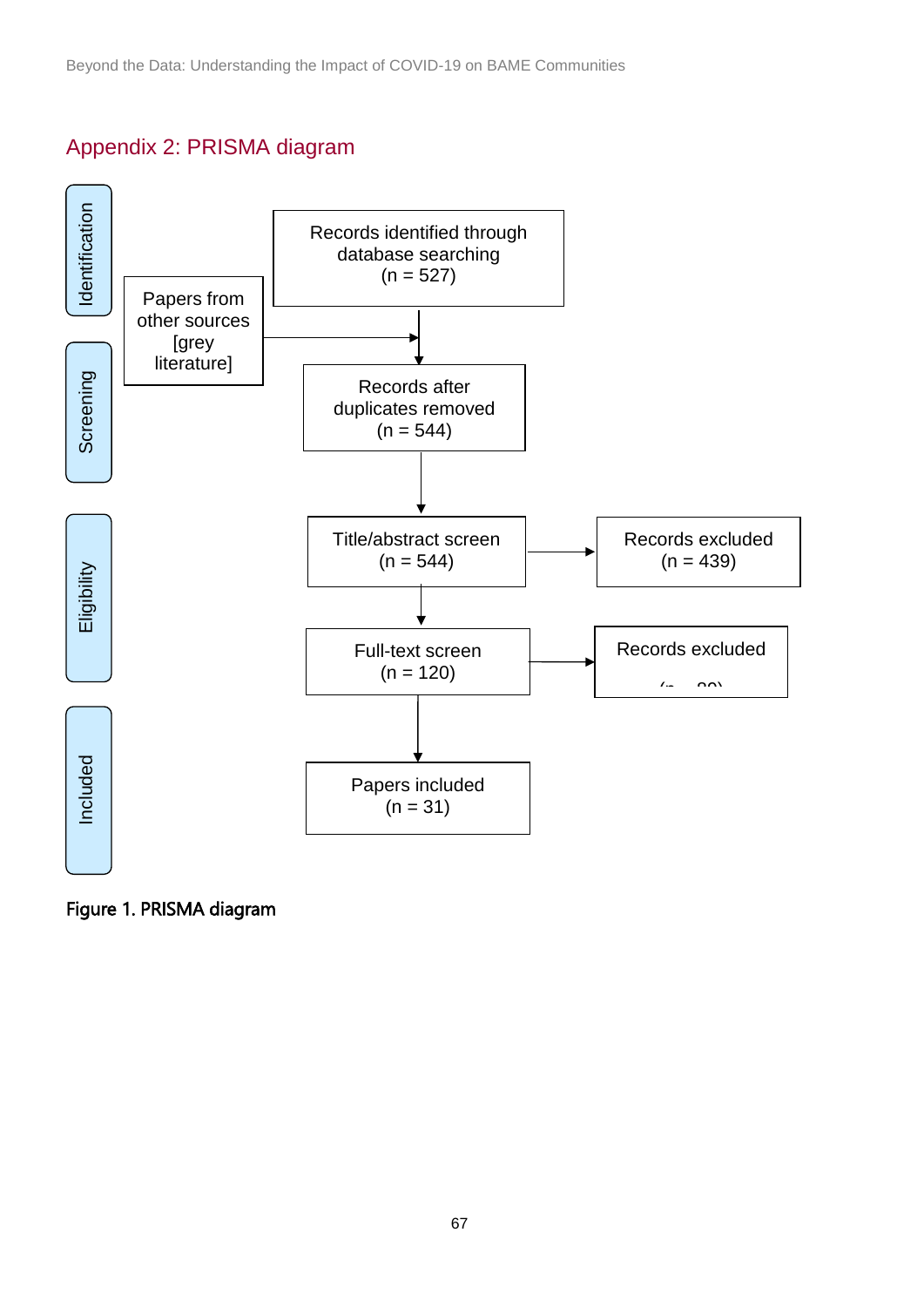# <span id="page-67-0"></span>**Glossary**

### Acronyms

- **BAME** Black, Asian and Minority Ethnic (people)
- **CCG** Clinical Commissioning Group
- **CVD** Cardio-Vascular Disease
- **COVID-19** Coronavirus Disease 2019
- **MLTC** Multiple Long-Term Conditions
- **NHS** National Health Service
- **ONS** Office for National Statistics
- **PPE** Personal Protective Equipment

# **Terminology**

**Acquisition** – to contract (coronavirus)

**Confounder** – a variable other than the one being studied, which could be the cause of the results seen in a study.

**Health promotion** – the process of enabling people to improve their health and increase control over it. Health promotion programmes are often targeted at specific groups of people; for example, smokers.

**Hypothesis** – an idea that is put forward as an explanation for a situation but has not yet been proven. A hypothesis can be tested through carrying out research.

**Incidence** instances a number of new cases. An incidence rate divides this number by the denominator which needs to be accurate, possibly expressing it as a percentage or number of cases over person-years-of-observation depending on the study design.

**Inequality** – an inequality is an unfair and avoidable difference between people or groups of people. Inequalities exist in health, income, and other areas.

**Intersectionality** – the interconnectedness and overlap of social organisations such as race, gender and class, which can cause disadvantage and discrimination to the individual involved.

**Morbidity** – illness or degradation of health that results especially from long-term conditions and older age.